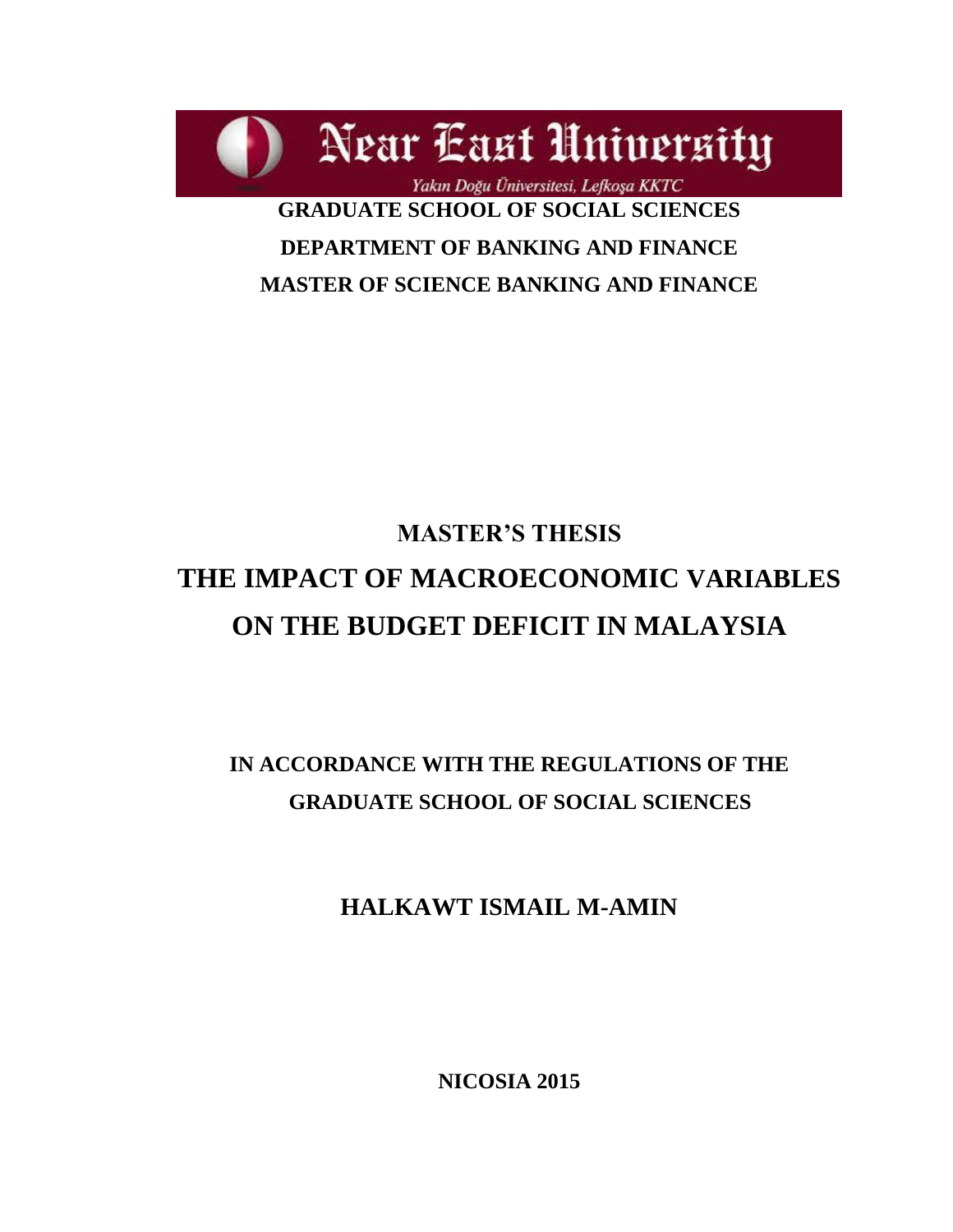Near East University Yakın Doğu Üniversitesi, Lefkoşa KKTC **GRADUATE SCHOOL OF SOCIAL SCIENCES DEPARTMENT OF BANKING AND FINANCE MASTER OF SCIENCE BANKING AND FINANCE**

# **MASTER'S THESIS THE IMPACT OF MACROECONOMIC VARIABLES ON THE BUDGET DEFICIT IN MALAYSIA**

# **IN ACCORDANCE WITH THE REGULATIONS OF THE GRADUATE SCHOOL OF SOCIAL SCIENCES**

# **MASTER THESIS HALKAWT ISMAIL M-AMIN**

# **SUPERVISOR: ASSIST. PROF. DR. ERGIN AKALPLER**

**NICOSIA 2015**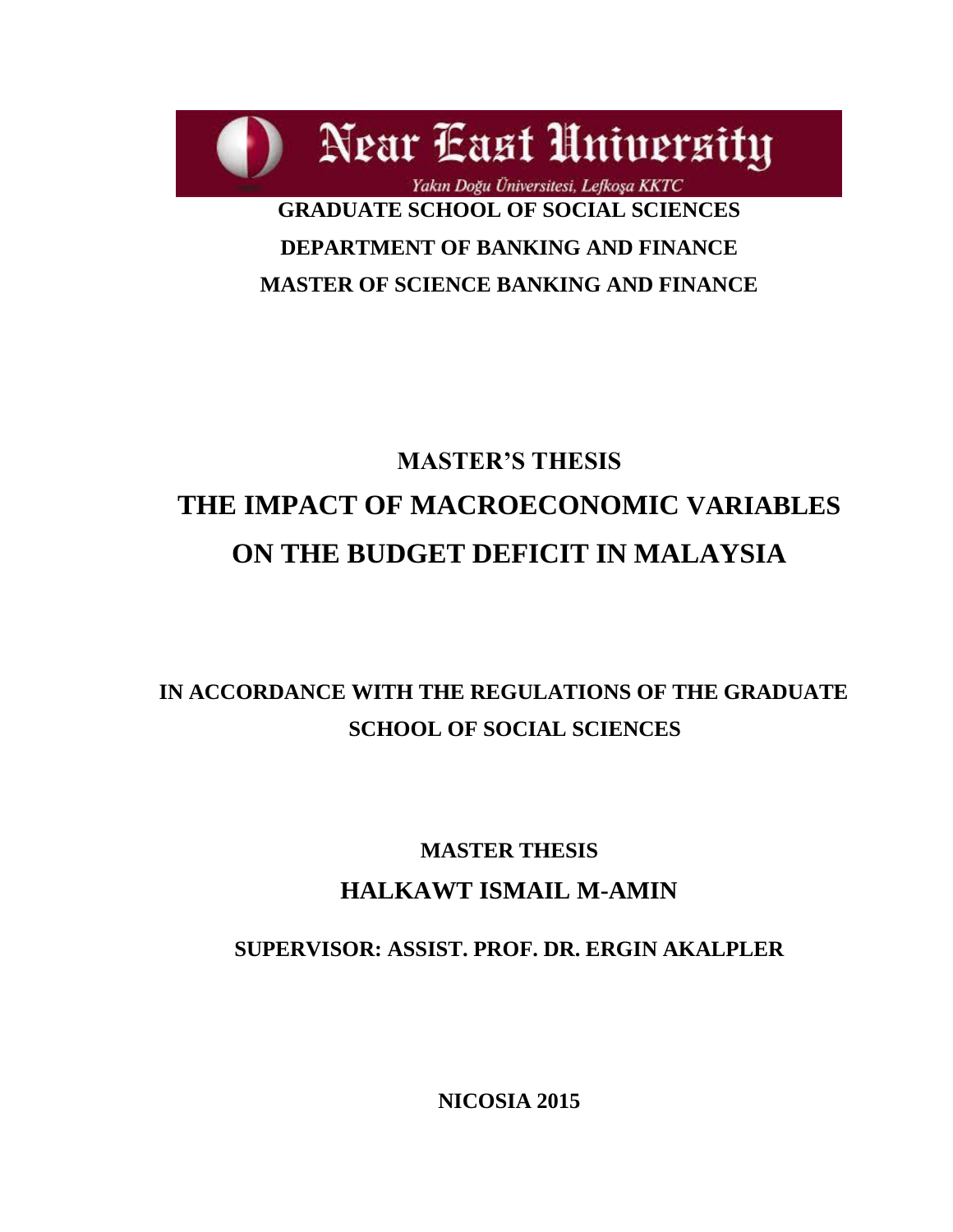### **DECLARATION**

I hereby declare that all information in this document has been obtained and presented in accordance with academic rules and ethical conduct. I also declare that, as required by these rules and conduct, I have fully cited and referenced all material and results that are not original to this work.

Name: Halkawt Ismail M-Amin

Signature: ……………………………..

Date: ………………………………….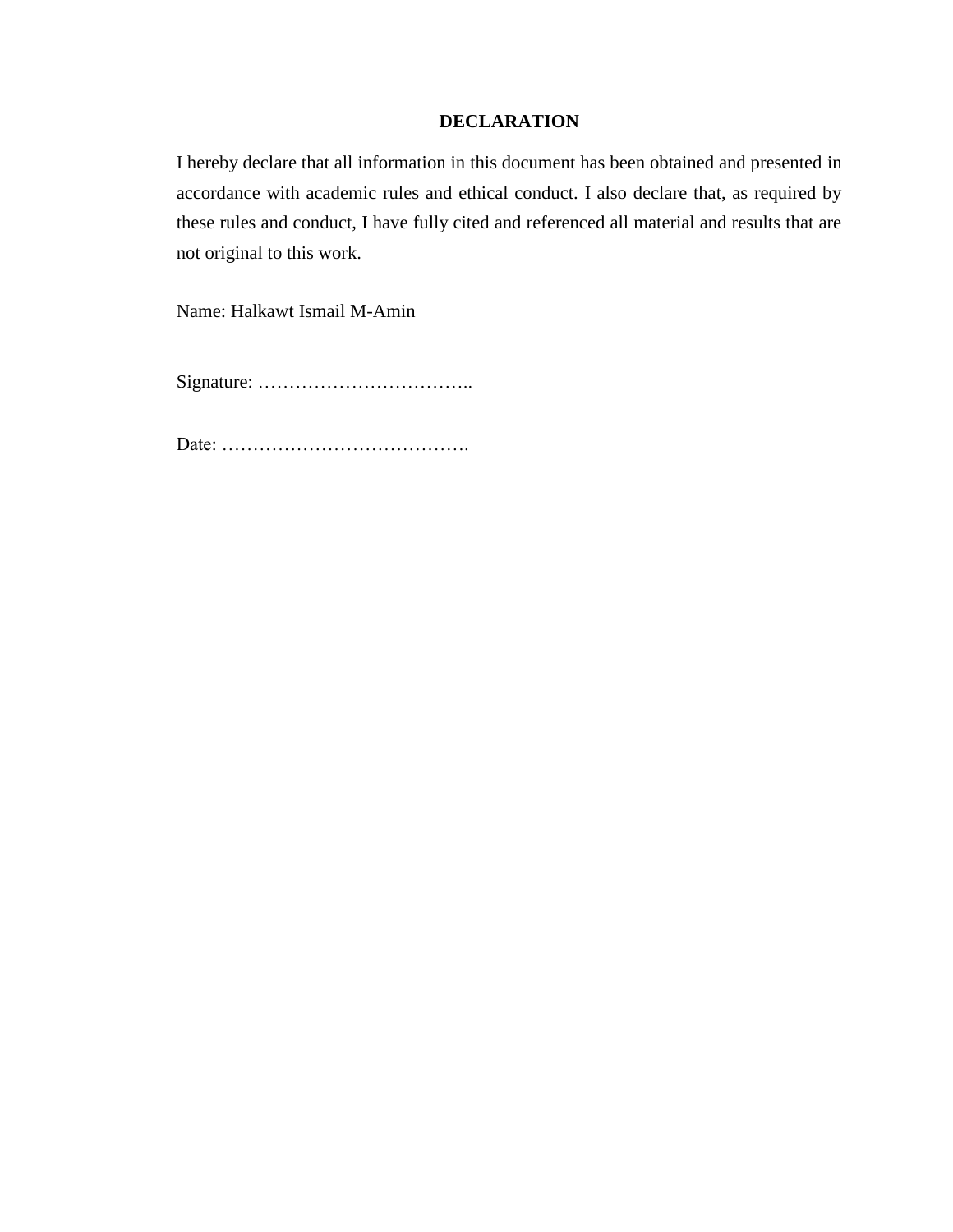### **DEDICATION**

To my lovely parents Mr. Ismail and Mrs. Aesha, I dedicate this thesis to them as they are the most important people in my life. Also, I would like to thank my brothers and sisters for their unlimited support and love. I dedicate this thesis to them as they are the most important people in my life.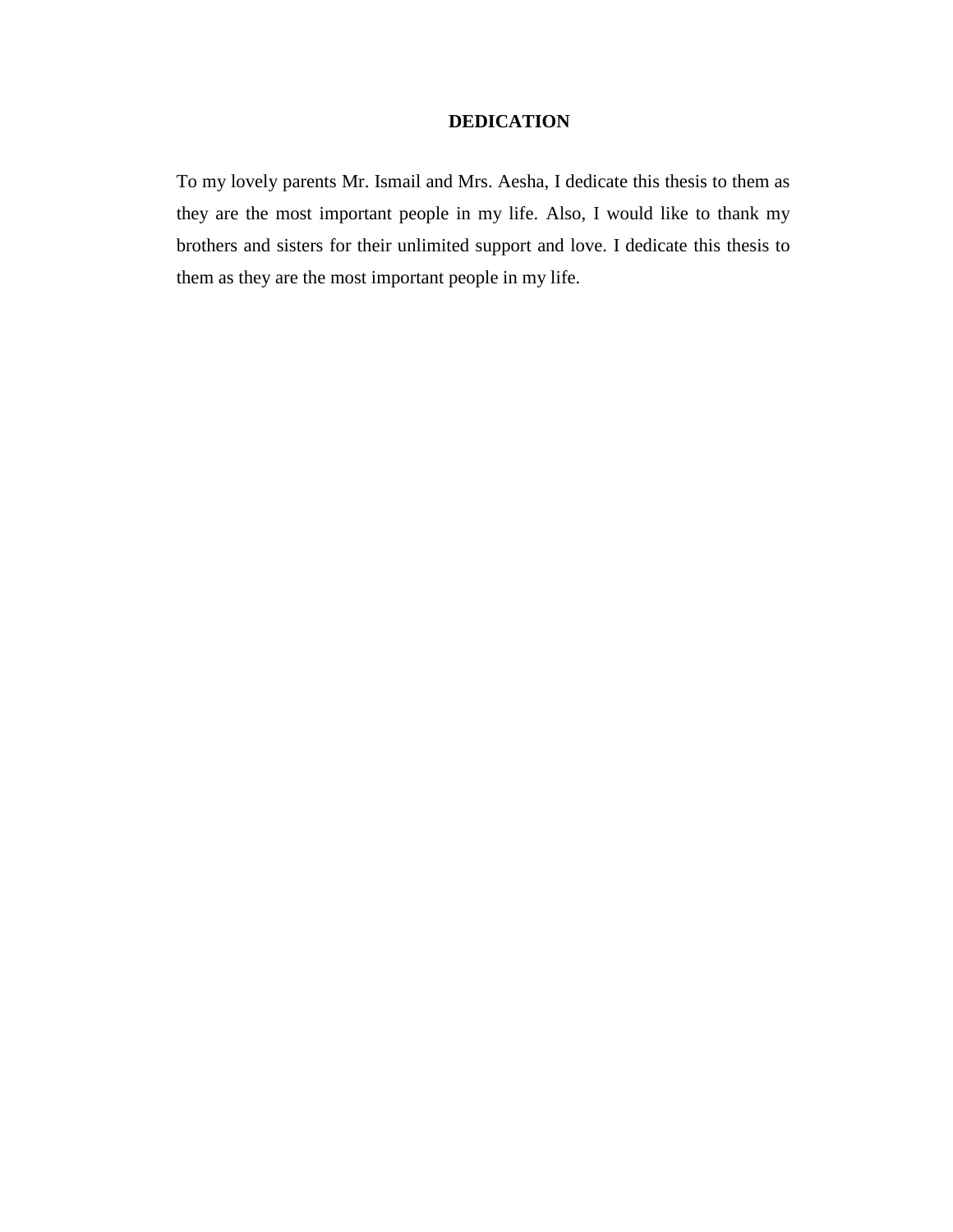#### **ACKNOWLEDGMENTS**

<span id="page-4-0"></span>All praises and glories are for Allah (SWT) for his guidance, favour, and bounties. May the peace and mercy of Allah be on our prophet Muhammad (SAW) and his Companions and those who follow him faithfully till the Day of Judgment.

I would like to thank my supervisor ASSIST. PROF. DR. Ergin AKALPLER for his continuous guidance, support, opinion and encouragement in the preparation of this thesis. My thanks are not enough for his continuous help.

Furthermore, I also would like to thanks, the Head of department of Banking and finance, Assist. Prof. Dr. Nil Günsel Reşatoğlu along with all my other lecturers at Near East University.

I would like to express a sense of gratitude and love to my parents Mr. Ismail and Mrs. Aesha for their invaluable and continuous support, help and encourage throughout my studies and my life Furthermore, I would like to thank all of my friends for their endless support and encouragement in my life.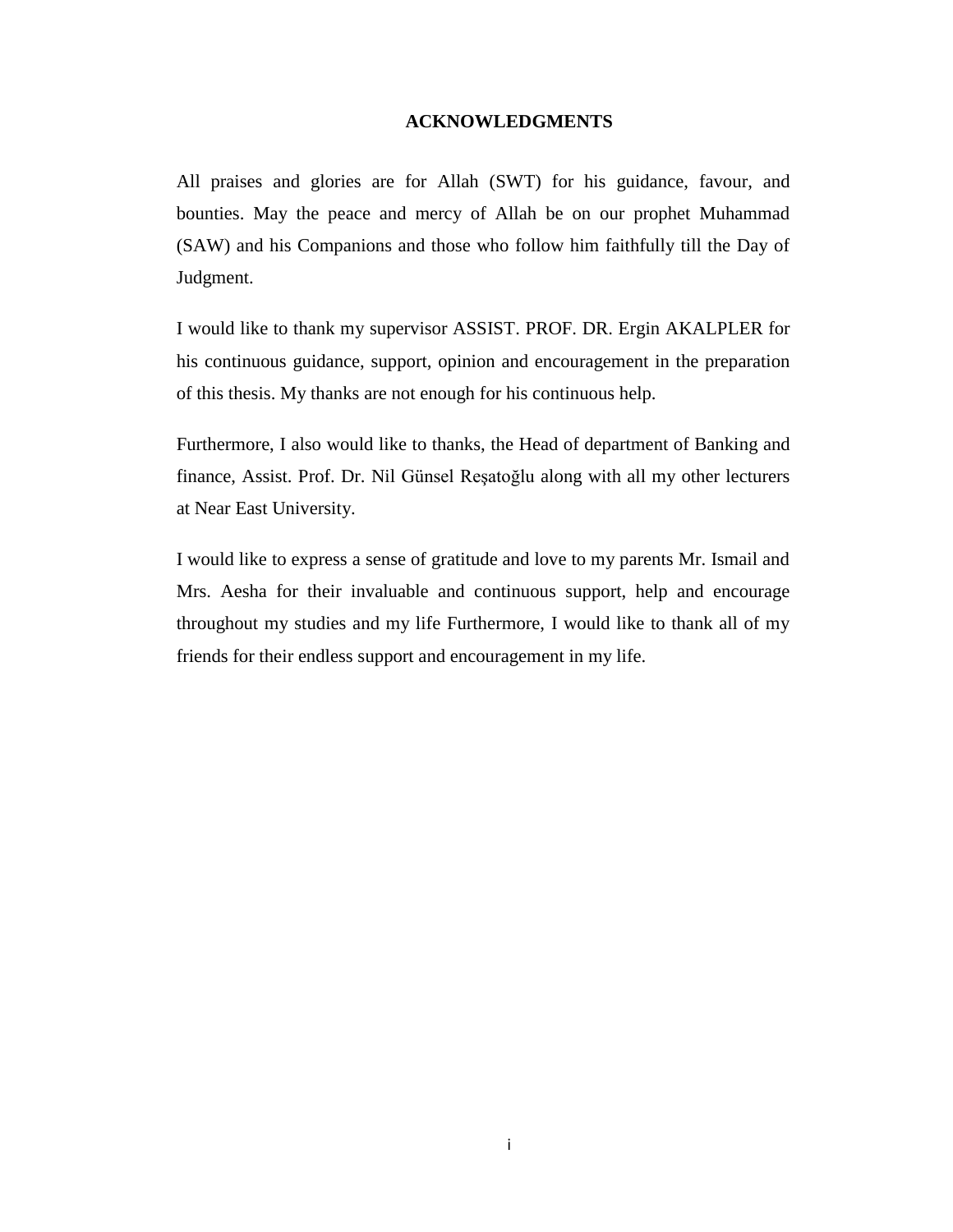#### **ABSTRACT**

<span id="page-5-0"></span>In this study the impact of macroeconomic variables on the budget deficit in Malaysia is researched. The statistical technique advocated by Granger (1995) for handling economic variables that might spuriously move together is utilized to examine the longrun causal relationships between budget and current account deficits. The relationship is questioned by using data for the period of time between 1980 and 2013, with a view to answering the questions of whether they is a significant relationship between the variables and also to determine the causal effect between four macroeconomic variables namely, Current Account Balance (CAB), Interest rate (INR), Total Investment (INV), Gross National Saving (GNS) and the budget deficit in Malaysia. Multiple regression analysis (OLS) is also used in the beginning in order to examine the significance of the variables. The empirical results show a significantly negative relationship between CAB and INV variables with the budget deficit. Also a significantly positive relationship between INR and budget deficit. The Granger causality reviewed the present of unidirectional causality between INR and BDF. CAB and INV both have a unidirectional association with INR. The study, therefore, suggest the need for policy intervention from the part of the Malaysian government in terms of its fiscal operations and its external sector performance in order to minimise frequent deficits in both budget and current account balances.

**Keywords:** Budget deficit, Macroeconomic variables, Ordinary Least Square (OLS), Malaysia, Stationary Tests, Granger Causality testing.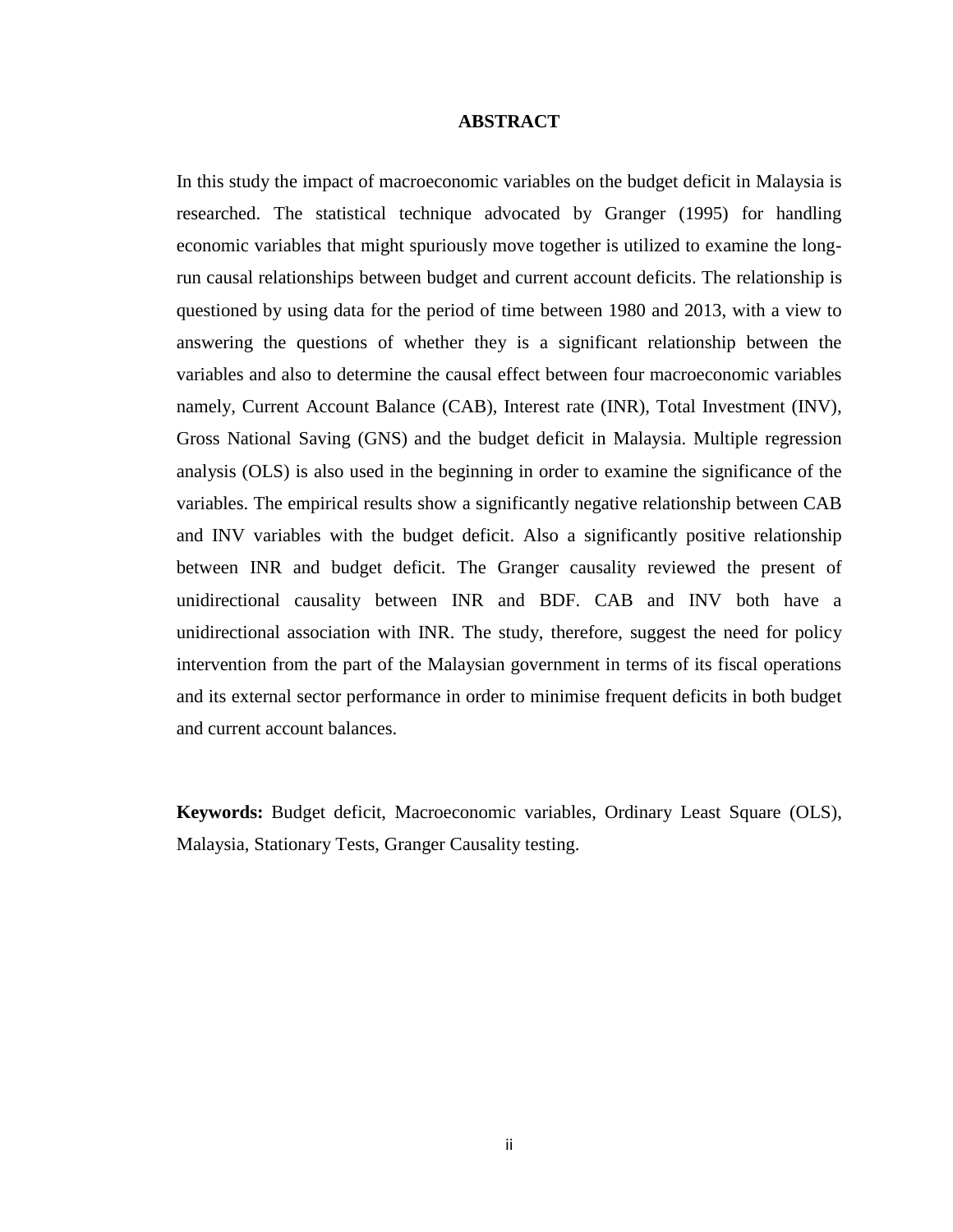### <span id="page-6-0"></span>**ÖZET**

Bu çalışmada Malezya ekonomisindeki bütçe açığındaki makroekonomik değişkenlerin etkisi araştırılmıştır. Bütçe ve cari açık arasındaki uzun vadeli ilişkiyi değerlendirmek için yapay olarak birlikte hareket etme potansiyeli olan ekonomik değişkenleri ölçümlemek için Granger tarafından savunulan istatiksel teknik uygulanmıştır. Aradaki ilişki 1980- 2013 yılları arasındaki zaman aralığındaki verileri kullanarak değişkenler arasında önemli bir ilişki olup olmadığına ve değişkenler ile Cari hesap dengesi (CAD) ,Faiz oranları (FO) , Toplam yatırım (TY),Gayrı safi milli tasarruf (GSMT) ve Malezya" daki bütçe açığı olarak adlandırabileceğimiz değişkenler arasında tesadüfi bir ilişki olup olmadığına da cevap verebileceğimiz bir bakış açısıyla sorgulanmıştır. Başlangıçta değişkenlerin önemini değerlendirmek için Çoklu gerileme analizi (ÇGA) kullanılmıştır. Araştırmanın bilimsel sonuçları bütçe açığı ile CHD ve TY değişkenleri arasında önemli bir olumsuz etkileşim olduğunu göstermektedir. Buna karşın FO ile bütçe açığı arasında da olumlu bir ilişki vardır. Granger nedensellik ölçeği FO ile BA arasında tek yönlü bir neden sonuç ilişkisi varlığını tespit etmiştir. Cari hesap dengesi ve TY "nin ikisinin de FO ile arasında tek yönlü bir ilişki vardır. Dolayısıyla bu çalışma Malezya hükümet kanadı tarafından mali işletmeleri ve dış sektör performansı açısından hem bütçede hem de cari hesap dengesindeki açıkları en aza indirmek için bir müdahale politikas yürütme ihtiyacını ortaya koymaktadır.

**Anahtar Kelimeler :** Bütçe açığı, makroekonomik değişkenler, Sıradan En küçük Kare, Malezya , Durağan testler , Granger neden-sonuç ilişkisi testi .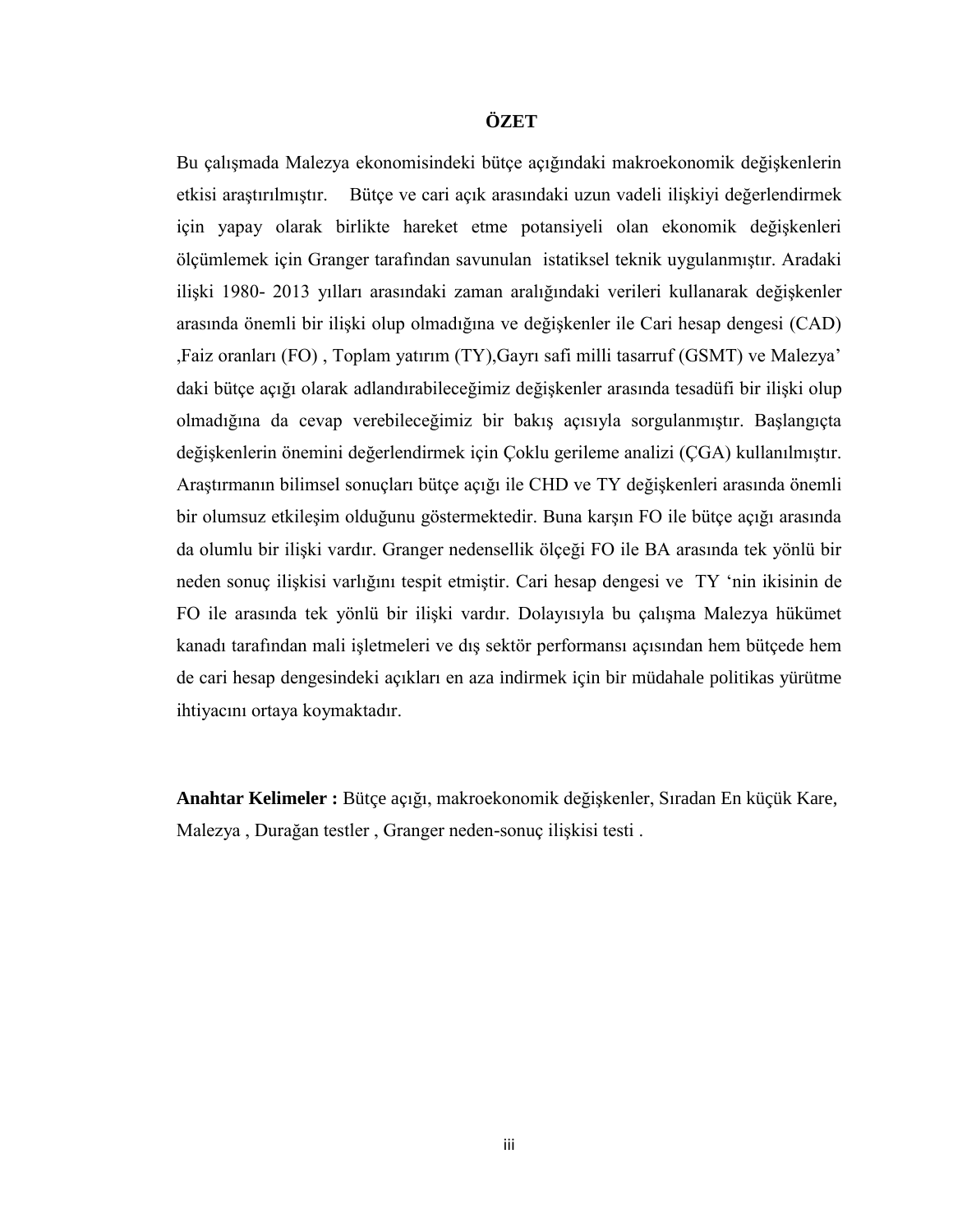# **TABLE OF CONTENTS**

<span id="page-7-0"></span>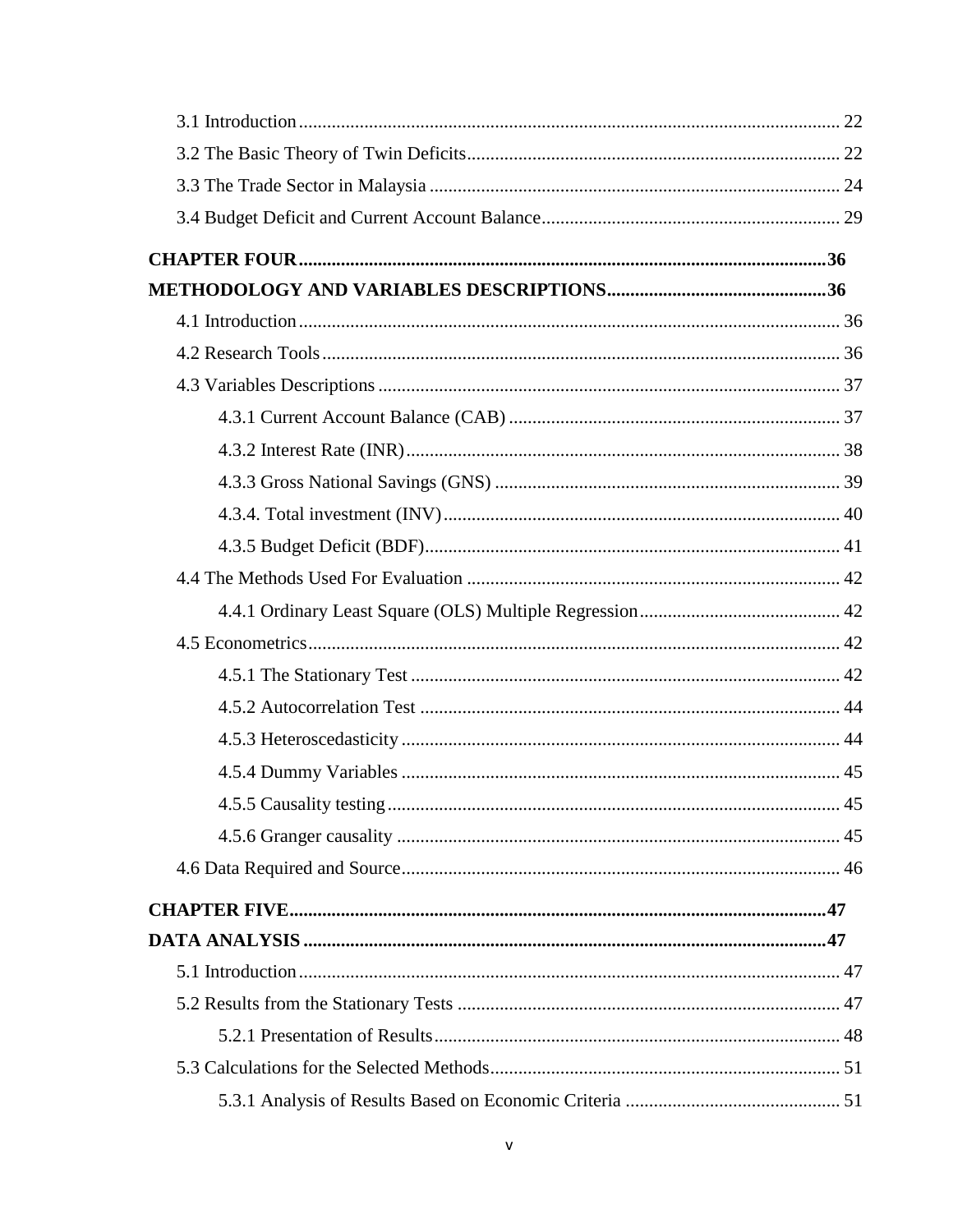| APPENDIX I: ORDINARY LEAST SQUARE(OLS) MULTIPLE REGRESSION<br>APPENDIX II: ORDINARY LEAST SQUARE (OLS) MULTIPLE REGRESSION |  |
|----------------------------------------------------------------------------------------------------------------------------|--|
|                                                                                                                            |  |
|                                                                                                                            |  |
|                                                                                                                            |  |
|                                                                                                                            |  |
|                                                                                                                            |  |
|                                                                                                                            |  |
|                                                                                                                            |  |
|                                                                                                                            |  |
|                                                                                                                            |  |
|                                                                                                                            |  |
|                                                                                                                            |  |
|                                                                                                                            |  |
|                                                                                                                            |  |
|                                                                                                                            |  |
|                                                                                                                            |  |
|                                                                                                                            |  |
|                                                                                                                            |  |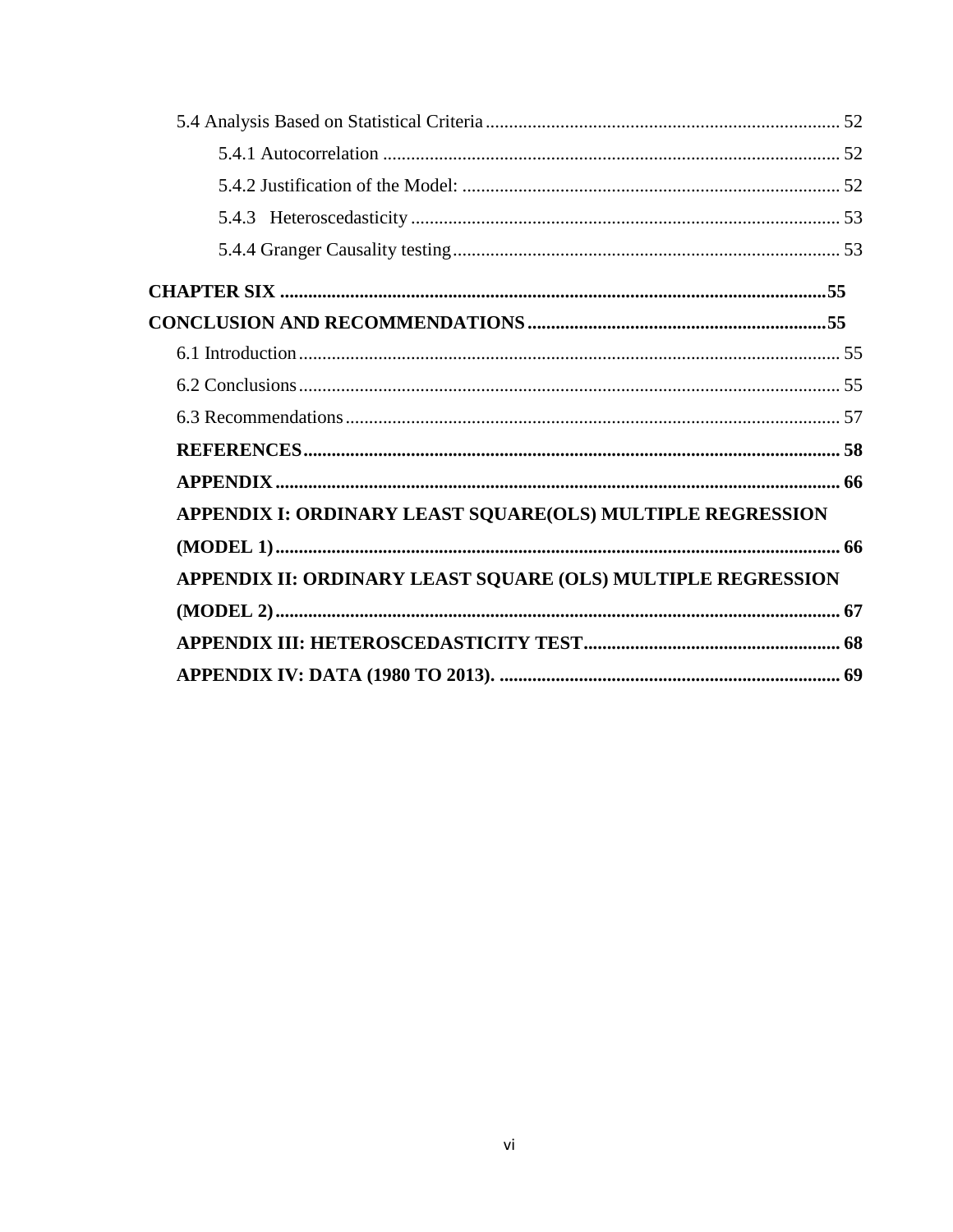# **LIST OF TABLES**

<span id="page-10-0"></span>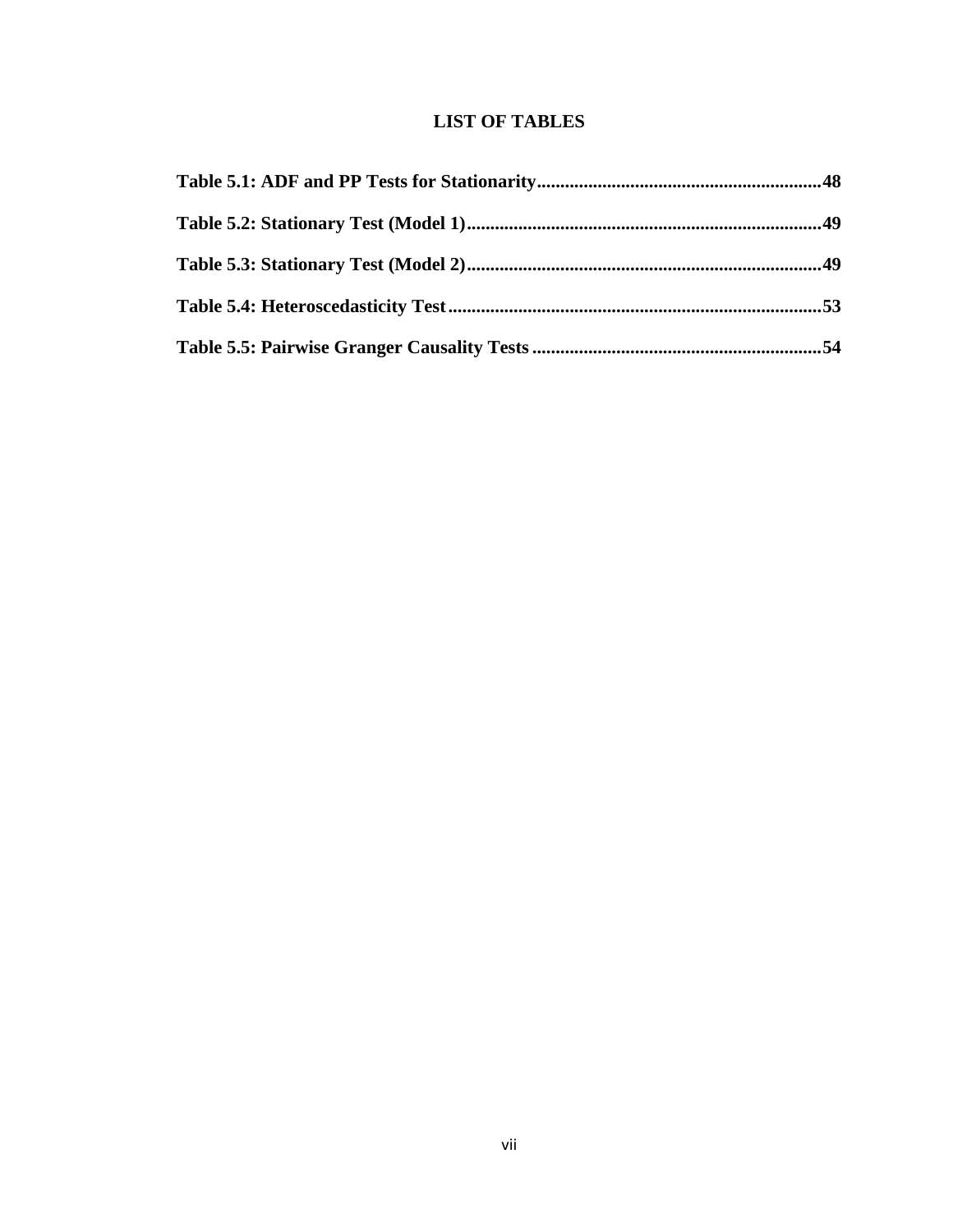# **LIST OF FIGURES**

<span id="page-11-0"></span>

| Figure 3.3: Trade Balance and Current Account from 1974 to 2011 (RM million).25 |  |
|---------------------------------------------------------------------------------|--|
| Figure 3.4: Government Balance in Malaysia, from 1974 to 2011 (RM million)26    |  |
| Figure 3.5: Gross national savings, Total investment %GDP from 1980 to 201328   |  |
| Figure 3.6: Gross Domestic Product Growth Rate (% of Annual)30                  |  |
|                                                                                 |  |
|                                                                                 |  |
|                                                                                 |  |
|                                                                                 |  |
|                                                                                 |  |
|                                                                                 |  |
|                                                                                 |  |
|                                                                                 |  |
| Figure 4.4: Total investment in current local currency % GDP 1980-201340        |  |
|                                                                                 |  |
|                                                                                 |  |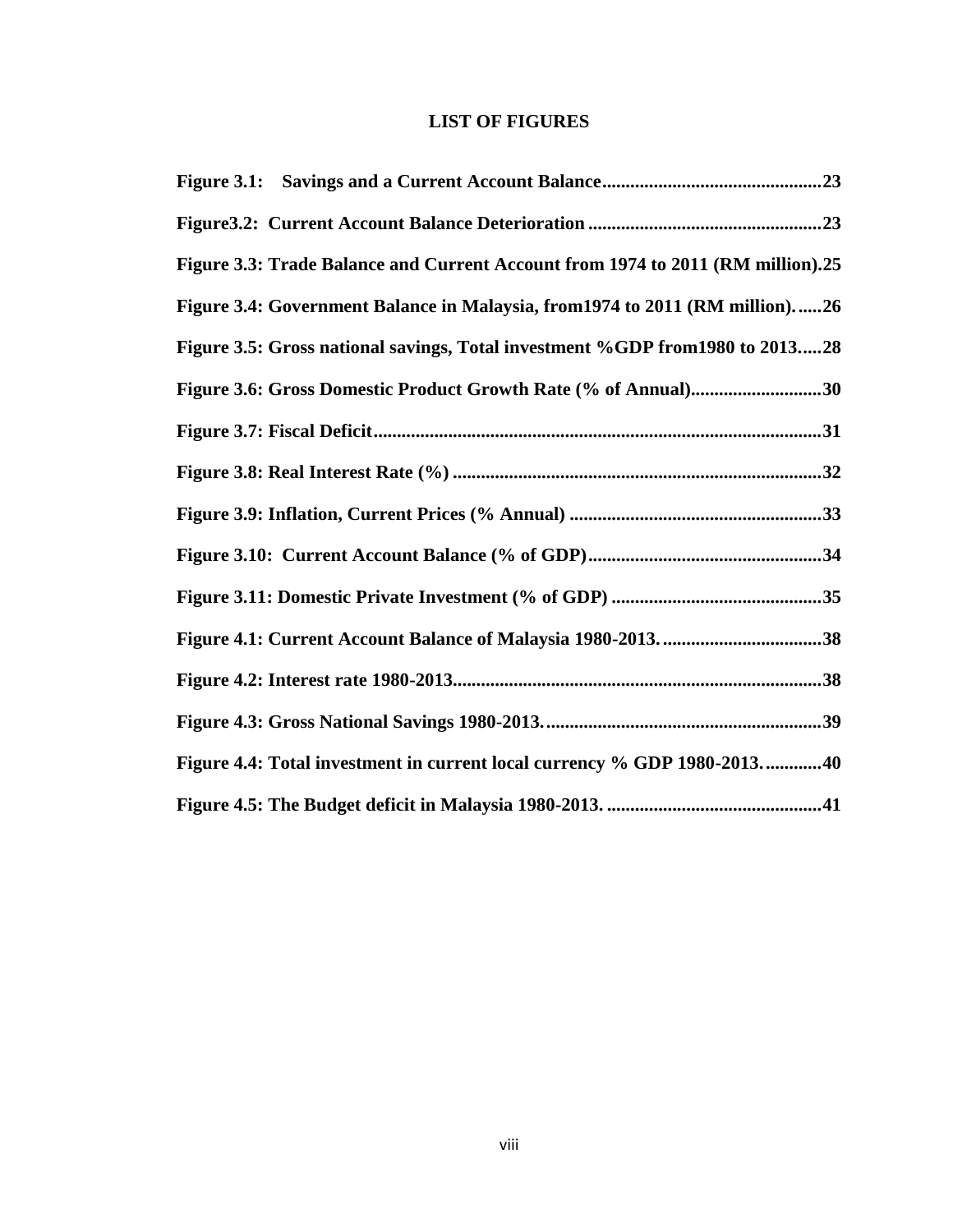# **LIST OF ABBREVIATIONS**

<span id="page-12-0"></span>

| <b>ADF</b>  | <b>Augmented Dickey-Fuller test</b>       |
|-------------|-------------------------------------------|
| <b>ADE</b>  | <b>Asian Developing Economies</b>         |
| <b>BDF</b>  | <b>Budget Deficit</b>                     |
| <b>BOPs</b> | <b>Balance Of Payments</b>                |
| <b>BLUE</b> | <b>Best Linear Unbiased Estimators</b>    |
| <b>CAB</b>  | <b>Current Account Balance</b>            |
| <b>DUM</b>  | Dummy Variable                            |
| <b>ECM</b>  | <b>Error Correction Model</b>             |
| <b>EXPT</b> | <b>Exports</b>                            |
| <b>FDI</b>  | <b>Foreign Direct Investment</b>          |
| <b>FD</b>   | <b>Fiscal Deficit</b>                     |
| <b>GDP</b>  | <b>Gross Domestic Product</b>             |
| <b>GNI</b>  | <b>Gross National Income</b>              |
| <b>GNP</b>  | <b>Gross National Product</b>             |
| <b>GR</b>   | <b>Growth Rate</b>                        |
| <b>IMF</b>  | <b>International Monetary Fund</b>        |
| <b>INF</b>  | <b>Inflation Current Prices</b>           |
| <b>IMPT</b> | Imports                                   |
| <b>INR</b>  | <b>Interest Rate</b>                      |
| <b>INV</b>  | <b>Total Investment</b>                   |
| <b>IFS</b>  | <b>International Financial Statistics</b> |
| <b>MCB</b>  | Malaysia Central Bank                     |
| <b>MOF</b>  | Ministry Of Finance                       |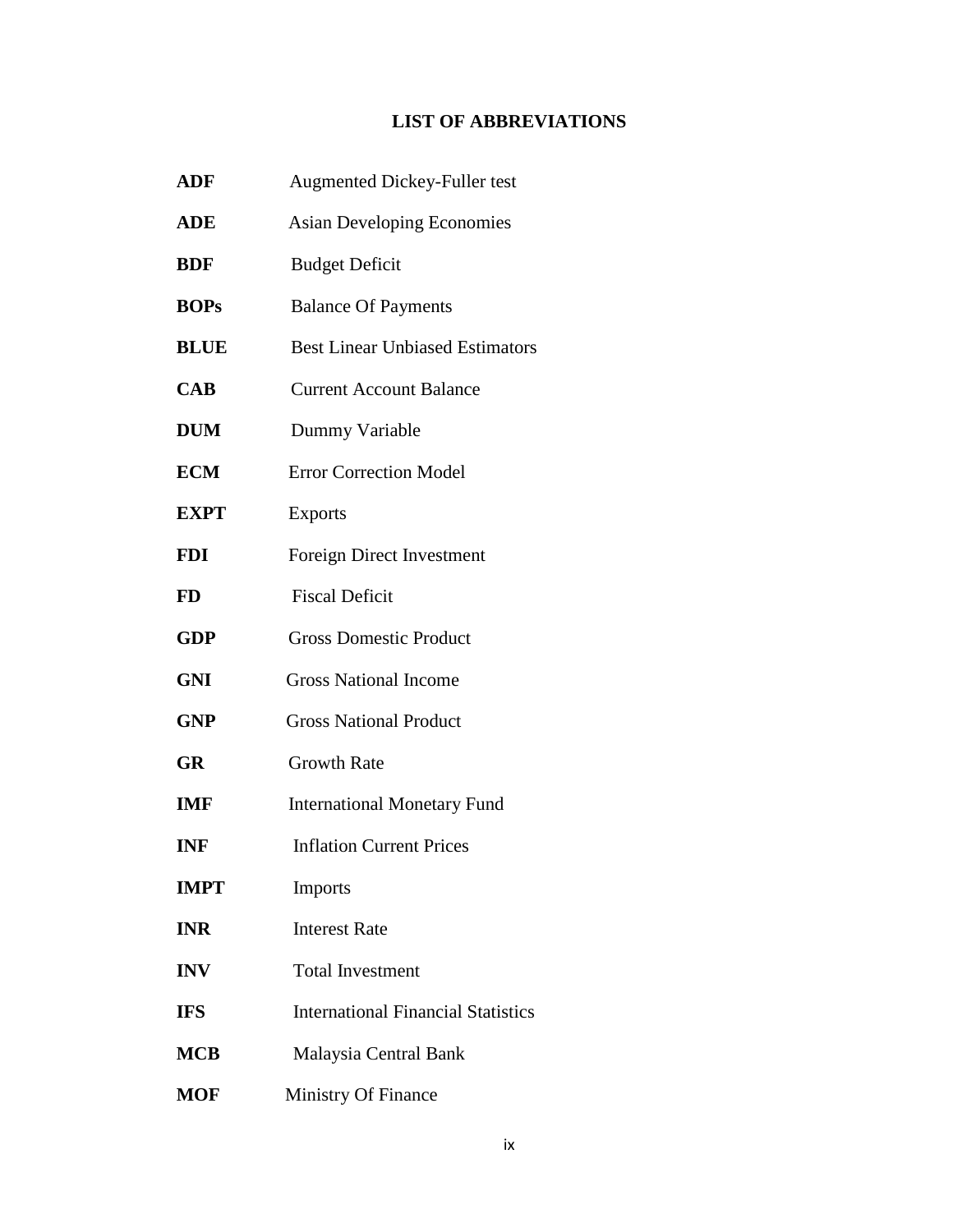**NCT** Net Current Transfers **NEP** National Economic Policy **NI** Net Income **OLS** Ordinary Least Square **PP Test** Phillips-Peron test **REH** Ricardian Equivalence Hypothesis **RIR** Real Interest Rate **RSSR** Residual Sum of Squares Restricted **RSSUR** Residual Sum of Squares Unrestricted **SLS** Stage Least Squares **UNCTAD** United Nation Cooperation for Trade and Development **VAR** Vector Autoregressive **VECM** Vector Error Correction Model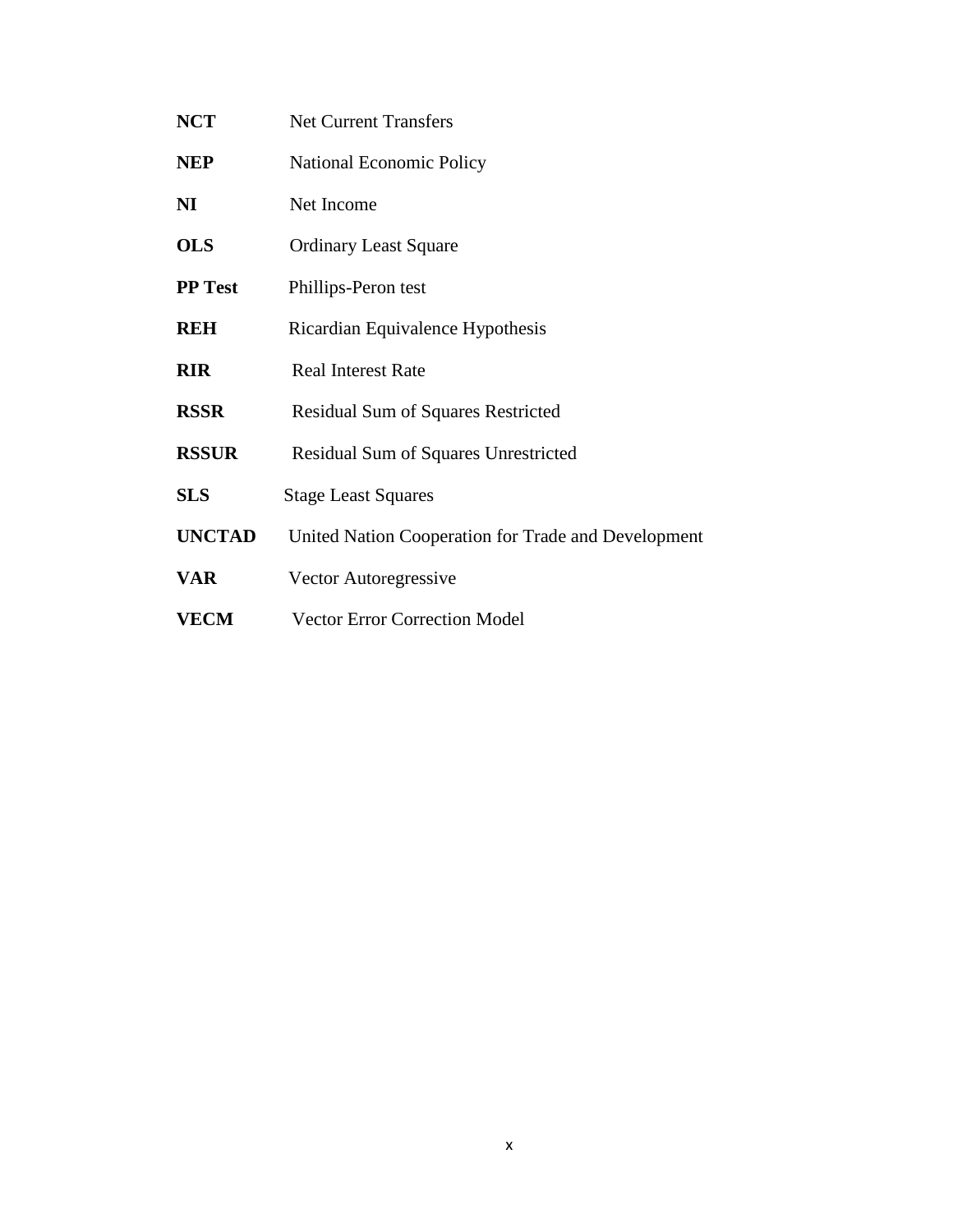# **CHAPTER ONE**

## **GENERAL INTRODUCTION**

#### <span id="page-14-2"></span><span id="page-14-1"></span><span id="page-14-0"></span>**1.1 Introduction**

This chapter focused on the background of the study, Malaysia for long periods has experienced detrimental effects in balancing its budget. The "twin deficits" are of paramount importance for contemporary governments. Privatisation was sought as a key policy to promote growth and reduce public debt. Statement of the problem, some have argued that Malaysia budget deficit is not only structural in nature but also an apparent lack of fiscal discipline. Objectives of the study, to determine the causal relationship between macroeconomic variables and the budget deficit. Research questions, research hypothesis, and significance of the study will also be discussed under this section. This study concentrated on the impact of four macroeconomic variables namely, Current Account Balance(CAB), Interest rate(INR), Total Investment(INV), Gross National Saving(GNS) on the budget deficit in Malaysia over the period from 1980 to 2013. More specifically, this study examines the impact of macroeconomic variables for different sub-categories of the budget deficit in Malaysia. The previous studies mainly focused on the effect of macroeconomic variables on the budget deficit in Malaysia.

#### <span id="page-14-3"></span>**1.2 Background of the Study**

Malaysia"s economy has performed well in recent years with output growth averaging over 5 % since 2010, and the government has taken steps to consolidate its fiscal position after an increase in public debt following the global financial crisis (Kim et al. 2014, p40). The country has a stable financial system that has provided a conducive environment for economic growth. In addition, the economy of Malaysia has experienced long term current account surplus that is closer to a more sustainable balance with higher investment growth (Economic Planning Unit, 2012, p30).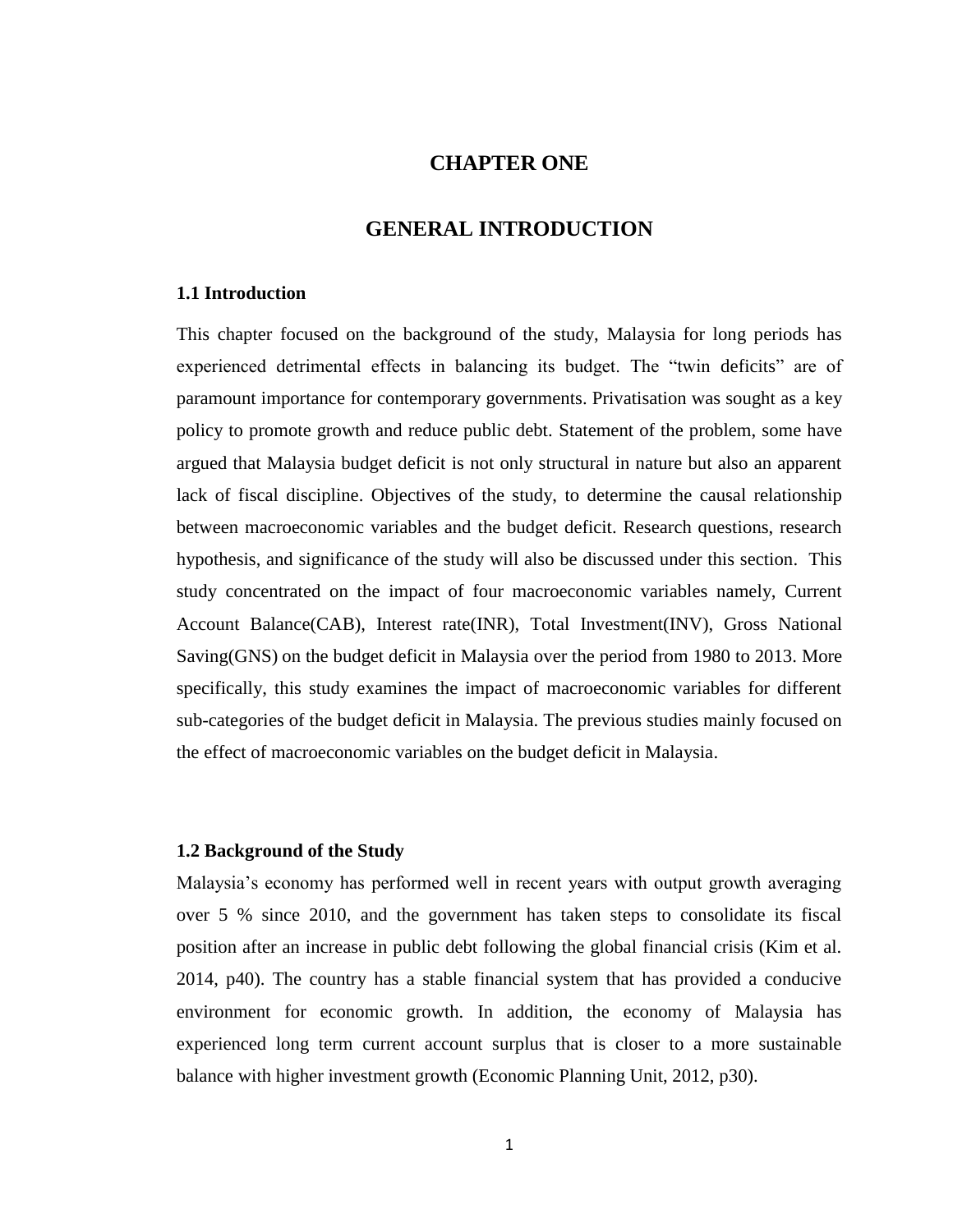In the 1970s, the Malaysian government played a key role in the economy by directly and actively participated in the country's overall social, economic development process and the establishment of large commercial enterprises (Narayan, 2004, p63). Government participation in the economy expanded further in 1980-82 as it pursued an expansionary countercyclical fiscal policy aimed at stimulating economic activity and sustaining growth against the effects of the global recession. The countercyclical policy led to "twin deficits" in the government's fiscal position and the balance of payments (Narayan, 2008, p52).

Malaysia has experienced difficulties in balancing its budget. Budget deficits in Malaysia became commonplace with the advent of the National Economic Policy (NEP) in 1970, whereby fiscal spending was actively used as a policy tool (Economic Planning Unit, 2012, p30). However, in 1986 it was clear that budget deficits could no longer be sustainable and thus the need to promote a private sector driven the economy (Narayan, 2008, p30).

A new public policy direction was sought to promote the private sector as the main engine of growth for the economy against the public sector. The most significant development was the reduction of the public sector's commercial activities, implemented through the privatisation programme. Subsequently, government intervention was largely to support private sector initiatives towards overall development of the country. The tax structure was also reformed to increase international competitiveness as well as promote national savings to meet future levels of growth and investment requirements. This contributed to a marked improvement in the government"s financial position as well as a reduction in its borrowing requirements. With a strengthened fiscal position in the late 1980s, the government achieved fiscal surpluses for five years running 1993-1997 (Bank of Negara Malaysia, 2013, p23).

Malaysia keeps all policies under constant review, to respond to changing circumstances. The implementation of fiscal stimulus packages in Malaysia, over the years increased government spending from an average of 22% of GDP in 1995-97 to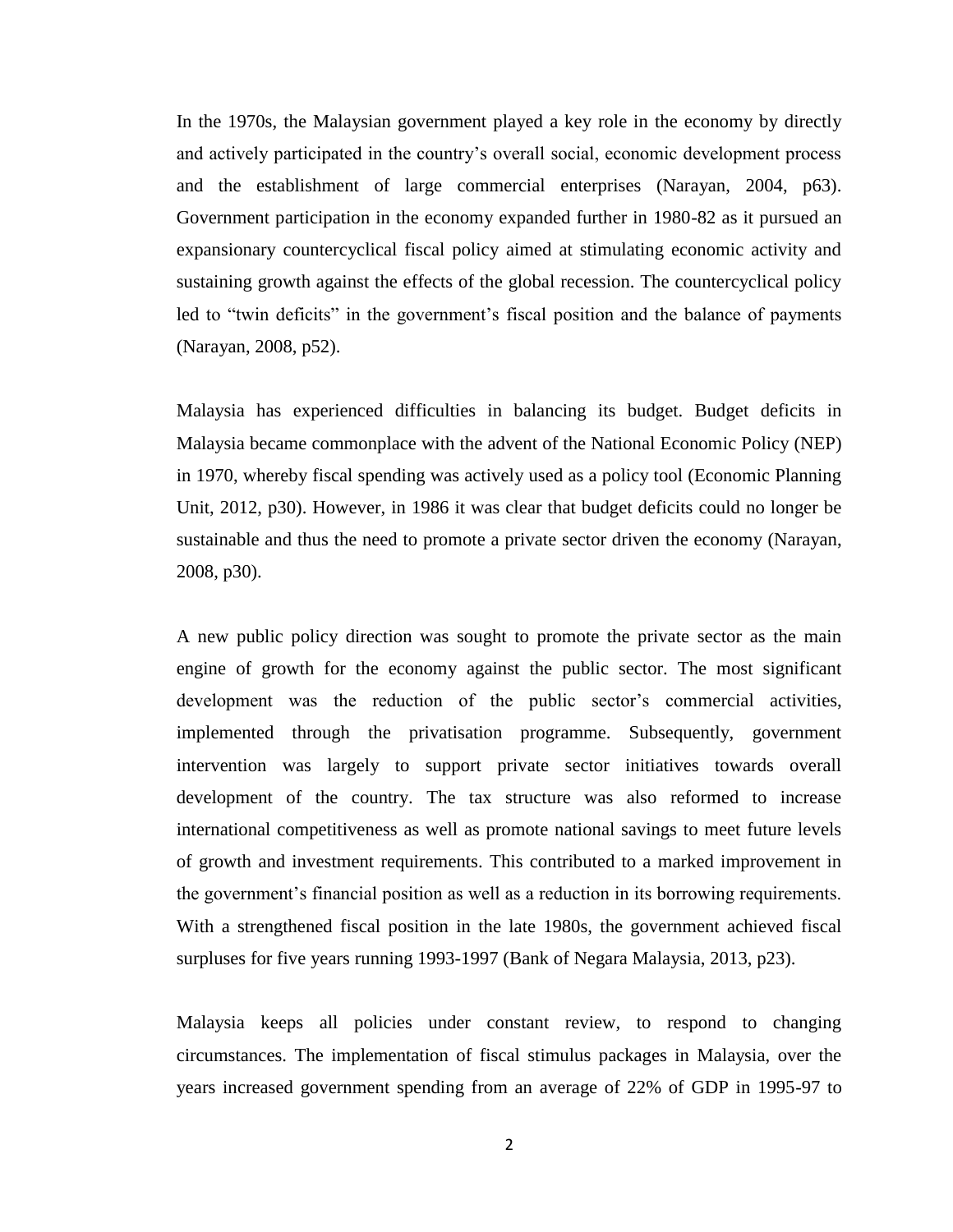30% in 2005, or an average of nearly 25% of GDP during 1998-2005 (Economic Planning Unit, 2012, p32). On the revenue side, receipts have remained robust, providing flexibility for increases in development expenditure without exceeding the size of the overall deficit. In 2005, revenue collected recovered to the pre-crisis level of 24% of GDP, averaged 19% of GDP during 1998-2005 and 23% during 2009-2013. The overall fiscal deficit as a percentage of the gross domestic product, (GDP) remained below 6% during 2000-2013. For instance, the overall deficit which was 5.5% and 5.3% in 2001 and 2003 respectively, declined to 3.6% and 3.2% in 2005 and 2007 respectively. However, it increased marginally to 5.4%, 4.5% and 4.0% in 2010, 2012 and 2013 respectively (Bank of Negara Malaysia, 2013, p23). Similarly, the balance of payments (BOPs) as percentage of gross national income (GNI) in recent time shows that in 2009, 2010, 2011, 2012 and 2013 the BOP amount to 20.1%, 17.5%, 17.2%, 14.2% and 12.9% respectively (Bank of Negara Malaysia, 2013, p23). The BOP trend between 2009 and 2013 shows a marginal and gradual decline.

Malaysian economy highly depends on commodity and dividends from the state oil company which make up a significant share of state revenues (Nelson, 2012, p10 Piersanti, 2000, p15). The drop in the current account of the balance of payments in addition to continued fiscal deficits poses medium-term risks to the economy. IMF (2013) argued that a strong commitment to fiscal sustainability is critical for macroeconomic stability as well as to ensure sustainable long-term growth. Ball (2013) observed that Malaysia continues to enjoy flexibility in expanding its fiscal position, which remains sustainable given the government's fiscal prudence and discipline.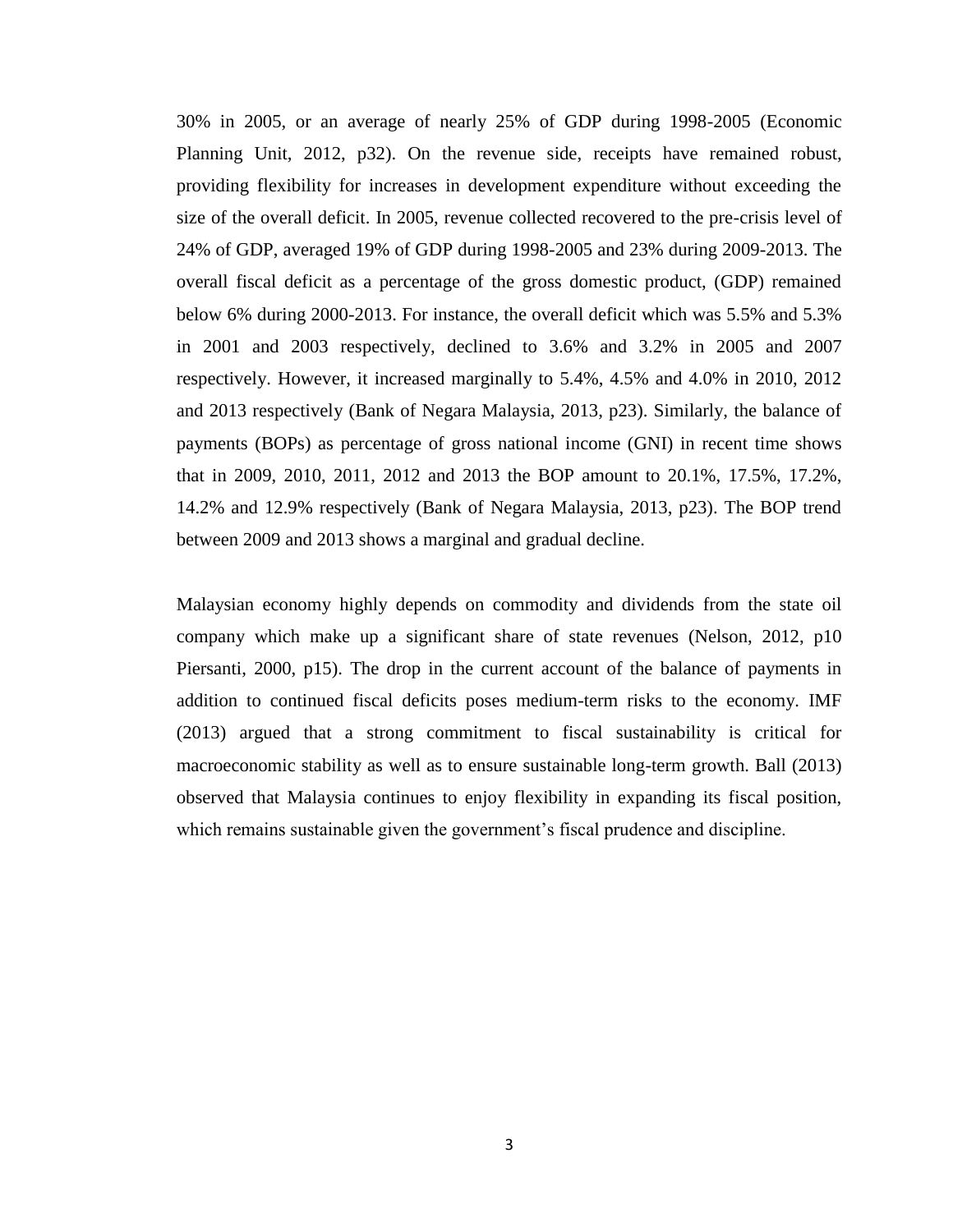#### <span id="page-17-0"></span>**1.3 Statement of the Problem**

Malaysia has experienced difficulties in balancing its budget. Since 1970, the deficits have accumulated in periods of economic upturns and downturns, alike except the period 1993-1997. Furthermore, since 1999, the deficits have consistently exceeded the figures forecast (Kim et al. 2014, p40). Some have argued that Malaysia budget deficit is not only structural in nature but also an apparent lack of fiscal discipline (IMF, 2013, p23; Ahmad Saifuddin, 2008, p11).

The Malaysian government are able to manage their budget deficits because of substantial oil revenues and high domestic savings (Bank Negara Malaysia, 2013, p12). Despite the fact that expenditure growth has outpaced tax revenue growth, past deficits have been managed by resorting to substantial oil revenues and large domestic savings. In recent past, periodic downswings have forced the government to intervene with anticyclical fiscal policies, where expenditures often overshoot revenues according to Ariff (2012, p12).

The resultant effect of increasing government deficit financing can be seen from Malaysia"s government debt-to-GDP ratio that has increased significantly since the global financial crisis, as the government undertook substantial discretionary fiscal stimulus during the crisis and economic growth moderated after the initial recovery (Bank of Negara Malaysia, 2013, p16). Given that Malaysia is a highly commodity dependent economy and dividends from the state oil company make up a significant share of state revenues, part of the increase in debt-to-GDP can be attributed to lower oil prices after the boom that culminated in 2008 (Kim et al. 2014, p40).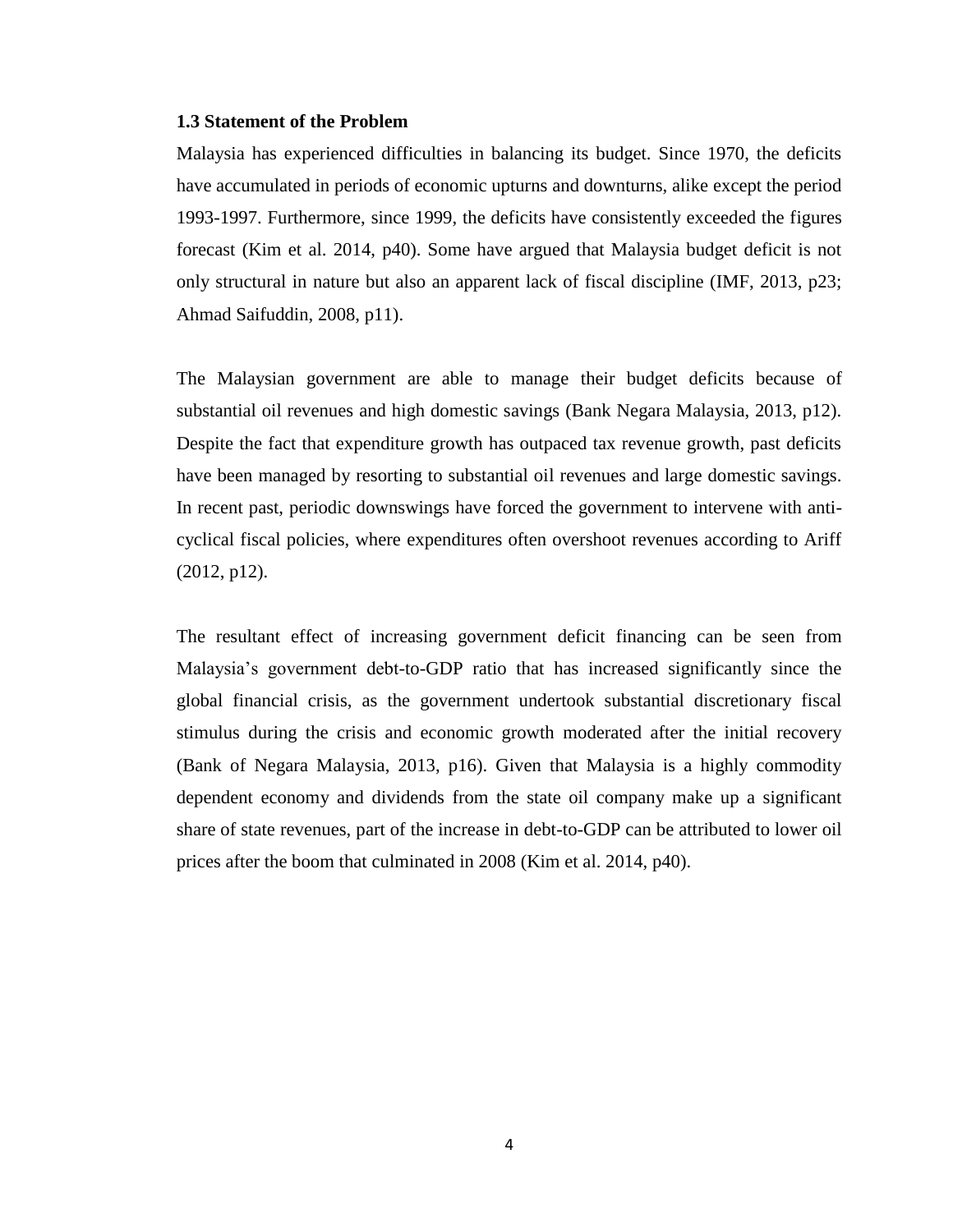#### <span id="page-18-0"></span>**1.4 Objectives of the Study**

The main objective of the study is to research the impact of four macroeconomic variables namely, Current Account Balance(CAB), Interest rate(INR), Total Investment(INV), Gross National Saving(GNS) on the budget deficit in Malaysia (1980- 2013).

The specific objectives are:

(i) To determine the effect of a current account balance on the budget deficit in Malaysia.

(ii) To determine the effect of Interest rate on the budget deficit in Malaysia.

(iii) To determine the effect of total Investment on the budget deficit in Malaysia.

<span id="page-18-1"></span>(iv) To determine the effect of gross national saving on the budget deficit in Malaysia.

#### **1.5 Research Questions**

From the foregoing, some research can be deduced and also from the basic research questions that this study seeks to address. These include:

(i) What is the impact of macroeconomic variables on the budget deficit in Malaysia?

(ii) Is there a causal relationship between macroeconomic variables on the budget deficit in Malaysia?

#### <span id="page-18-2"></span>**1.6 Research Hypothesis**

The hypothesis that the study seek to test in its null form is as follows:

H0a: There is no significant impact of macroeconomic variables on budget deficit.

H1a: There is significant impact of macroeconomic variables on budget deficit.

 H0b: There is no causal relationship between macroeconomic variables and budget deficit.

 H1b: There is causal relationship between macroeconomic variables and budget deficit.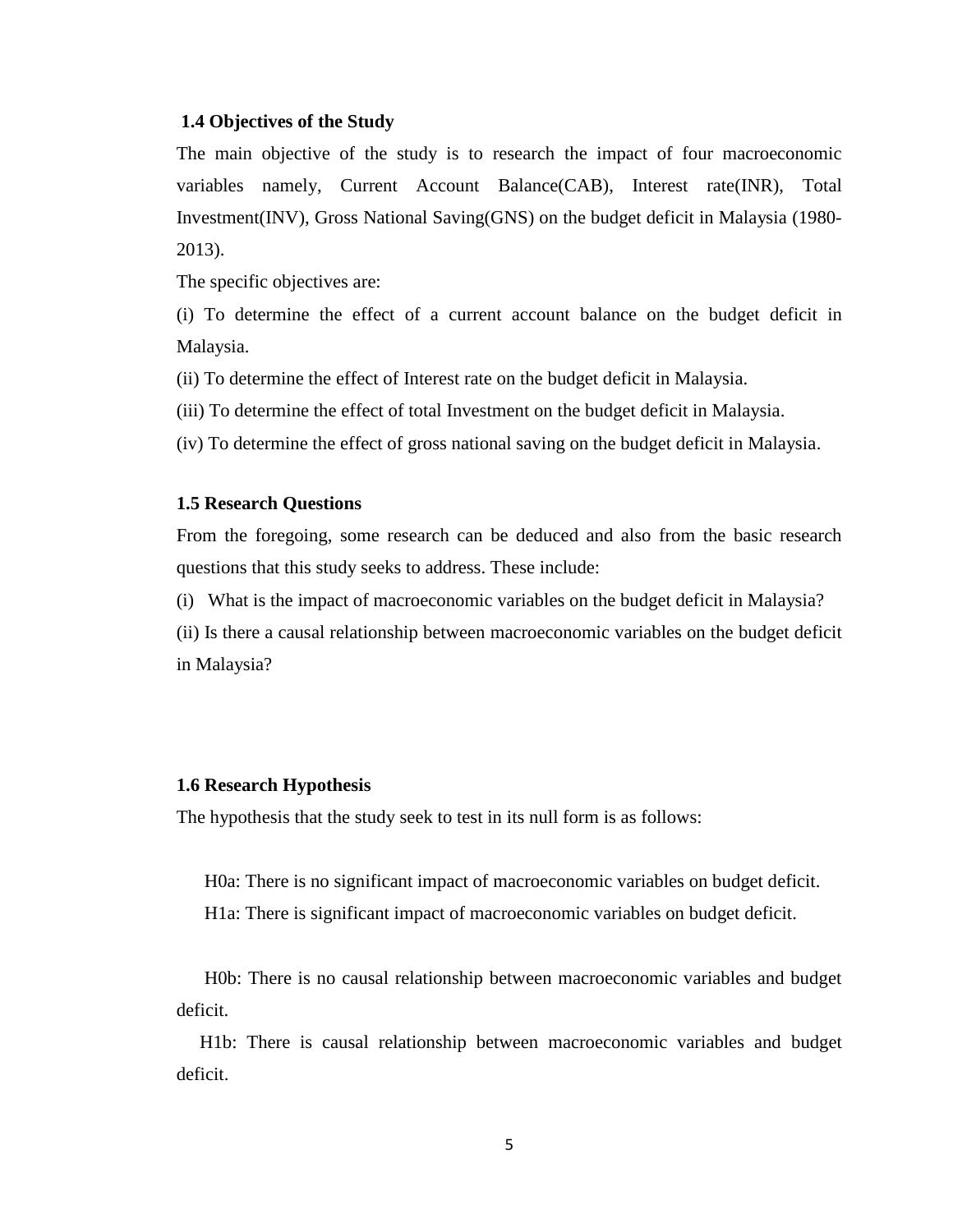#### <span id="page-19-0"></span>**1.7 Scope of the study**

The focus of the study is to investigate the impact of macroeconomic variables on the budget deficit in Malaysia covering the period (1980-2013). The study will, however, be limited to investigate the impact and causal effect of macroeconomic variables on the budget deficit.

#### <span id="page-19-1"></span>**1.8 Significance of the Study**

This study recognizes the ensuing importance of budget deficit in a competitive and globalized economy. Sustainable economic development requires the strong commitment to fiscal sustainability through fiscal prudence and discipline that is critical for macroeconomic stability. A continued shrinking of the public sector is most desirable to promote private sector driven growth. However, given the intertemporal economic crisis that usually affects private and public expenditure and in most cases is supported by public sector stimulus, a study of this nature is important not only to researchers but also to policy makers who are responsible for formulating public policies to draw lessons from their actions and/or inactions over time. This study seeks to provide empirical findings which can serve as basis for policy formulation.

#### <span id="page-19-2"></span>**1.9 Structure of the Study**

The study is organized into six chapters. Chapter one is the introduction. In this chapter, the statement of problem and objectives are presented. Chapter two is empirical literature review and theoretical framework. This section review, theoretical and empirical literature. Chapter three is an Overview of Malaysian Economic. Chapter four is the methodology and variables descriptions. This section presents data and methods of data analysis. Chapter five is empirical analysis and discussion of findings. Chapter six is a conclusion and recommendations.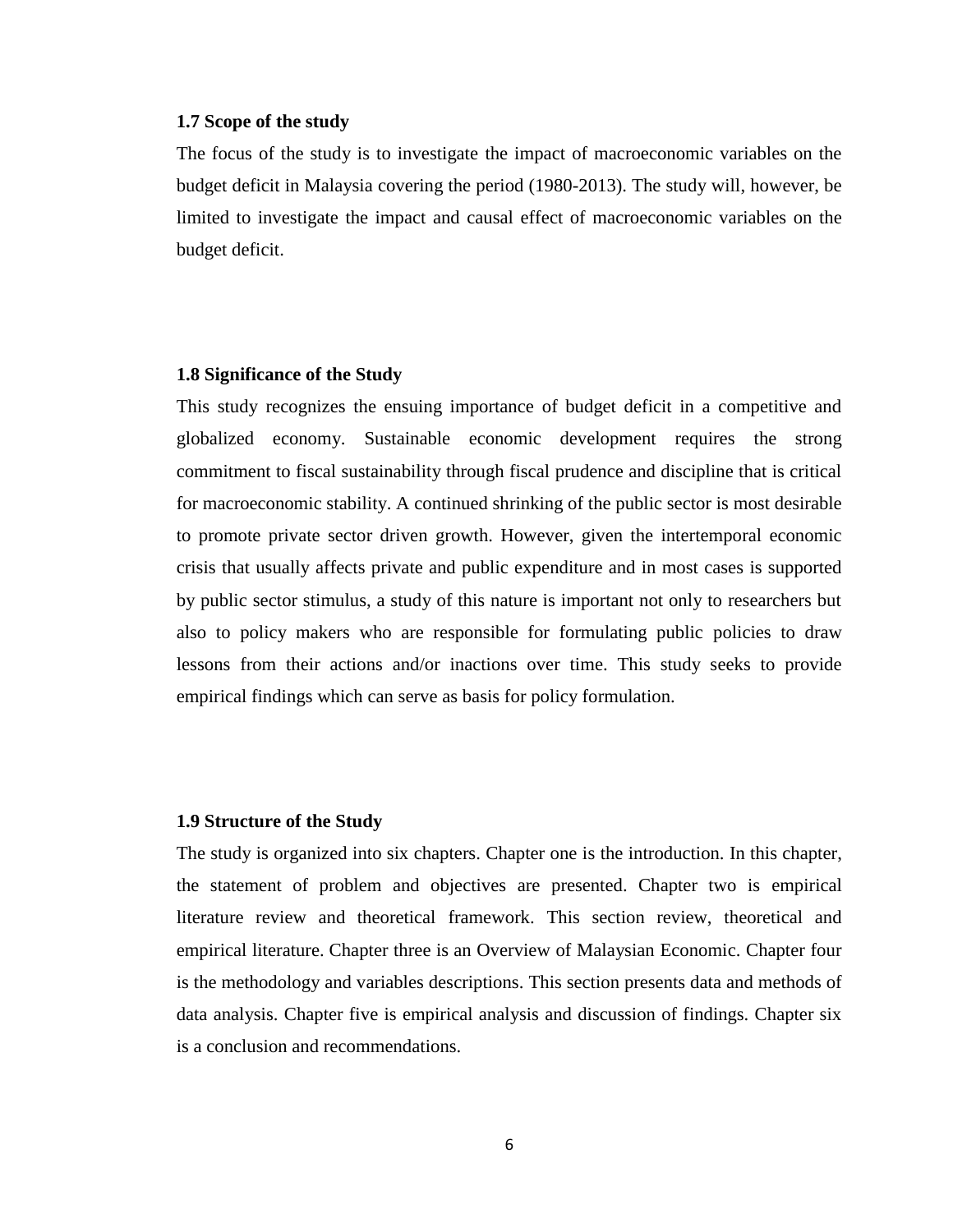# **CHAPTER TWO**

# <span id="page-20-1"></span><span id="page-20-0"></span>**LITERATURE REVIEW AND THEORETICAL FRAMEWORK**

#### <span id="page-20-2"></span>**2.1 Introduction**

Chapter two is the literature and theoretical framework. This section review conceptual, theoretical and empirical literature. It highlights the prior empirical literature that has been conducted under this subject and, in addition, the theoretical framework will discuss the concepts of the budget deficit and current account balance in relation to the study. A historical perspective will be determined and draws up the conclusion regarding how strong or weak the relationship between the budget deficit and current account balance. In each scenario, developed economies will be given preferential deliberations due to the volume of empirical studies conducted in these countries and where available developing economies past studies will be acclaimed.

#### <span id="page-20-3"></span>**2.2 Empirical Literature Review**

The relationship between current account and budget deficit has been a subject of investigation since 1980s because of the external balance crisis that many economies both developed and developing countries were subjected to. This has come to be referred to as twin deficits hypothesis which asserts that an increase in the budget deficit will cause a similar increase in the current account deficit. Empirical Studies on the subject matter centred predominantly on two major theoretical hypotheses of a Keynesian proposition and the Ricardian Equivalence.

For instance, Adam and Bevan (2004, p23) investigated the relationship between fiscal deficits and economic growth using a panel of 45 developing countries. The study found evidence of a threshold effect at a level of the deficit around 1.5% of the gross domestic product. The threshold involved not only a change of slope but also a change of sign in the relation. This indicates that for an economy that is not on its steady-state growth path, there is a range of which deficit–financing may be growth-enhancing.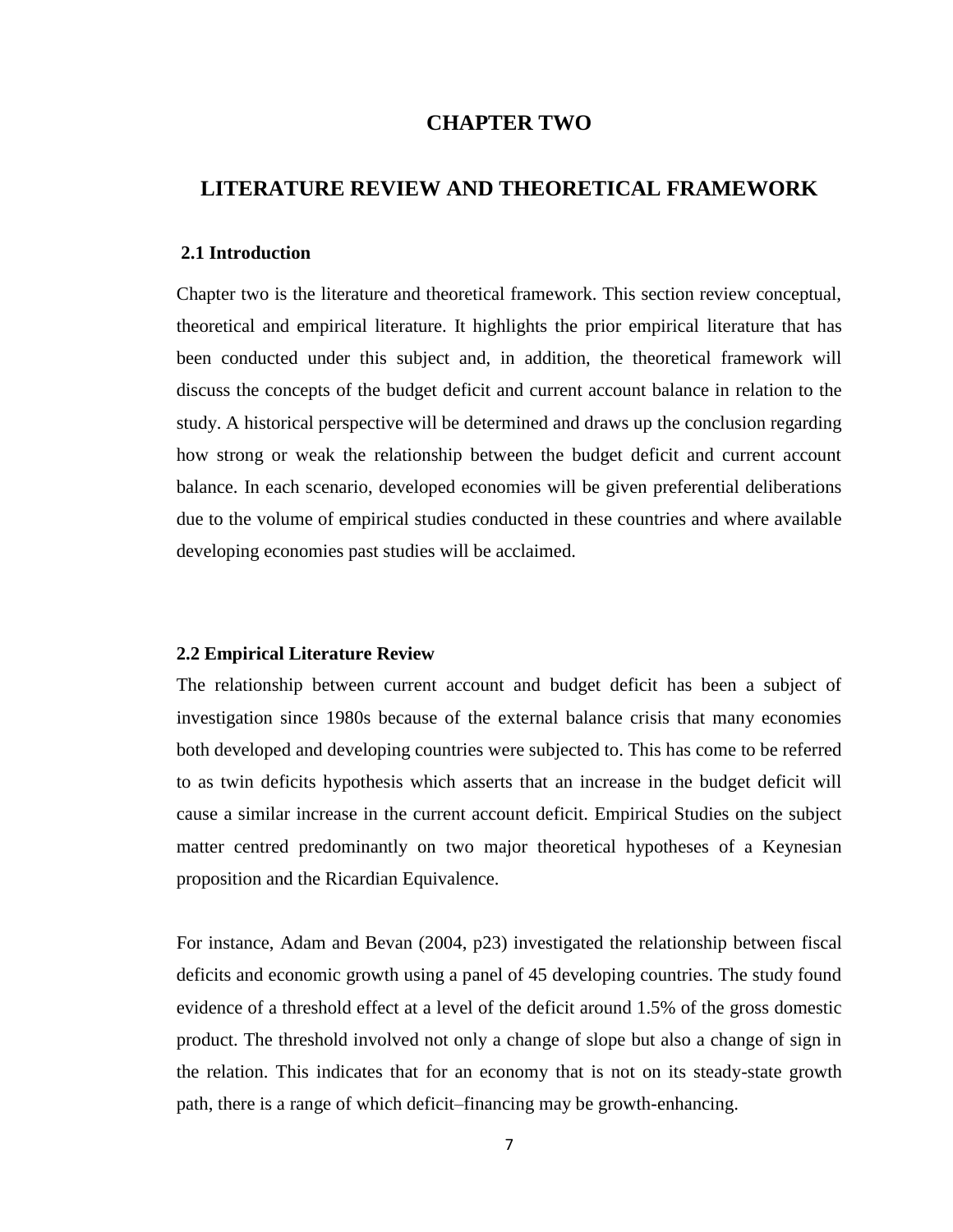Brauninger (2002, p58) examined the relationship between budget deficit, public debt and endogenous growth. The findings showed that the deficit ratio fixed by the government stays below a critical level, there are two steady states where capital and public debt grow at the same constant rate, and an increase in the deficit ratio reduces the growth rates. He concluded that if the deficit ratio exceeds the critical level, there is the tendency for no steady state. Capital growth declines continuously and capital is driven down to zero in finite time.

Akbostancı and Tunç (2002, p68) investigated the twin hypotheses of the budget deficit and trade deficit in Turkey. The study used time series data that spanned 1987–2001. They employed Error Correction Model (ECM) approach for empirical analysis. Their findings showed that there is a long-run relationship between the two deficits. Also, the short-run model indicated that worsening of the budget balance will worsen the trade balance.

Yanik (2006, p45) investigated the validity of the twin deficits hypothesis of current account deficit and budget deficit in Turkey. The data used covered the period 1988:1- 2005:2. The estimation approach used in the study is Vector Autoregressive (VAR) model and Granger causality test. The results indicated that current account and budget deficits, in the long run, move together and the causality runs from current account deficit to budget deficit.

Aisen and Hauner (2008, p15) examined the effect of budget deficit on the interest rate in 60 advanced and emerging countries. The data used covered the period 1970-2006. The approach adopted was reduced from the equation. The results of baseline showed that the coefficient is highly significant, as 1% increase in deficit increase the interest rate by 44 points. The result of overall countries showed that budget deficit have negative effect on interest rate during 1985-1994, but the effect was the positive after 1995. Their findings showed that budget deficit positively affect the interest rate, the effect varied across countries, and the impact depend on interaction terms. Similarly, Anusic (1993, p10) examined the impact of budget deficit on Republic of Croatia. The data used spanned the period 1991-1992. Using Keynesian proposition, the increase in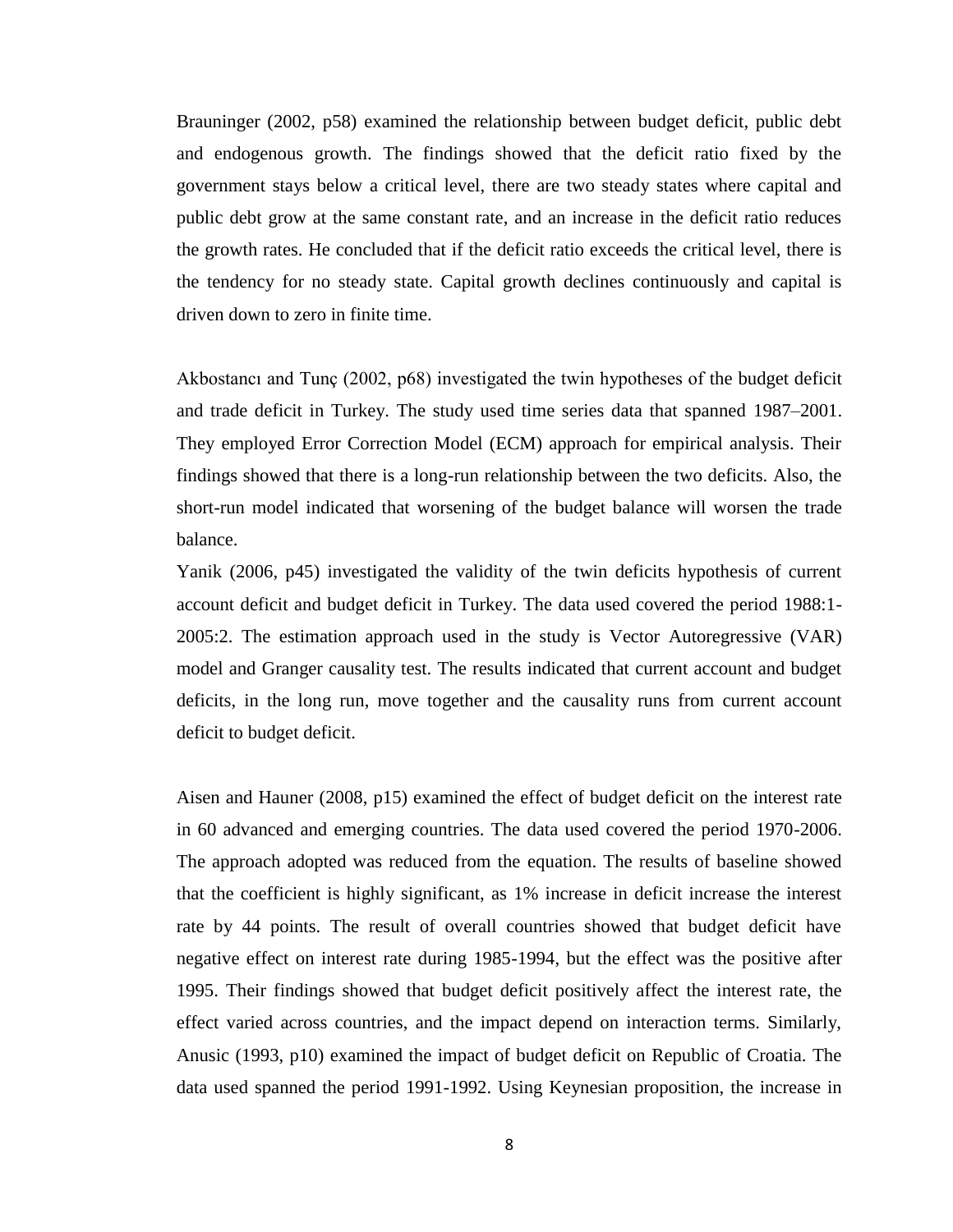budget deficit will cause the increase in real interest rate which will cause decrease in real investment. The impact of budget deficit on the overall economy and for it smoothness is harmful though it depends on the internal condition and way of financing in the economy.

Al-Khedar (1996, p14) examined the relationship between budget deficit and interest rate in some selected G-7 Countries. He used VAR model and data that spanned the period 1964-1993. He found that interest rates increases in the short run due to budget deficit, but in a long run there is not impact. Also, the deficits negatively affect the trade balance. The indication is that budget deficit has a positive and significant impact on economic growth.

Paul et al (1999, p75) tested Barro's tax-smoothing model (which assumes intertemporal optimization by government seeking to minimize distortionary costs of taxation) sustainability in South Asia using Pakistan and Sri Lanka as case study. The study used time series data covering the period 1956-1995 and 1964-1997 for the two countries respectively. They found that Pakistan"s fiscal behaviour is consistent with tax-smoothing but not so in Sri Lanka. Also, fiscal behaviour in both countries was dominated by a stagnation of revenue, large tax-tilting induced deficits and excessive public liabilities. The tax-tilting behaviour indicated that for both countries the stock of public utilities was unsustainable under unchanged fiscal policies.

Glannaros and Kolluri (2010, p78) investigated the relationship between budget deficit and macroeconomic variables in five selected industrialized countries. The study applied ordinary least squares (OLS) technique on different models which include Fisher equations and the IS-LM general equilibrium model. The data covered the period 1965 - 1985. The results showed that there is an indirect significant relationship between budget deficit and interest rate, and there is a negative relation between interest rate and inflation.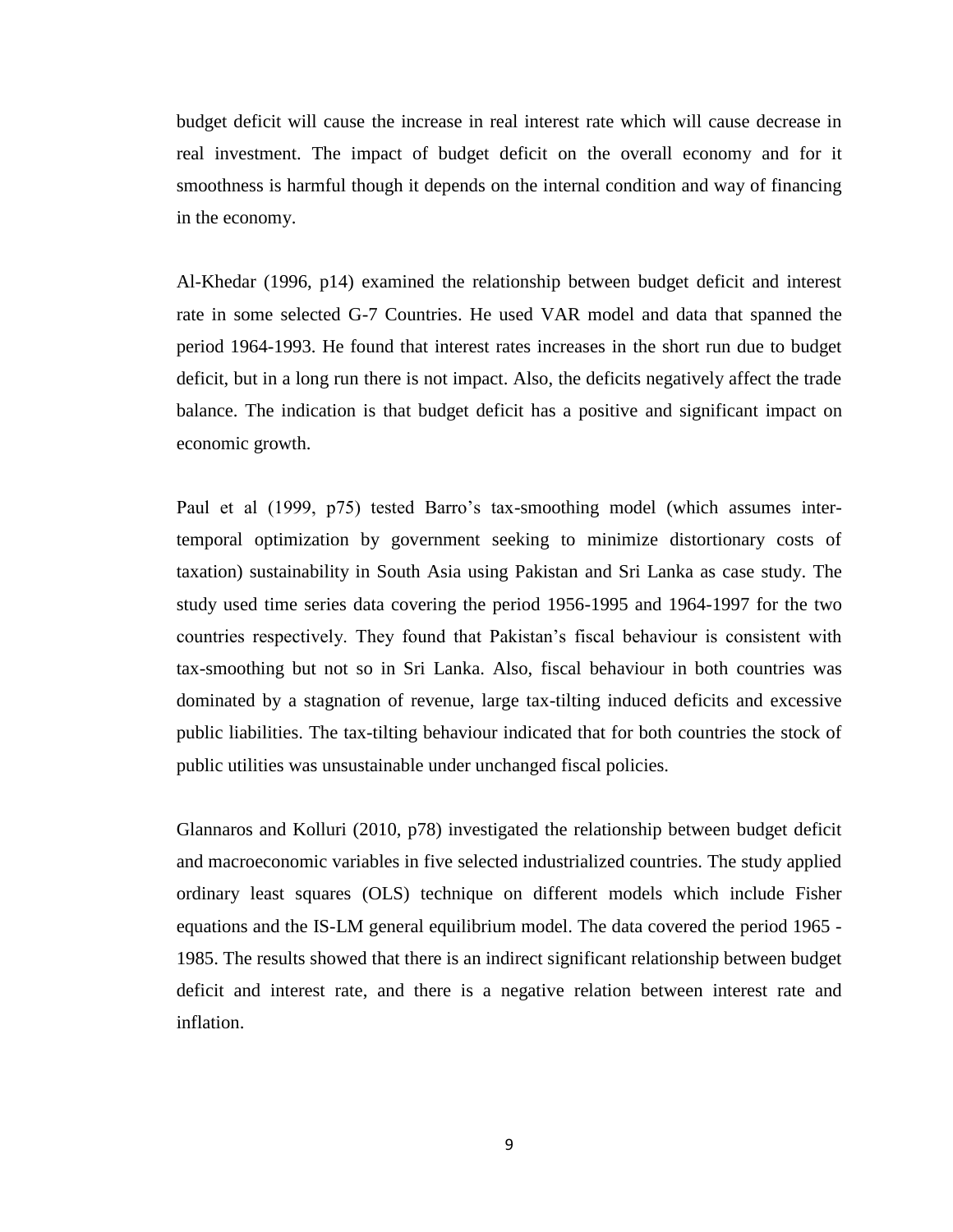Ashok (2004, p36) examined the impact of liberalisation on trade deficits and current accounts while controlling for factors like income and terms of trade in 42 selected developing countries. The study used panel data (both time-series and cross-section dimension). The findings of the study showed that trade liberalisation promotes growth in most cases; the growth itself has a negative impact on trade balance and this in turn could have negative impacts on growth through deterioration in trade balance and adverse terms of trade. Overall, the results of the study showed that trade liberalisation could constrain growth through adverse impact on the balance of payments.

Gulcan and Bilman (2005, p56) examined the relationship between budget deficit and exchange rate in Turkey. The data covered the period 1960-2003. The study used cointegration and causality test approach to determine the statistical properties the individual time series. The found a strong impact of budget deficit on the real exchange rate. The study shows that the role of the budget deficit to maintain the real exchange rate is very crucial. Similarly, Huynh (2007, p98) examined the impact of budget deficit from selected Asian Countries. The data used for the study covered the period 1990 to 2006. He found that there is a negative impact of the budget deficit on the GDP growth.

Mehrara and Zaman zadeh (2011, p12) examined the relationship between government current budget deficit and non-oil current account deficit in Iranian economy. The data used spanned 1959-2007 and the approach for data analysis was based on cointegration and vector error correction model (VECM). The results showed that a positive relationship exists between government current budget deficit and non-oil current account deficit. On the Pairwise Granger causality tests, there was a bi-directional relationship between government current budget deficit and non-oil current account deficit.

Goher et al. (2011, p23) investigated the impact of government fiscal deficit on investment and economic growth in Pakistan. The study used time series which spanned the period 1980 to 2009. Two-stage least squares method (2-SLS) was used to estimate the specified simultaneous equation models. The study found that fiscal recklessness has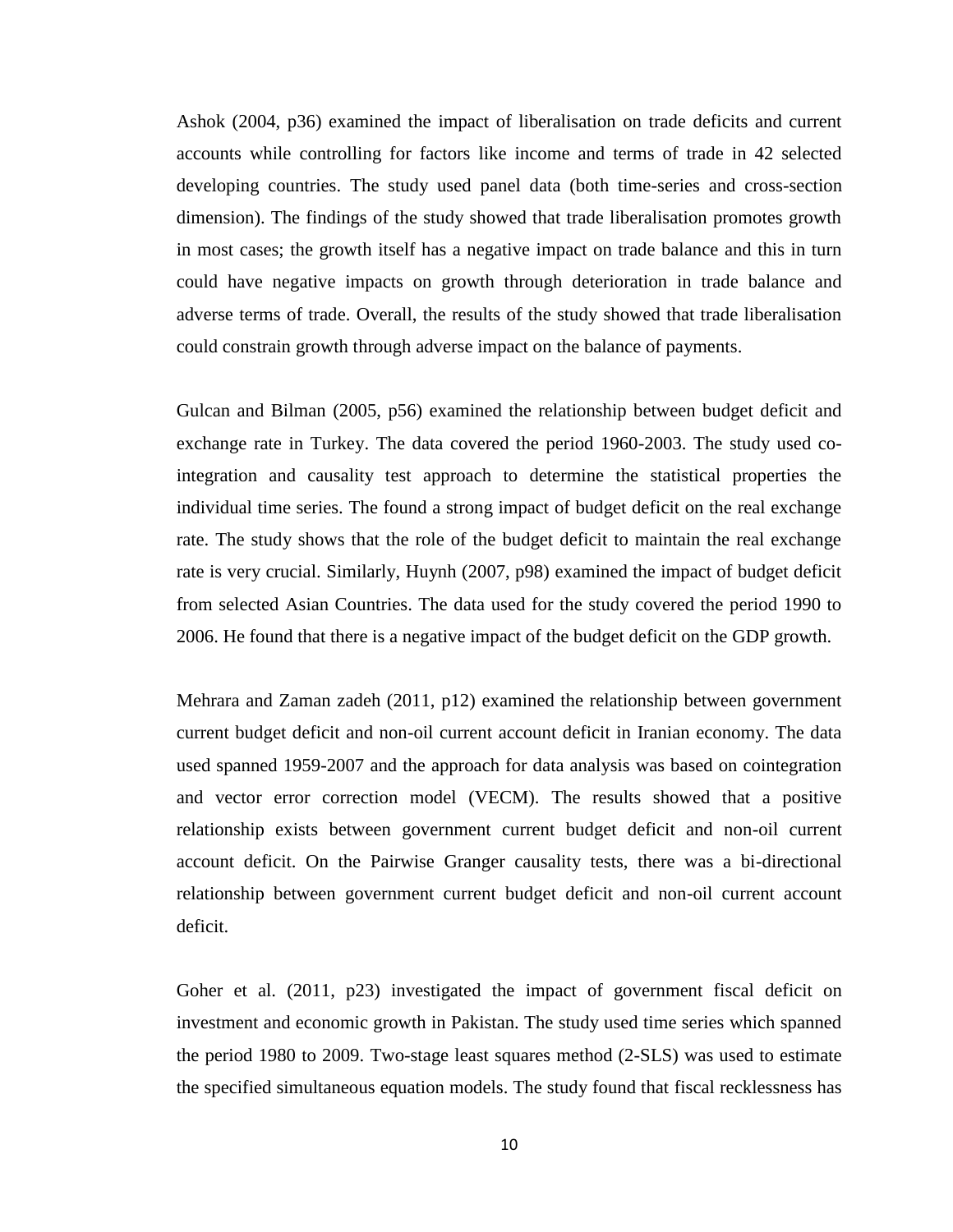seriously undermined the growth objectives of the Pakistan economy which has adversely impacted negatively on physical and social infrastructure. The persistence of macroeconomic imbalances, which is the hallmark of Pakistan"s economy, posed the serious threat to economic growth and development.

Aviral (2012, p56) examined the long-run relationship between oil and non-oil exports and imports with a view to establishing whether the current account deficit in India is sustainable. He employed cointegration analysis with structural breaks for the analysis. He found a strong evidence of a long-run relationship between non-oil exports and imports and no evidence in the case of oil exports and imports. This implies that a foreign trade deficit is sustainable in the Indian context for non-oil commodities but not for oil commodities.

Medee and Nenbee (2012, p54) investigated the impact of fiscal policy variables including budget deficit on economic growth between 1970 and 2009. They used time series data and Vector Autoregression (VAR) and error correction mechanism techniques. The result revealed that there exist a long-run equilibrium relationship between economic growth and fiscal policy variables in Nigeria. Also, own shocks constituted a significant source of variations in economic growth, the forecasted errors in the short-run, range from 76% to 100% over a 10 years horizon while the response of the GDP to one standard innovation in government expenditure is negative in the short-run except in period two (2). The response of GDP to one standard innovation in the capital inflow is a positive in the short-run.

Ebrahim et al. (2012, p69) analysed the twin deficits (current account deficit and budget deficit) hypothesis in Kuwait. The study covered the quarterly period covering 1993:4 - 2010:4. The study employed cointegration, Vector Autoregressive (VAR) model, Impulse Response Function and Granger causality. The causality test showed that the direction of causality goes from the current account to budget balance. The result showed a negative long-run relationship between current account and budget balance that is an increase in current account causes a decrease in the government budget surplus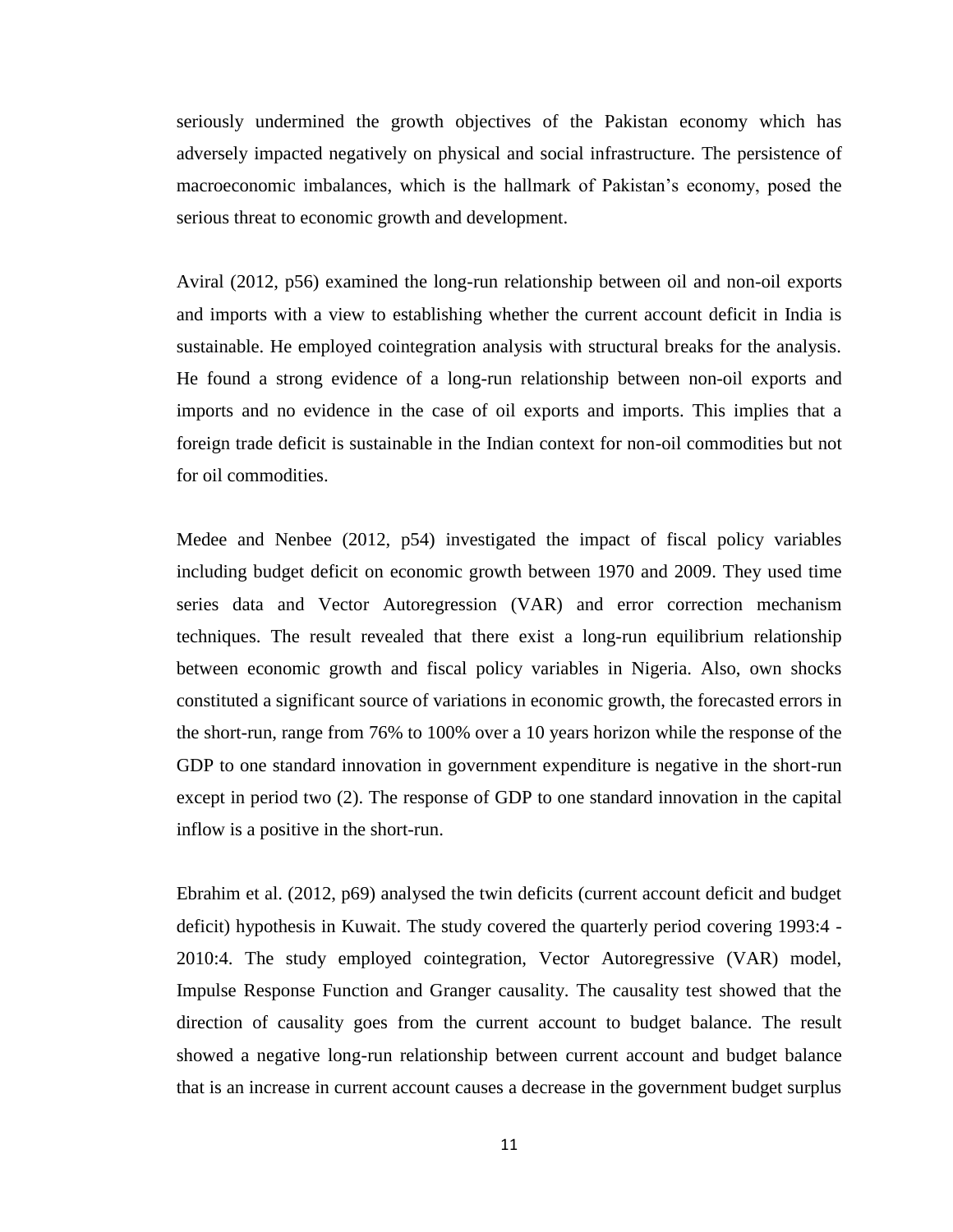or an increase in budget deficit. Thus, study could not establish twin deficit hypothesis in the Kuwaiti economy.

Nathan (2012, p6) investigated the causal relationship between fiscal deficits, money supply and exports as a means of analysing the impact of policy on the growth of the Nigerian economy between 1970 and 2010. He employed the Co-integration Error Correction Mechanism (ECM), a Two Band Recursive Least Square to test for the stability of the Nigerian economy as well as determine the effect of money supply, fiscal deficits, and exports on the relative effectiveness of fiscal policies in the Nigerian economy. The study revealed that there is a significant causal relationship between gross domestic product (GDP), and exports and fiscal policies.

Vincent N. Ezeabasili (2012, p14) examined the relationship between fiscal deficits and economic growth using data over the period 1970 – 2006. They adopted a modelling technique that incorporates cointegration and structural analysis. The results indicated that (i) fiscal deficit affects economic growth negatively, with an adjustment lag in the system; (ii) a one percent increase in fiscal deficit is capable of diminishing economic growth by about 0.023%; and (iii) there is a strong negative association between government consumption expenditure and economic growth.

Wosowei (2013, p75) examined the relationship between fiscal deficit and macroeconomic performance. The study covered the period 1980 to 2010, with a view to determine the impact of fiscal deficit on macroeconomic aggregate in Nigeria and whether fiscal deficit had led to economic growth in Nigeria. The study employed the Ordinary Least Square (OLS) in estimating the model. The findings showed that fiscal deficits even though that it met the economic a prior in terms of its negative coefficients yet, did not significantly affect macroeconomic output. The result also showed a bicausal relationship between government deficit and gross domestic product, government tax, and unemployment, while there is a uni-causal relationship between government deficit and government expenditure and inflation. This study used a static model and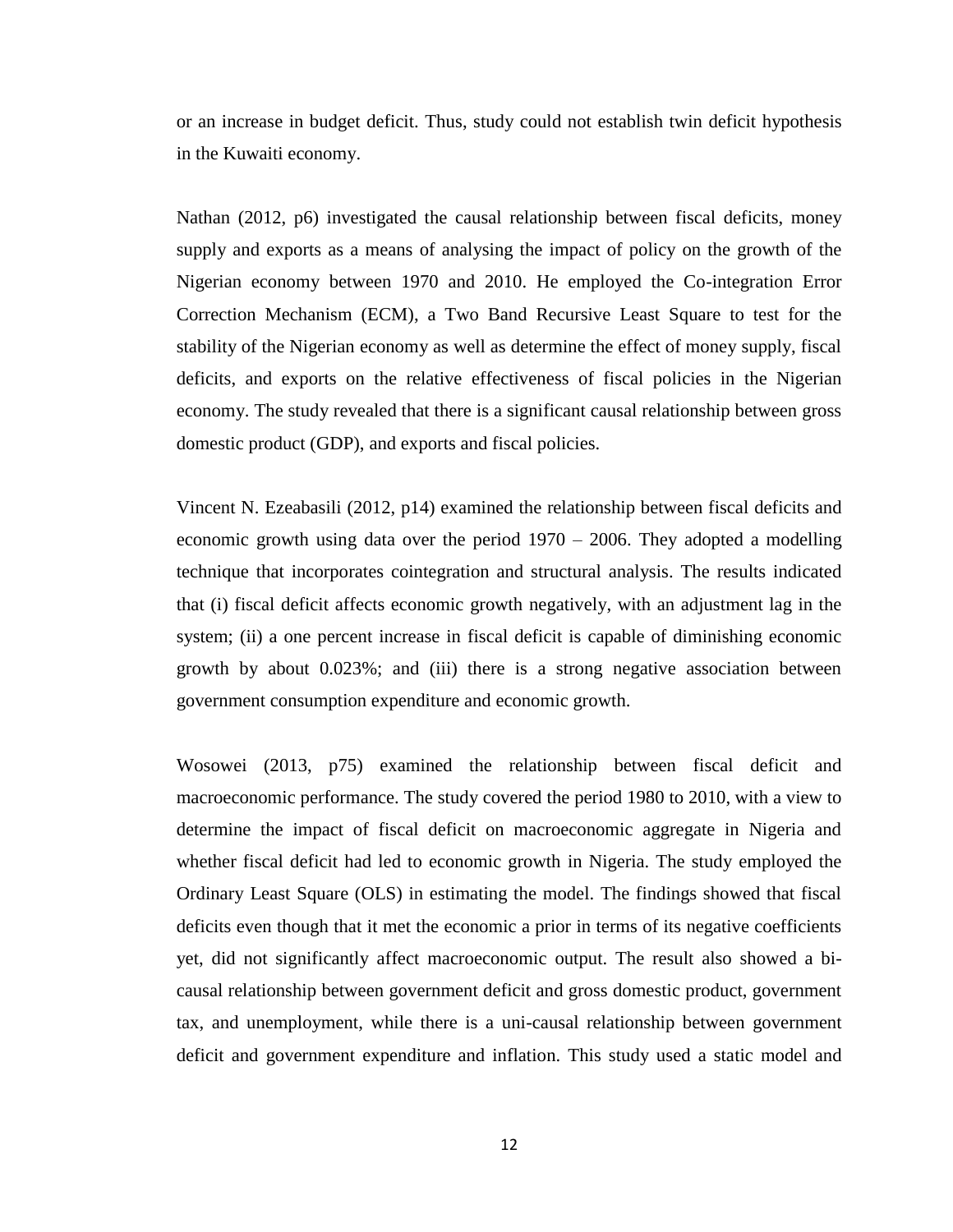requires some form of verification using a dynamic model approach including the causal relationship.

Allam (2014, p59) analysed the impact of fiscal deficit on the balance of payments in India. The study employed ordinary least square technique and Granger causality test for analysis. The Granger causality test showed that exports and import, US dollar VS Indian rupee is causing the fiscal deficit. Regression weight estimation found that fiscal deficit is impacting on planned budget expenditure. T-test hypothesis analysis established significant impact of imports, foreign reserves, and trade balance of payments.

Oyeleke and Ajilore (2014, p42) investigated the sustainability of fiscal policy in Nigeria over the period of 1980-2010. This was to determine whether or not the government has violated intertemporal government budget constraint. Using error correction method of analysis, the study revealed that fiscal policy sustainability was weak.

On studies that focussed on causality between current account and budget deficit, the findings seems largely mixed and inconclusive. For example, Laney (1984) investigated the causal relationship between budget deficit and current account in United State, and selected industrialized and developing countries. The results showed that a unidirectional causal relationship running from budget deficit to current account deficit exist between exchange rate, budget deficit and current account deficits. Further analysis using ordinary least squares (OLS) estimation technique results showed that the fiscal balance as a determinant of external balance is statistically significant in developing countries as compared to industrial countries.

Similarly, Darrat (1988, p15) examined the causal relationship between budget deficit and current account deficits in United State. The data for the study spanned the period 1960:1 to 1984:4. He employed Granger-type multivariate causality tests and Akaike"s final prediction error criterion for empirical analysis. The results showed that a bidirectional link exists between budget deficit and current account deficits. Islam (1998)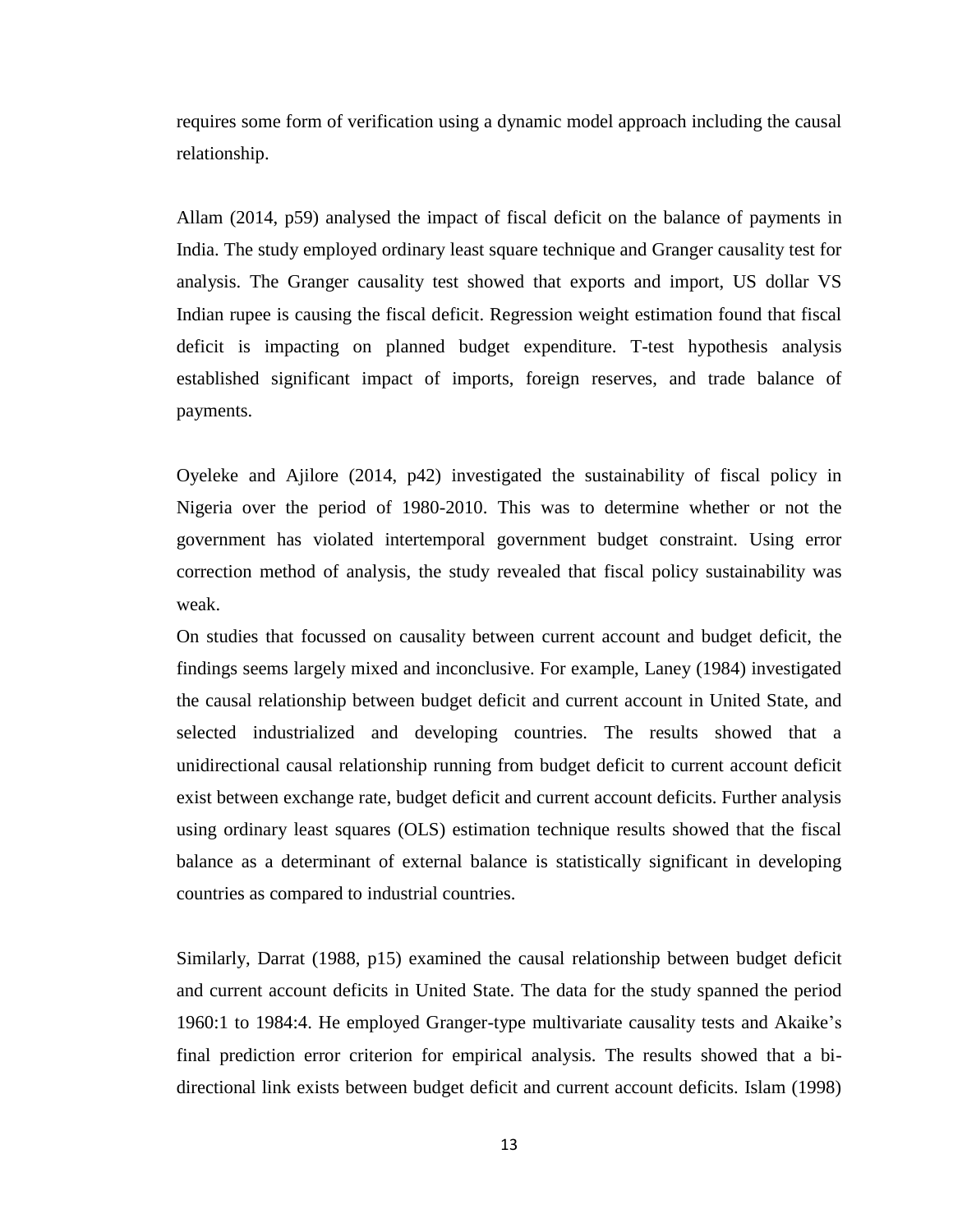analysed the twin deficits (budget deficit and current account deficits) hypothesis in Brazil. The study data spanned the period 1973 to 1991. The findings of the study showed that a bi-directional relationship exist between budget deficit and trade imbalances. Also, Normadin (1999) found a bi-directional causal relationship between the budget deficit and current account deficit in Canada.

Alkswani (2000, p23) analysed the relationship between budget deficits and trade deficits in Saudi Arabia taking as an open petroleum economy. The data used covered the period 1970-1999. The study tested the Ricardian equivalence and the Keynesian hypothesis by employing Pairwise Granger causality tests. The results of the study showed that budget deficit Granger causes trade deficit. Mansouri (1998, p36) employed cointegration tests and error correction models to determine the causal relationship between the external deficit and budget deficit. He found a bi-directional short- and long-run causality between fiscal deficit and external deficits in Morocco.

Kulkarni and Erickson (2001, p15) examined the causal relationship between current account balance and budget deficit in 3 selected countries which include India, Pakistan and Mexico. The study used data that spanned the period 1969-1997. The results showed no evidence of causality running in either direction in the case of Mexico. In case of India, there was a strong evidence of twin deficits. In Pakistan, there is evidence of trade deficits creating budget deficits.

The results from causality test showed mixed results some of which are inconclusive. The implication is that the causal relationship between current account and fiscal deficit is still a subject of controversy among researchers.

On studies that specifically focussed on the Malaysian economy, Lau and Baharumshah (2004, p46) examined the causal relationship between current account and deficit financing in Malaysia. The data used for the study spanned the period 1975-2000 by using the techniques of Toda and Yamamoto (1995) for analysis. The results revealed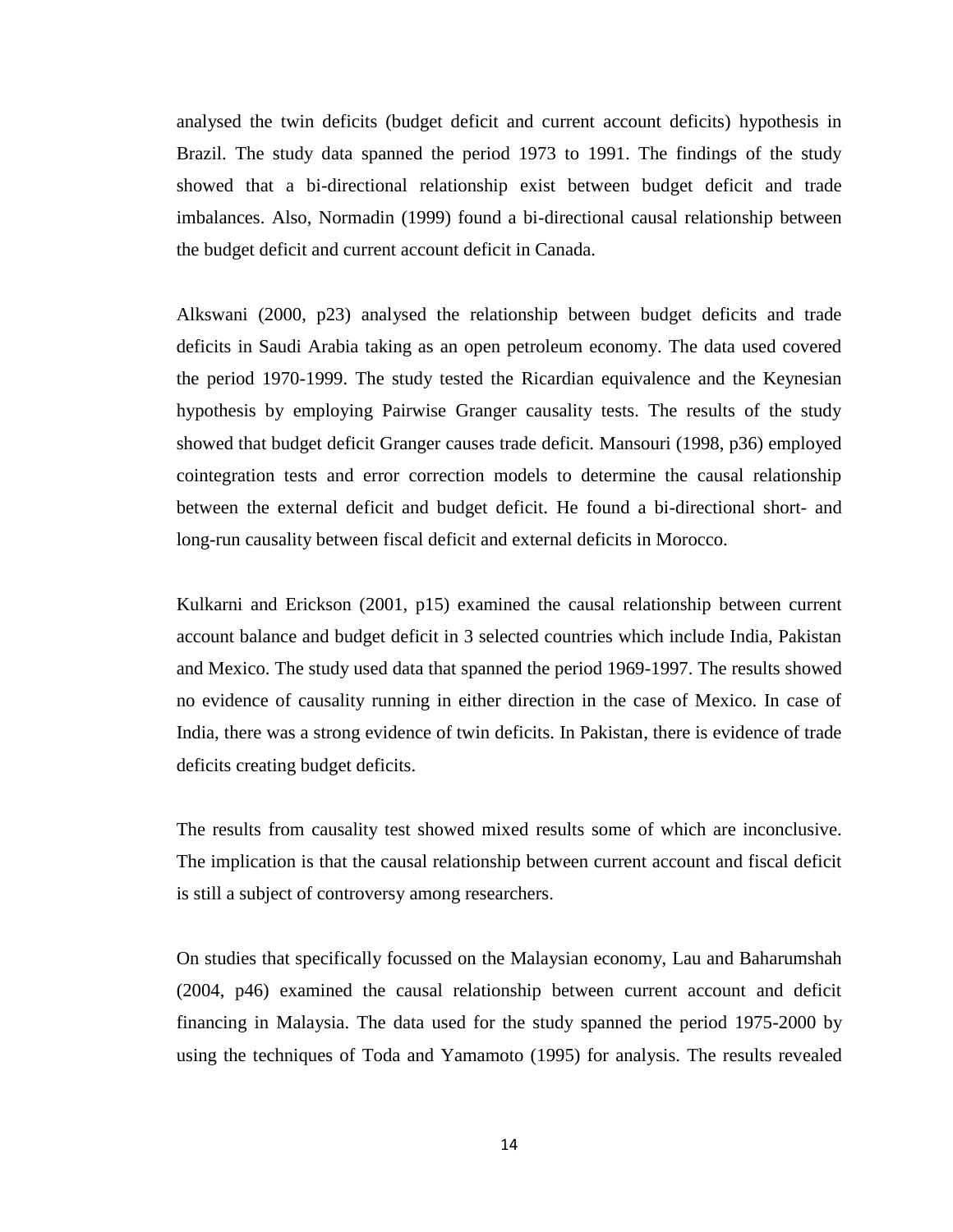the presence of a bi-directional causality between current account deficit and budget deficit.

Chin-Hong et al. (2012, p21) examined the twin deficits (current account deficit and budget deficit) hypotheses in developing and emerging economies. The data used spanned a period of four decades and Malaysia was used as a case study. The result obtained from the Johansen-Juselius (1990) cointegration test indicates that budget deficit and current account deficit do not have a long run relationship. The result from the Granger non-causality test by Toda-Yamamoto (1995) support the Summer"s (1988) reverse causation proposition. This showed a unidirectional causality running from current account to the budgetary variable where the deterioration in the current account deficit negatively impacts on budgetary position.

The empirical studies reviewed shows that the relationship between the fiscal deficit and current account balance is largely inconclusive. This may relate to the level of economic development of the country, fiscal management and discipline, macroeconomic stability and source of income.

#### <span id="page-28-1"></span><span id="page-28-0"></span>**2.3 Theoretical Review**

#### **2.3.1 Keynesian and Ricardian Equivalence**

The Keynesian revolution changed the meaning of fiscal management moving it away from the tax or revenue side of the budget to include both revenue and spending. For the Keynesians, fiscal policy refers to the manipulation of taxes and public spending to influence aggregate demand which also include its stabilization role. There are two theoretical hypothesis that can be used to analyse the effect of the budget deficit on the balance of payments. These are Keynesian and Ricardian Equivalence hypothesis.

The mechanism for the deficits can be explained through the Keynesian incomeexpenditure approach. An increase in the budget deficit will cause an increase in domestic absorption and, therefore, the domestic income. When the domestic income increases, it will encourage imports and eventually reduce the surplus in the trade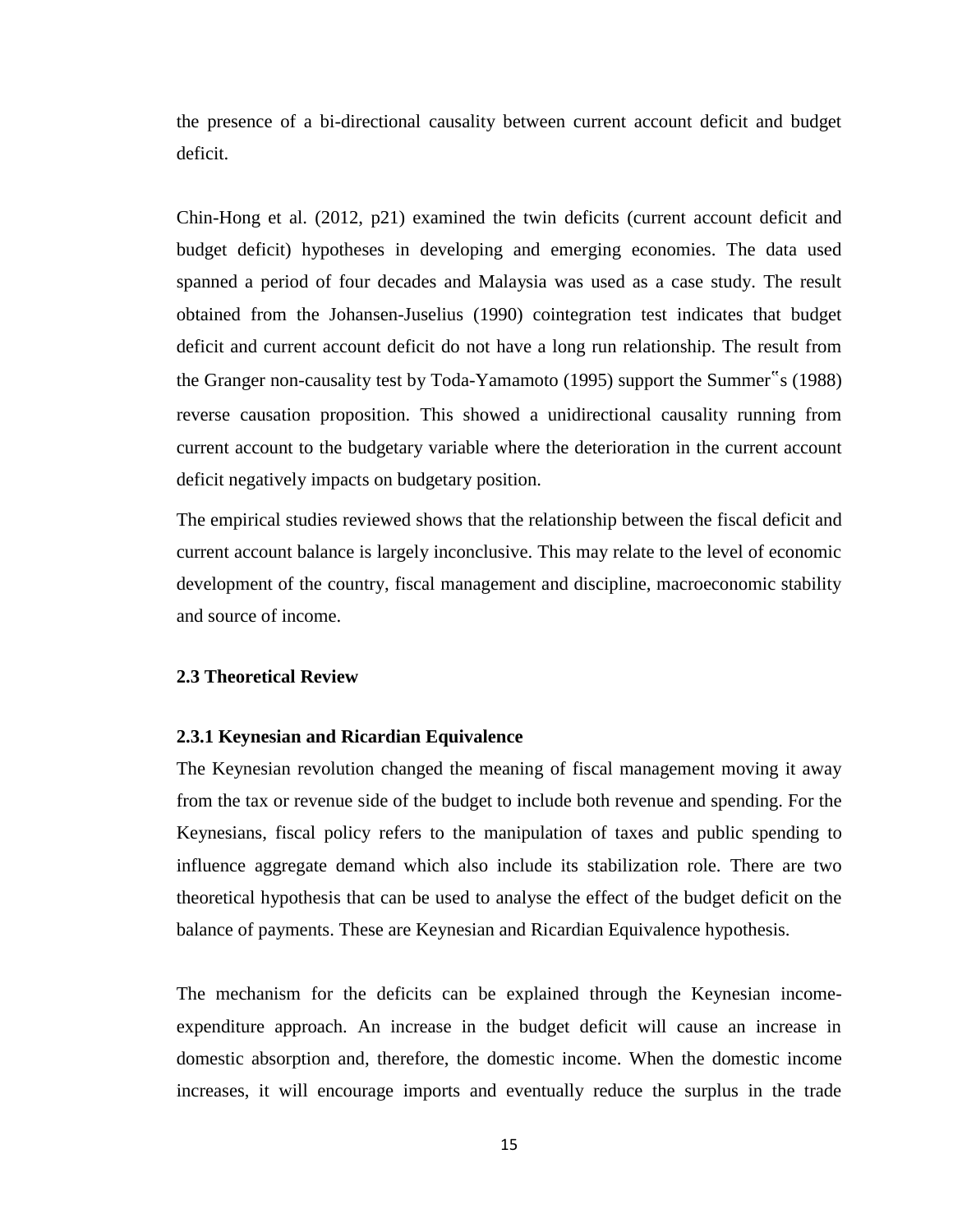balance. Also, the Keynesian open economy model asserts that an increase in the budget deficit causes an increase in the aggregate demand and domestic real interest rates. High-interest rates lead to net capital inflow and result in appreciation of domestic currency. A higher value of the domestic currency adversely affects net exports, and thus there will be worsening the balance of payments (BOP) through its impact on current account (Barro, 1989, p46).

A country with a balance of payment deficit will borrow resources from the rest of the world and a sign of negative phenomenon for a country"s economic development. The reason behind is that, if the country is investing the borrowed resources into more productive investment available in the rest of the world, paying back loans to foreigners pose no problem because a profitable investment will generate a high return to cover the interest and principal on those loans. As a result, the country will grow out of its debt in the future. On the other hand, if the balance of payment is run for the purpose of increasing share of consumption and no improvement in capital stock or exports, it will cause the country to have less capacity to repay its debt in the future as related to Ricardian equivalence(Enders and Lee, 1990, p15).

According to Keynesian view an increase in the budget deficit will cause a similar increase in the balance of payments through current account deficit, only if private saving and investment do not change much or held constant. On contrary, Summers (1988) argues that a reverse causality may run from current account to budgetary variable when the deterioration in current account deficit leads to slower pace of economic growth and subsequently increases the budget deficit. On the other hand, the Ricardian Equivalence Hypothesis argued that when the government cuts taxes and raise its deficit, citizens anticipate that they will face higher taxes in the future and later they have to pay back the government debt. Therefore, citizens reduce their consumption spending and raise their own (private) saving to offset the fall in government saving. Thus, the budget deficit has no effect on the current account deficit.

The Keynesian theory advocates the use of fiscal policy to offset imbalances in the economy. According to Keynes, a government should use fiscal policy to stimulate an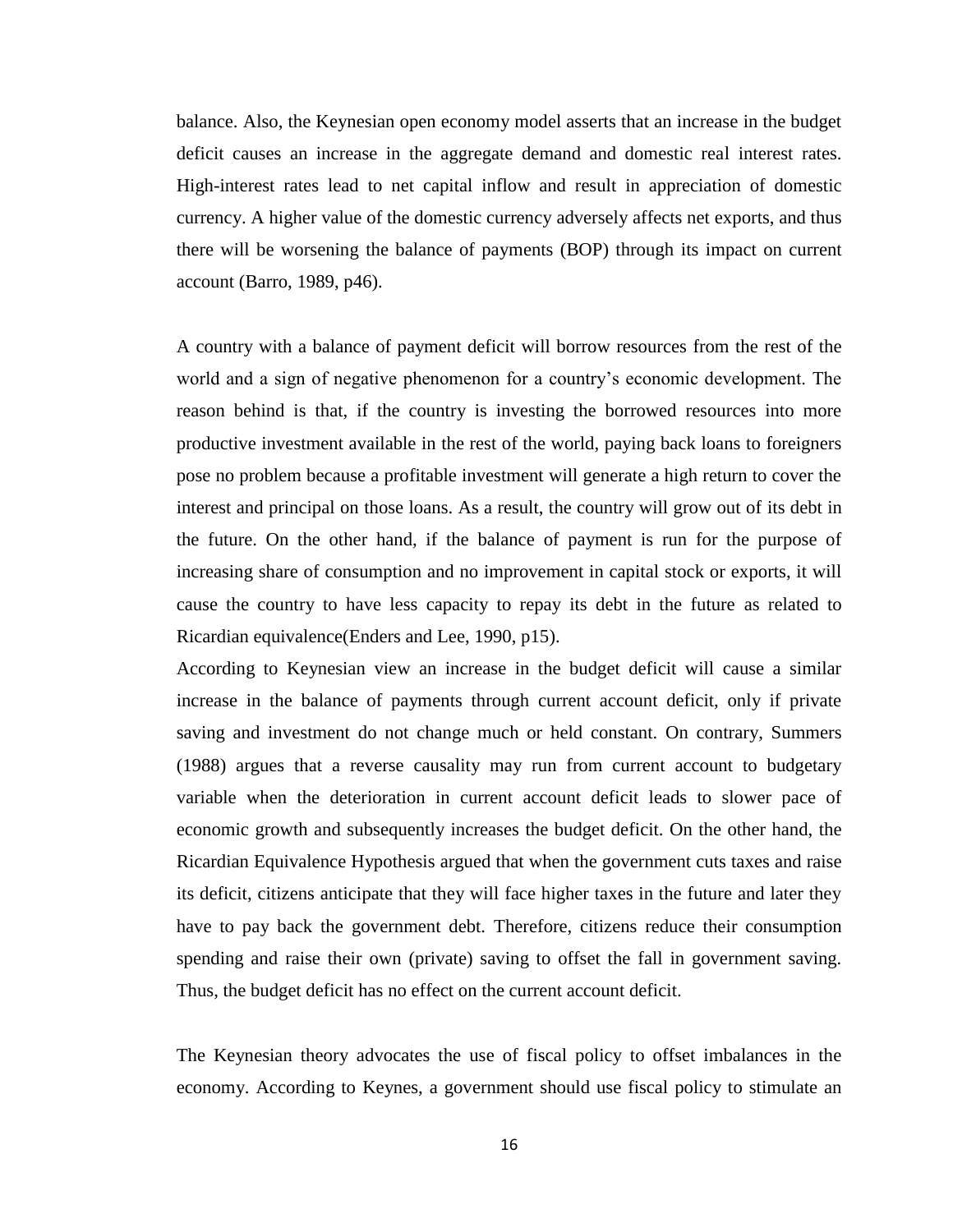economy slowed down by the recession through deficit, that is, by spending more than it collect taxes. On the other hand, to slow down an economy that is threatened by inflationary pressures, there should be increase in taxes or cutting spending to create a budget surplus that would act as a drag on the economy (Grossman 1987, 23). Stabilization policy requires that policymakers can determine feasible targets, have a reasonable knowledge of the workings of instrumental variables and can effectively control the instrumental variables, the targets of those variable for which the government seeks desirable values.

The continual inclusive opinions regarding the role of government in managing the economy using fiscal policy lie in two dominant theoretical perspectives. The first is the Keynesian view, which makes the case that governments can play a major role in determining the level of national income. The alternative is the Ricardian view, which argues that the level of aggregate demand is essentially neutral to government policy. The effectiveness of the fiscal policy will, therefore, depend very much on which view persists (Chamberlin and Yueh, 2006, p11). The difference between the Keynesian and the Ricardian view of the world comes down to the type of consumption function that is used, while the Keynesian model states that expansion of government expenditure (expansionary fiscal policy) accelerates economic growth, endogenous growth models do not assign any important role to government in the growth process, but Barro and Sala-Martin (1992); Easterly and Rebelo (1993, p11) emphasized the importance of government intervention in economic activities to enhance economic growth.

Fiscal policies that increase the deficit will result in future taxes being higher than they otherwise would have been, but, depending on the policies that yield effects on incentives for investing in human or physical capital, they might also raise future living standards. Policies that absorb slack resources or foster investment might reduce government saving, as reflected in the greater budget deficit, while they increase total saving, as reflected in the greater rate of capital formation (Horton and El-Ganainy, 2009, p13).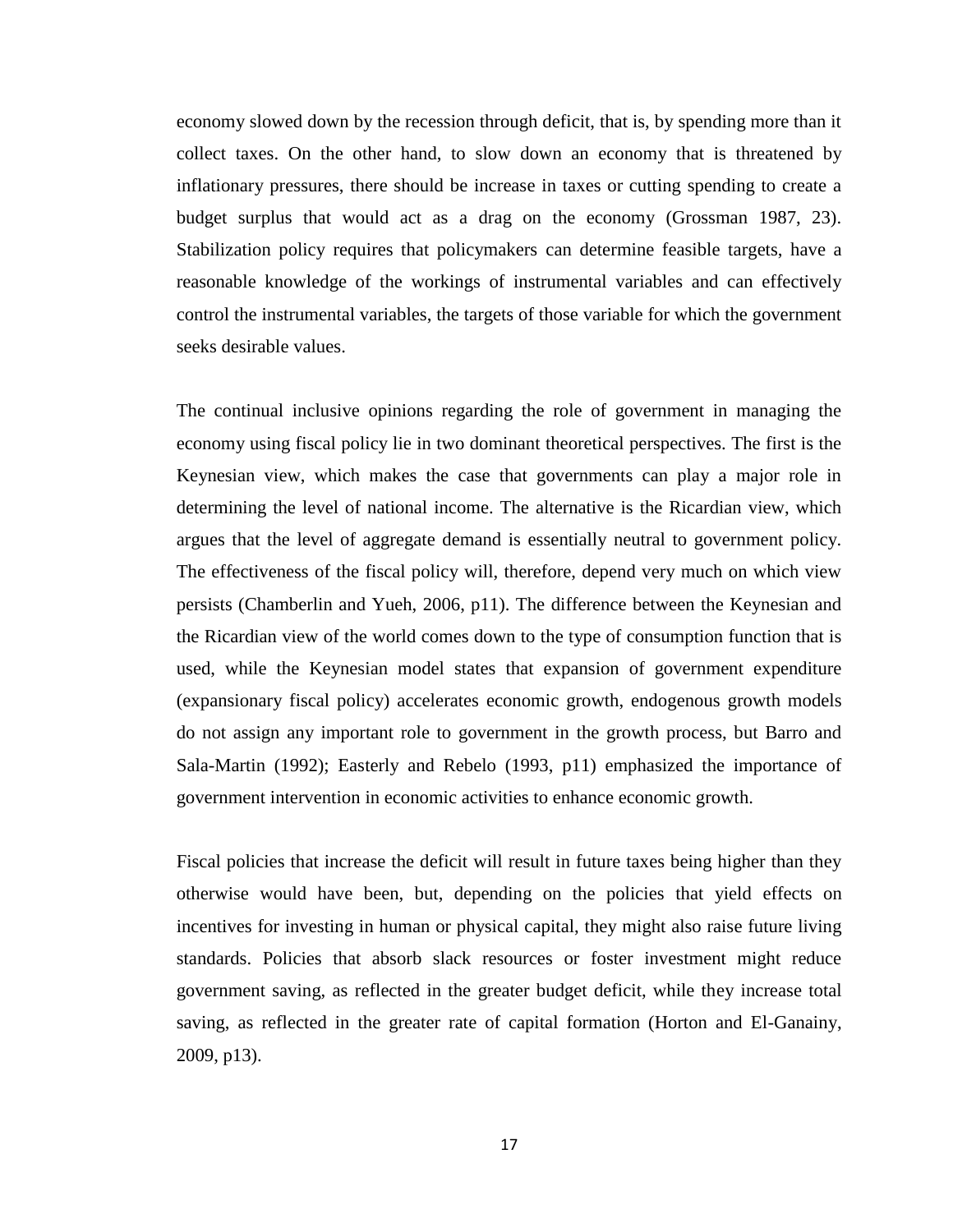#### <span id="page-31-0"></span>**2.3.2 Theoretical Framework**

In the economic literature, two main approaches are known to explore the relationship between current account and budget deficit also known as twin deficit. We can deduce a theoretical model from the Ricardian Equivalence and the Keynesian Proposition on the relationship between budget deficit and current account balance from the national income identity:

$$
Y = C + I + G + (X - M) \tag{1}
$$

Where Y is national income, C is private consumption, I is real investment spending in the economy in structures and equipment, G is government expenditure on final goods and services, X is exports of goods and services, and M is imports of goods and services. We can define our current account  $(CA)$  as:

$$
CA = (X - M) + F
$$
 (2)

Where F is net income and transfer flows. In addition to goods and services balance, the current account also includes net income received from or paid abroad. The current account shows the size and direction of international borrowing. When a country imports more than exports, it has a deficit in CA, which is financed by borrowing from foreigners. Such borrowing may be done by the government or by the private sector. Private firms may borrow by selling equity, land or physical assets. So, a country with current account deficit must be increasing its net foreign debt or running down its net foreign wealth by the amount of the deficit.

A country with a deficit in CA is importing present consumption and/or investment and exporting future consumption and/or investment spending (Mukhtar et. al, 2007, p13). According to the national income identity, national saving in the open economy equals:

$$
S = I + CA \tag{3}
$$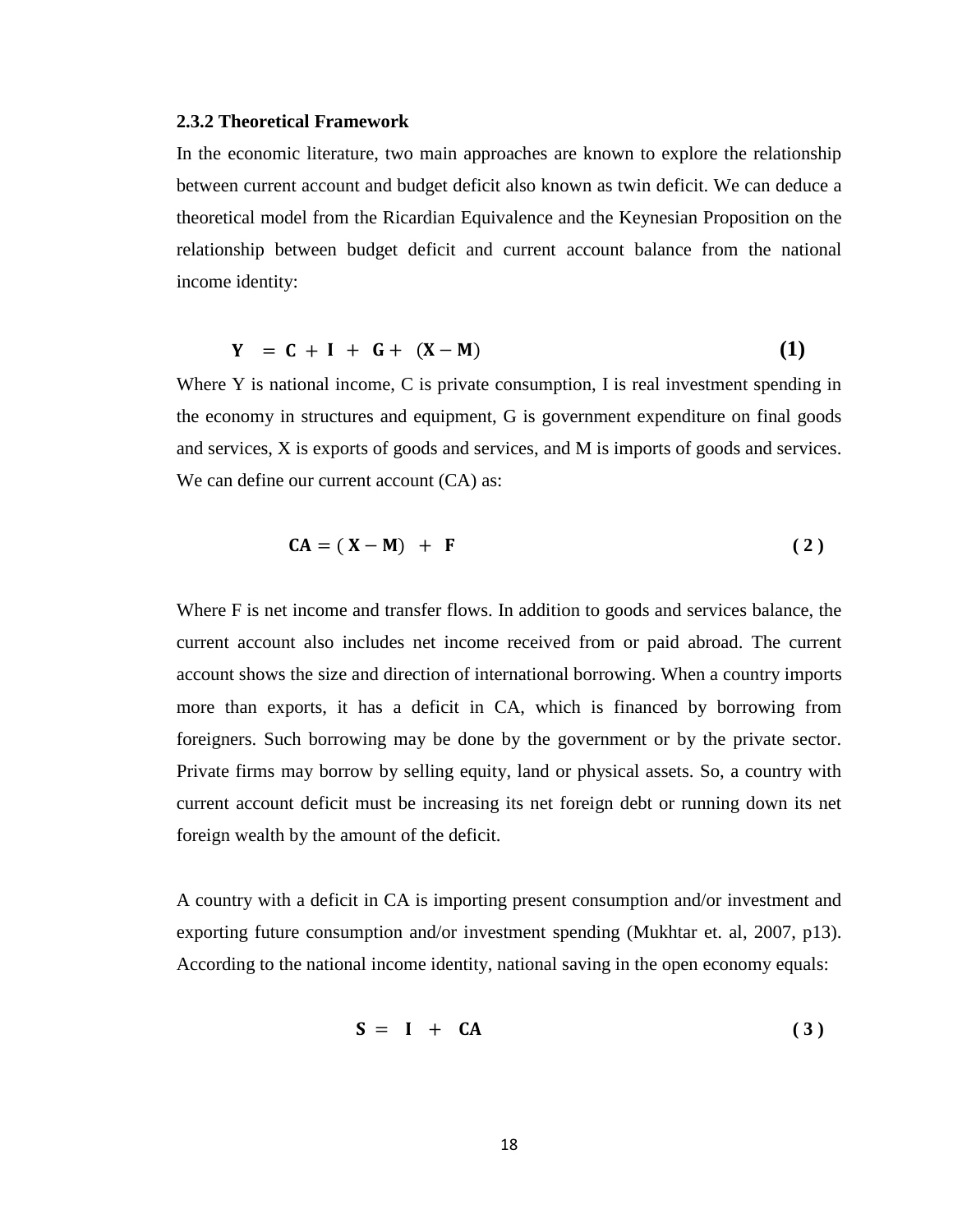We can distinguish between saving decisions by the private sector and public sector. Where we have:

$$
S = Sp + Sg \tag{4}
$$

Where Sp is defined as the part of disposable income (Yd), which is saved rather than consumed. In general we have:

$$
Sp = Yd - C = (Y - T) - C \tag{5}
$$

Where **T** stands for taxes collected by the government, Government saving is defined as difference between government revenue from tax **(T)** and government expenditures which consists of government purchases, **G,** and government transfers, **Tr**. Mathematically;

$$
Sg = T - G - Tr \tag{6}
$$

By using the definition of national saving and using equation (3), we have:

$$
S = S_p + S_g = (Y - T - C) + (T - G - T_r) = I + CA
$$
 (7)

We can rewrite equation (7) in the form that is useful for analysing the effects of government saving decisions on an open economy:

$$
Sp = I + CA - Sg = I + CA - (T - G - Tr)
$$
 (8)

Equation (8) states that a country"s private saving can take three forms: investment in domestic capital, purchases of wealth from foreigners (CA), and purchases of the domestic government's newly issued debt  $(G + Tr -T)$ .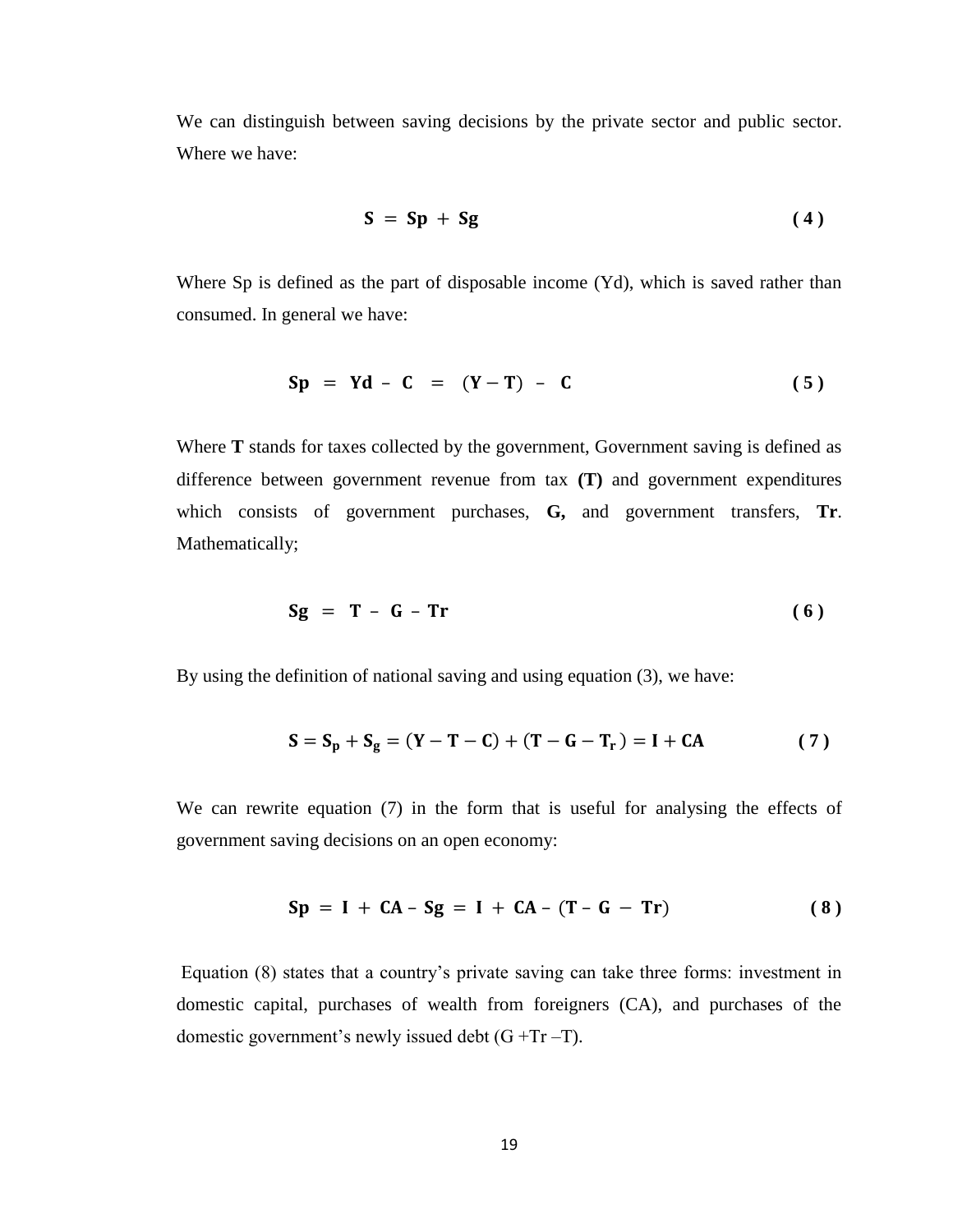#### <span id="page-33-0"></span>**2.4 Theories of Budget Deficit and Current Account**

The macroeconomic analysis of fiscal management is based on two major schools of thoughts. These are the Keynesian proposition and Ricardian Equivalence theories. The Keynesian mechanism can be explained through the Keynesian income-expenditure approach. The fiscal policy according to Keynesians has the significant effect on income, employment, and output in the short run even without the increase in money supply. Keynes used aggregate demand as a fundamental determinant of national output. An increase in government expenditure will cause an increase in domestic absorption, and hence, the domestic income. When the domestic income increases, it will encourage imports and eventually reduce the surplus in the trade balance. Also, in an open economy, Keynesian observed that an increase in the budget deficit causes an increase in the aggregate demand and domestic real interest rates. Barro (1989, 15) asserts that highinterest rates lead to net capital inflow and result in appreciation of domestic currency. The Keynesian Proposition confirms the existence of the positive relationship between budget deficit and current account deficit. Particularly, the twin deficits hypothesis states that a budget deficit leads to a current account deficit. By implication, a budget surplus will improve the current account deficit while a budget deficit makes the government as a net borrower (Alkswani, 2000, p25)

In contrast, The Ricardian Equivalence proposition opined that individuals are rational, know that any reduction in taxes is temporal and will be willing to save the extra money to pay for the future higher taxes. The national savings will not be affected. Therefore, the budget deficit has no effect on the current account deficit (Thomas and Abderrezak, 1988, p23). The Ricardian Equivalence theory argued that when the government cuts taxes and raise its deficit, citizens anticipate that they will face higher taxes in the future and later they have to pay back the government debt. Therefore, citizens reduce their consumption spending and raise their own saving to offset the fall in government saving. Thus, the budget deficit has no effect.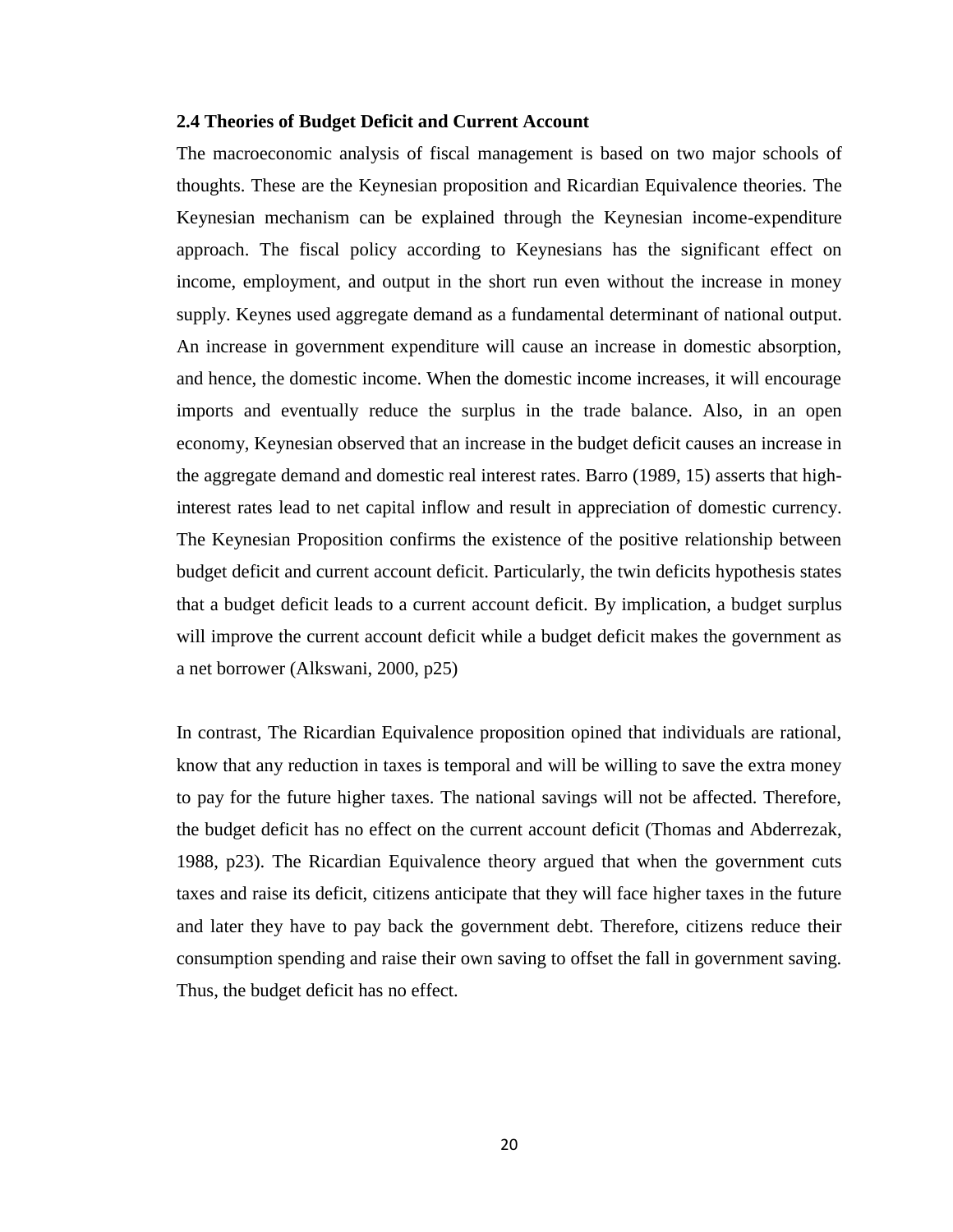However, Enders and Lee (1990, p13) opined that public debt is as crucial as the stock of money. A country with a balance of payments deficit will borrow resources from the rest of the world and a sign of negative phenomenon for a country"s economic development. The reason behind is that, if the country investing the borrowed resources into more productive investment available in the rest of the world, paying back loans to foreigners pose no problem because a profitable investment will generate a high return to cover the interest and principal on those loans. As a result, the country will grow out of its debt in the future. On the other hand, if the balance of payment is run for the purpose of increasing share of consumption and no improvement in capital stock or exports, it will cause the country to have less capacity to repay its debt in the future as related to Ricardian equivalence.

The Fiscal deficit could be seen from many angles. It is the gap between the government"s total spending and the sum of its revenue receipts and non-debts capital receipts, (Buhari 1994, p35). It represents the total amount of borrowed funds required by the government to completely meet its expenditure. It could also be defined as the excess of total expenditure including loans net of payments over revenue receipts and non-debt capital receipts. It also indicates the total borrowing of the government and the increment to its outstanding debt. A nation's balance of payments is a system that accounts for flows of income, expenditures as well as the flow of financial assets. It consists of a number of different accounts, mainly three accounts: the current account, the private capital account and the official settlements balance. While current account covers income earning and spending in the course of the year with the balance of trade as part of it, the capital account shows the movement of capital in and out of the country. It tabulates the flows of financial assets between domestic private residents and foreign private residents. The final account, the official settlements balance, measures the transaction of financial assets and deposits by official government agencies, which typically conducted by the central banks and finance ministries or treasuries of national governments.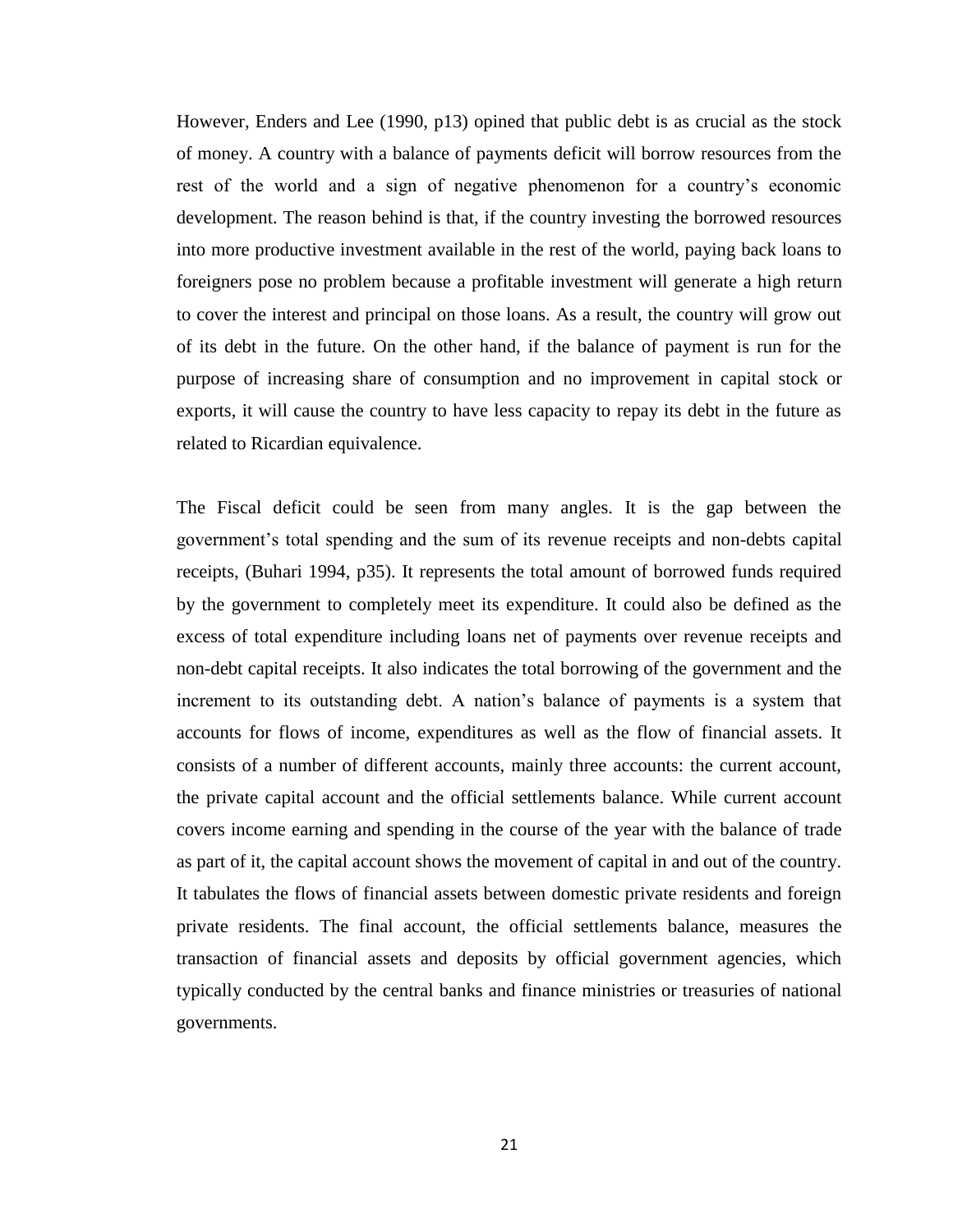# **CHAPTER THREE**

# <span id="page-35-1"></span><span id="page-35-0"></span>**AN OVERVIEW OF MALAYSIAN ECONOMY**

#### <span id="page-35-2"></span>**3.1 Introduction**

This chapter focused on the general overview of the Malaysian Economy, the Basic Theory of Twin Deficits, and discussion of the trade Sector in Malaysia. This section will shed some light on the general features of the Malaysian Economy. The Malaysian government shifted their macroeconomic policies to a more industry based policy in which motivates and promotes the heavy industry. Therefore the Malaysian government itself funded large investments both directly and through state-owned enterprises.

#### <span id="page-35-3"></span>**3.2 The Basic Theory of Twin Deficits**

A good illustration to define the twin- ness between the budget deficit and the current account deficit can be given by the study done by Baxter, (1995, p5). Her study investigates this twin- ness by observing the reaction of a model economy under the exposition of two different fiscal policies in which may lead a worse budget deficit. The first fiscal policy is implemented by an increase in government expenditures along with an un-equivalent increase in tax revenues. The second is a decline in the labour and tax capital accompanied by a non-attached reduction in expenditure. Her results show that under the fiscal policies an increase in the budget deficit by 1% of GDP in the short run, an increase in the current account deficit is observed by 0.5% of GDP. How do both policies end up with deterioration in the current account balance from a budget deficit? First let's explain the policy using the increase in government spending.

In cases where budget deficit arises, the people of this government expect taxes to rise as a solution for the government to make funds and decrease the gap in its budget. People start to save money and accumulate wealth in order to meet this future raise in taxes or they spend less. Most of the time, people increase the amount of working hours. By increasing the productivity outcome, they make the capital stock more productive, which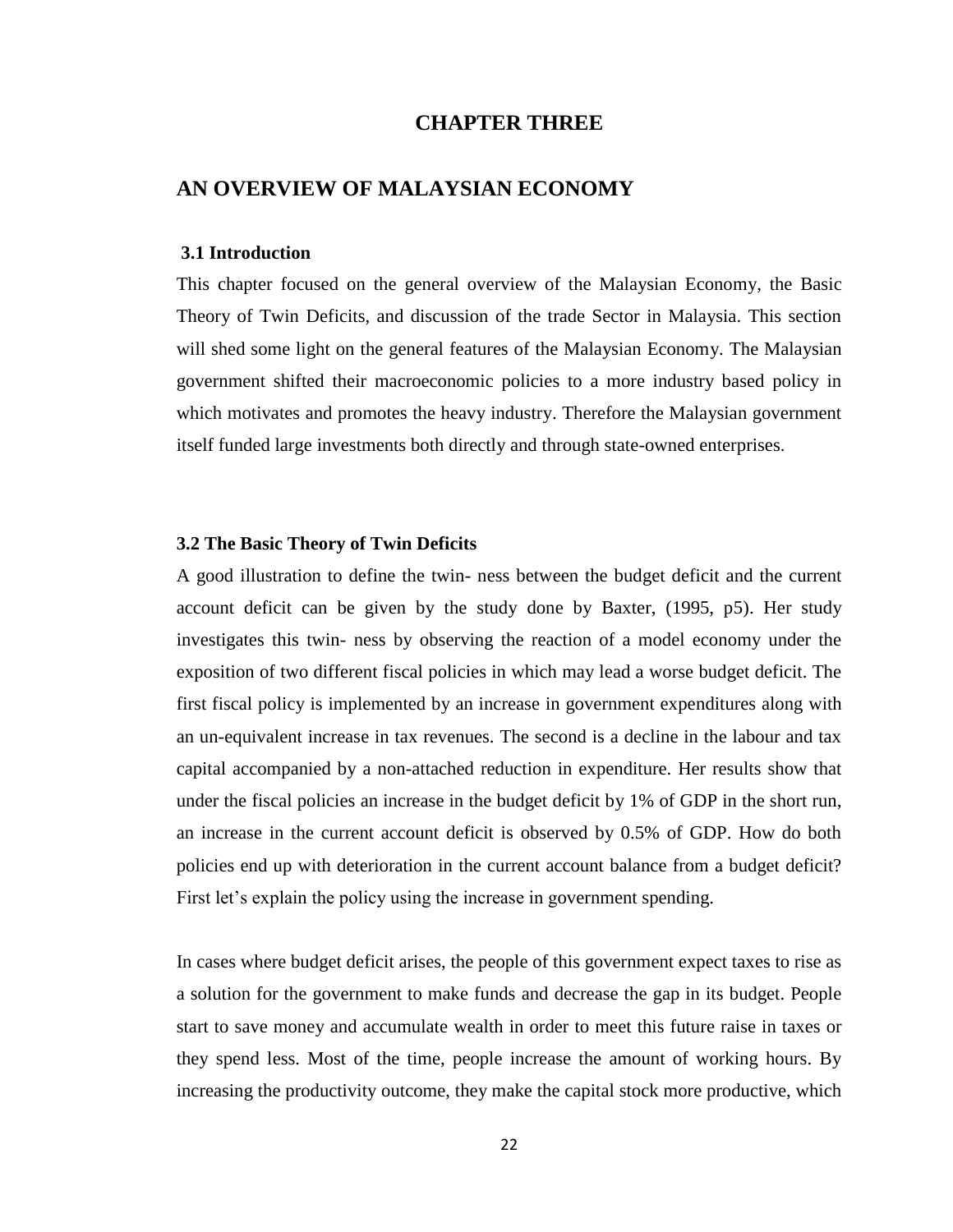fosters more private investment. This increase in investments is of course funded by the savings which leads to a decrease in savings and a current account balance deterioration in response to the deterioration of the government fiscal balance.





Next, consider the policy based on a persistent reduction in capital and labour tax rates. Assuming that a decline in the tax rate will motivate people to work harder to an advantage and opportunity to increase wealth with fewer reductions, both output and productivity of capital increases. Same as the first policy, this increase in output will motivate rise in investments and moreover decline in the tax rate gives a better motive of fewer costs. Altogether this increases the demand for the savings and ends up with a Current Account deficit.

## **Figure3.2: Current Account Balance Deterioration**

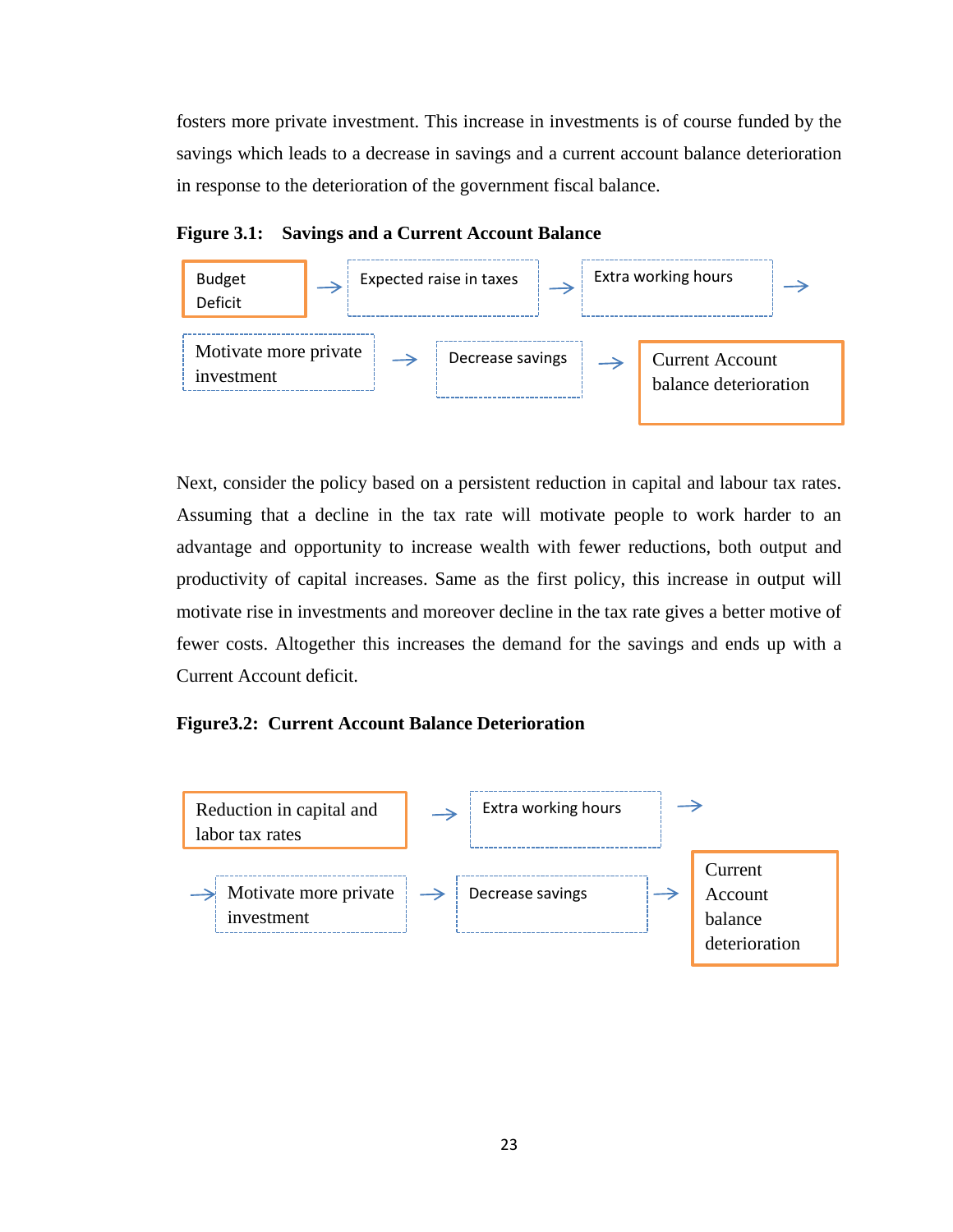#### **3.3 The Trade Sector in Malaysia**

Around 1980 Malaysia began to diversify its industrial and exports sectors. Mainly its production of commodities changed from primary commodities towards manufactured goods and textiles. Moreover, the Malaysian government shifted their macroeconomic policies to a more industry based policy in which motivates and promotes the heavy industry. Therefore the Malaysian government itself funded large investments both directly and through state-owned enterprises. This funding led to a rapid increase in the share or public investments in Malaysia"s gross domestic product (GDP) and it expanded the government's budget deficit from 6.6 % of GDP in 1980 to over 17 % in 1982. The Malaysian reacted with external borrowing in order to meet this deficit. Later on at that period of time, the world"s economy witnessed a slowdown which raised the real interest rates and caused the appreciation of the Malaysian local currency leading to deterioration in Malaysia"s trade. This was Malaysia"s first twin deficit crisis.

At the beginning of the twentieth century, Malaysia again has encountered a twin deficit despite the fact that the Malaysian economy was in different circumstances than the first deficit. Particularly in the 1990s Malaysia endorsed a high growth due to the boom in the private investments. This boom was forced by short-term capital (intermediate and capital goods) and encouraged a rapid growth in Malaysia"s imports. By 1992, and 1993 this significant increase in the short-term capital inflows caused an appreciation of the foreign exchange rates leading to a new current account deficit for Malaysia in 1994. Unfortunately this high growth in investment, forced by short-term capital, continued until 1995 suffering Malaysia from the twin deficit.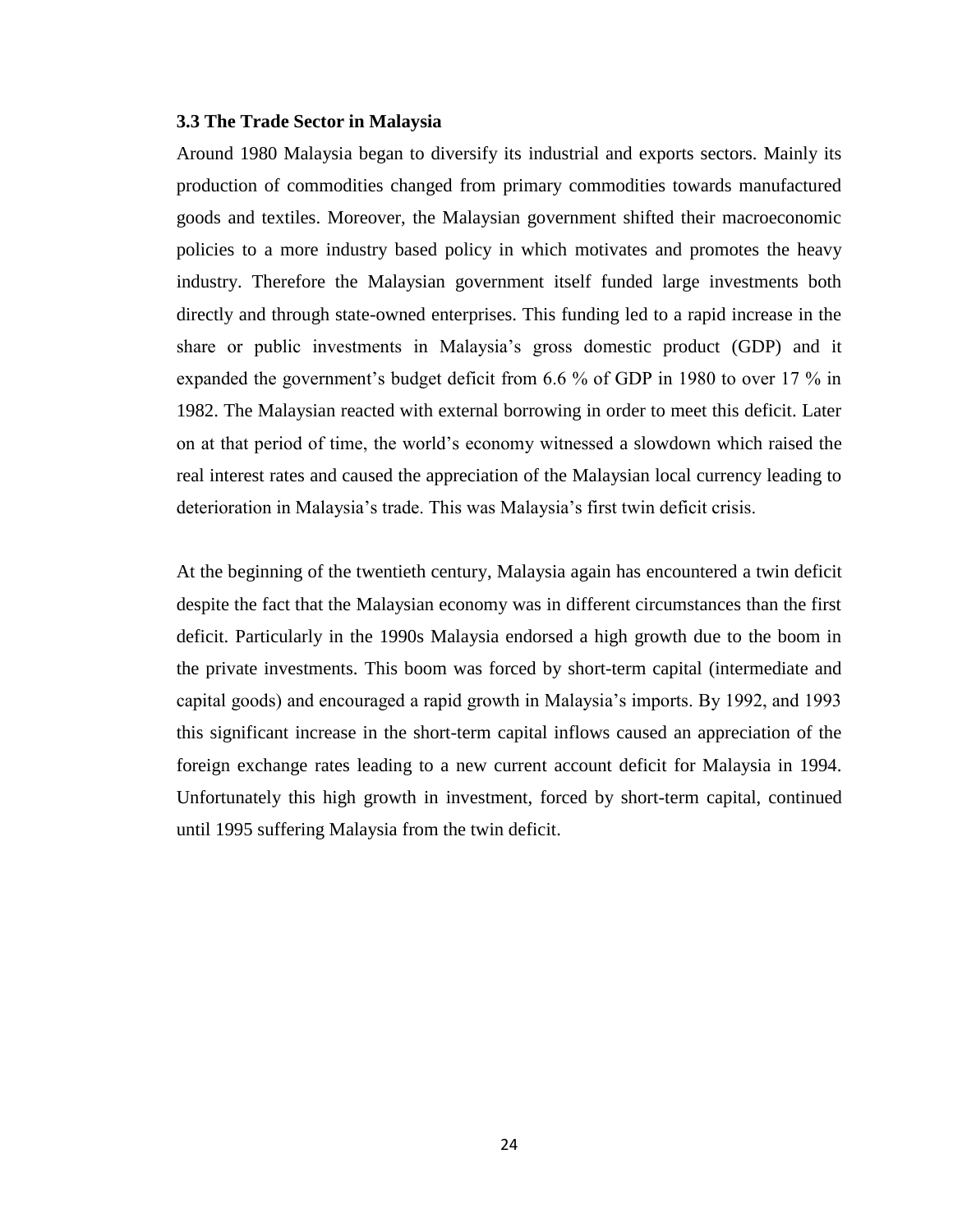

 **Figure 3.3: Trade Balance and Current Account from 1974 to 2011 (RM million).**

Source: Economic Report, Ministry of Finance Malaysia.

Malaysia"s economy usually characterizes with a current account surplus. Meaning that Malaysia"s net exports of goods and services is more than its net imports of goods and services. This is true except in the years of 1974 to1975, 1980 to1986 and 1990 to1997. Malaysia"s current account, particularly exports, is very influential to the global market because Malaysia is a small open economy. The period from 1998 to 2011 Malaysia experienced a surplus in its current account balance due to the variety of its products and the diversification of its trade in markets. In addition, the net exports increased significantly around 2000 due to the rise in the general price of commodities around the world. On the contrary, the 2007-2008 global crises marked the turning point for Malaysia current account surplus (see Figure 3.3). The global crisis resulted in weaker demand and decline in the commodities price levels ending with a decrease in Malaysia"s net exports. Moreover, imports increased to offset domestic demand. This process contributed to the savings-investment surplus theory (MOF, 2010, p25: 2011, p36: 2012, p42).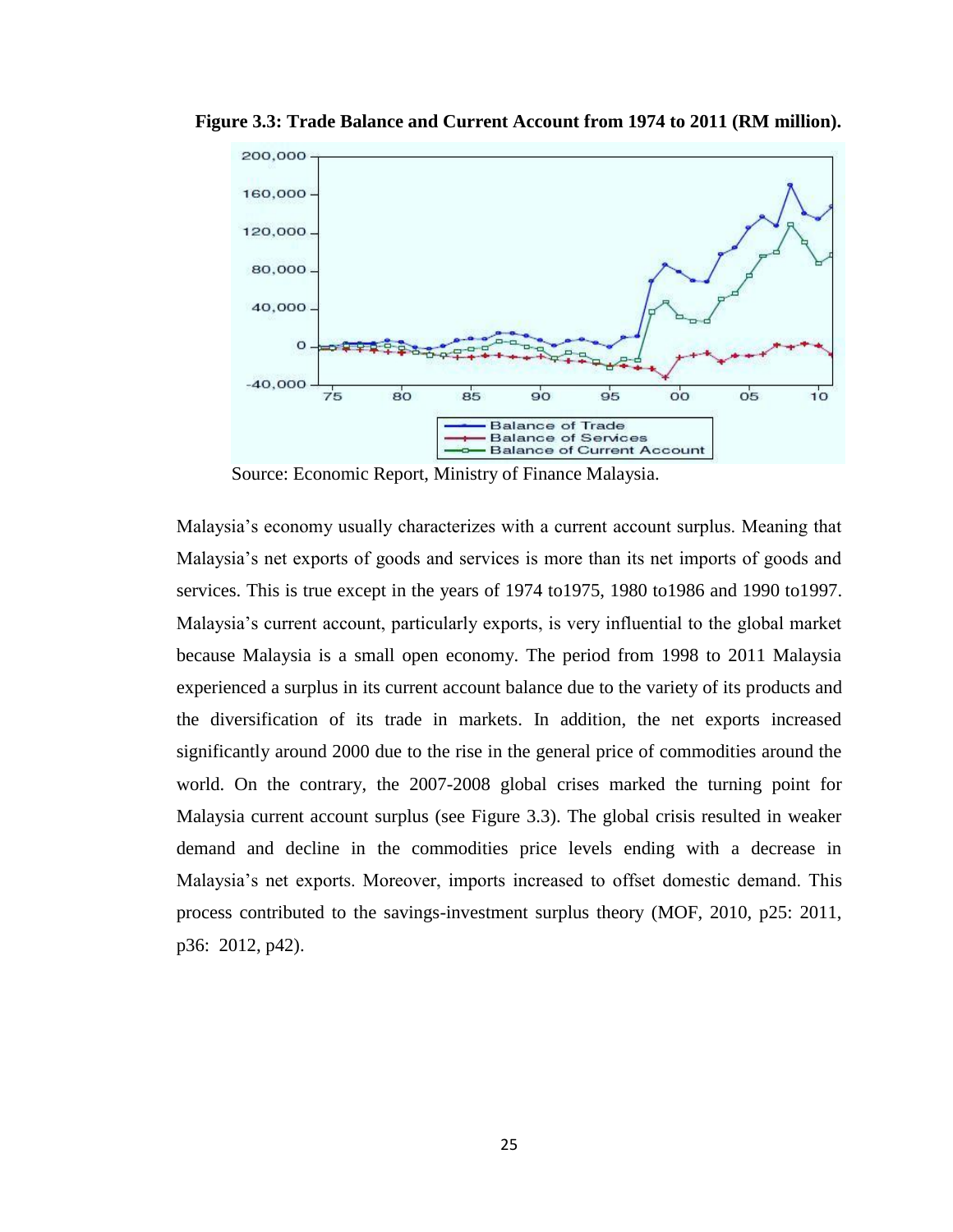

**Figure 3.4: Government Balance in Malaysia, from1974 to 2011 (RM million).**

Source: Economic Report, Ministry of Finance Malaysia.

The current account balance reflects the balance between the savings and investments in a certain economy. The savings are funds for investments and can be allocated domestically and/or globally. In the case of a current account surplus, the saving amount of this economy is higher than its investments. This surplus leads to a buffer in the national reserves and eliminates risks of the future currency crisis. On the other hand, if there is a deficit in the current account balance, the investments would be higher than the savings and external funds are significant. According to Obstfeld and Rogoff, (1994, p10) the Current account balance is an identical reflection of the inter-temporal investment and consumption of an economy. According to the report by MOF, (2011, p36: 2012, p42) Malaysia experienced a gap in its savings-investments public sector in 2011 and 2012.

According to the twin deficit hypothesis which states that the there is a probability that a budget deficit will lead to a current account deficit (Theofilakou and Stournaras, 2012, p719-734). This was experienced and gained a lot of interests regarding the United States around the 1980s when the US witnessed a significant external and budget deficit together.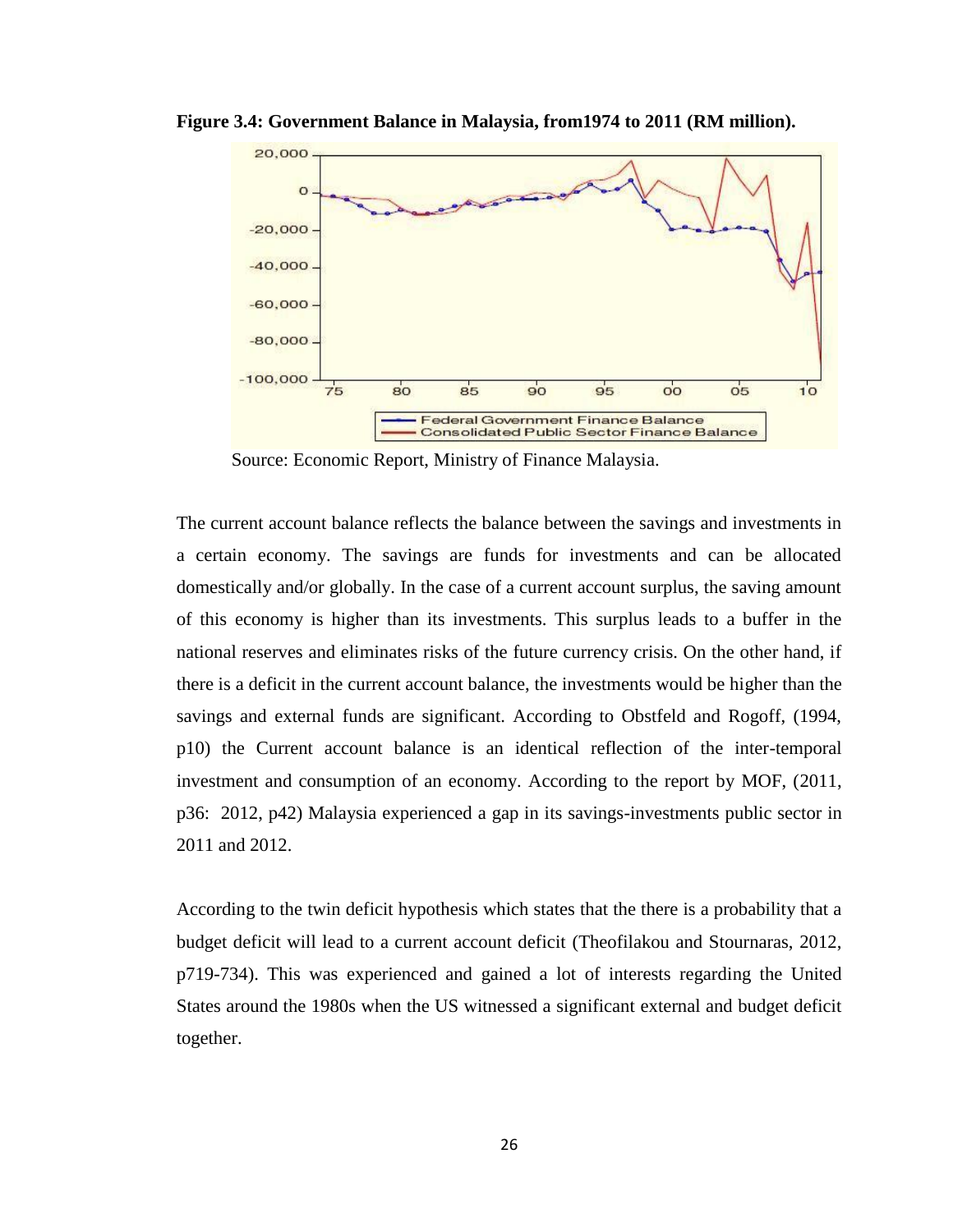In the economic theory, two main pillars debate the budget/current account deficit. The first side is the Mundell and Fleming theory. Mundell and Fleming expect that an increase in the budget deficit will increase the real interest rates in the domestic country, as a compensation of fund, which will motivate capital inflows from abroad. This increase in domestic interest rates will appreciate in the exchange rate of the local currency making it harder to export and easier to import goods and services. At the end of this process, a current account deficit is expected to rise.

On the other hand the Keynesian theory says that an increase in the local imports will be a result of an increase in the budget deficit, therefore leading to a current account deficit (Algieri, 2013, p3). Other studies on this topic gave other explanations like the study done by Chihi and Normandin, (2013, p77-98).

We can expect some differences in the macroeconomic dynamics governing budget and current account deficits between developing and developed economies. Therefore, lessons from the industrialized countries may not apply to the emerging economies because the circumstances may differ. In addition, the discussion is also especially relevant given the backdrop of the financial crisis that engulfed Malaysia. Malaysia and most of the crisis-affected Asian countries recorded large current (and budget) deficits. Indeed, due to the size of the external deficit, some economists have questioned the sustainability of the deficit in periods prior to the 1997 crisis (Lau and Baharumshah 2003, p454-475).

In the 19th century, the gap between savings and investments in the Malaysian economy could not be filled by domestic funds. In other words due to the increase in the marginal propensity to invest, Malaysia domestic savings could not match up and, therefore, a current account deficit appeared. From the figure 3.3 we can conclude that the twin deficit phenomena were evident in Malaysia as it was experienced in the industrialized countries in that period of time.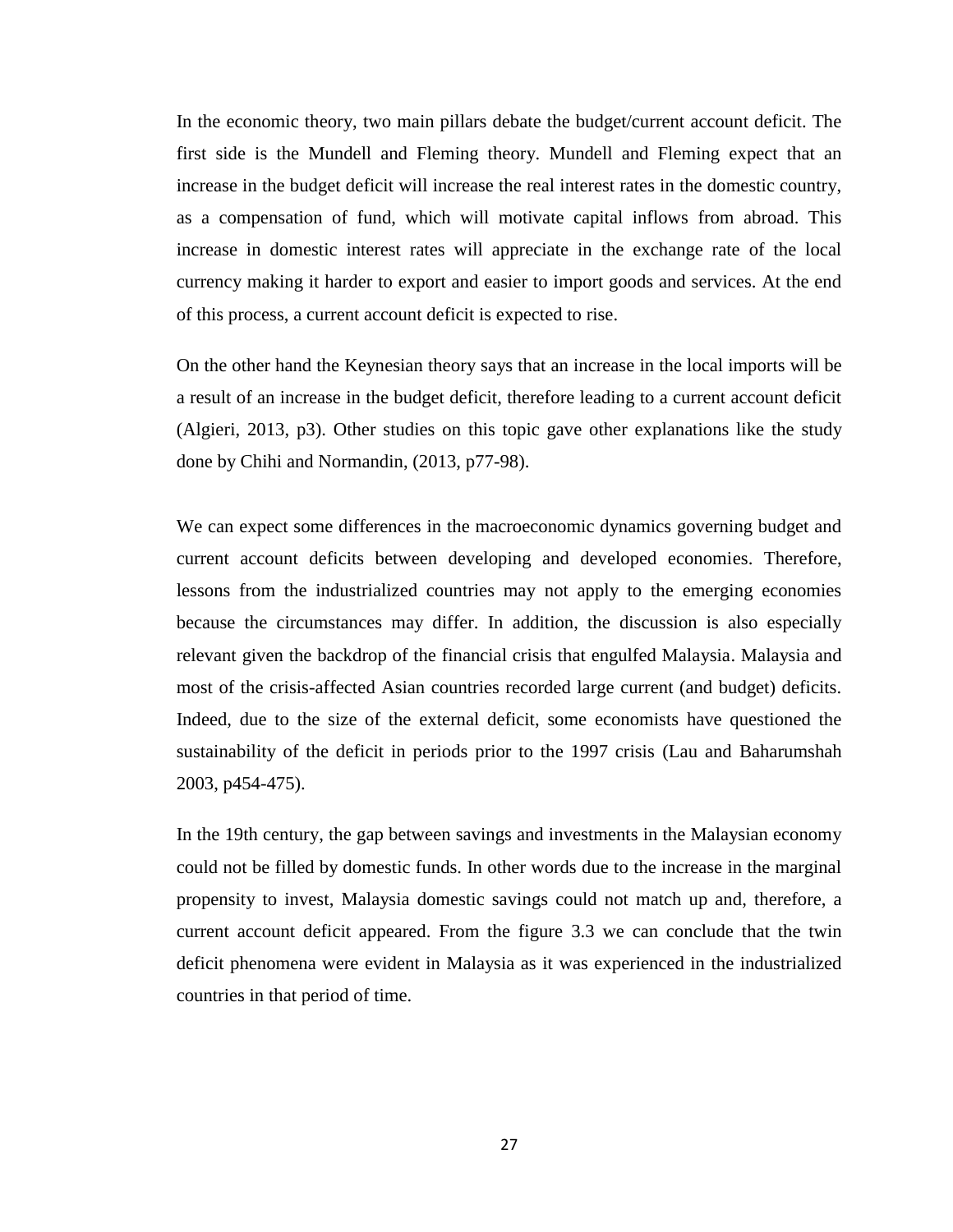

 **Figure 3.5: Gross national savings, Total investment %GDP from1980 to 2013.**

Source: CEIC Latest actual data.

Malaysia now belongs to the upper middle-income developing country with per capita GNP of USD 3,640 in 2001. Following the recent Asian financial crisis, the ringgit was pegged to the US dollar on September 1, 1998. Prior to the financial crisis, the economy recorded persistent current account deficits going as far back as 1989. The current account deficit grew from 5% of GDP in 1993 to 8% in 1994 and increased to 10.5% in 1995. Although the current account deficits have alternated in the past two decades or so with some years of surpluses it had, on average, a larger deficit (5%) compared to its neighbouring countries like Thailand (2%) and Indonesia (2.5%) over the same period. Malaysia's current account deficits in the last decade reflected the movements of foreign capital inflow, mainly foreign direct investment (FDI) from the US, Japan and the Newly Industrialized Countries ( IEs). FDI accounted more than 60% of the capital inflows in the 1990s. The FDI boom provides the needed capital for investment, employment, managerial skills as well as technology and, therefore, accelerates growth and development (DeMello 1997, p1-34).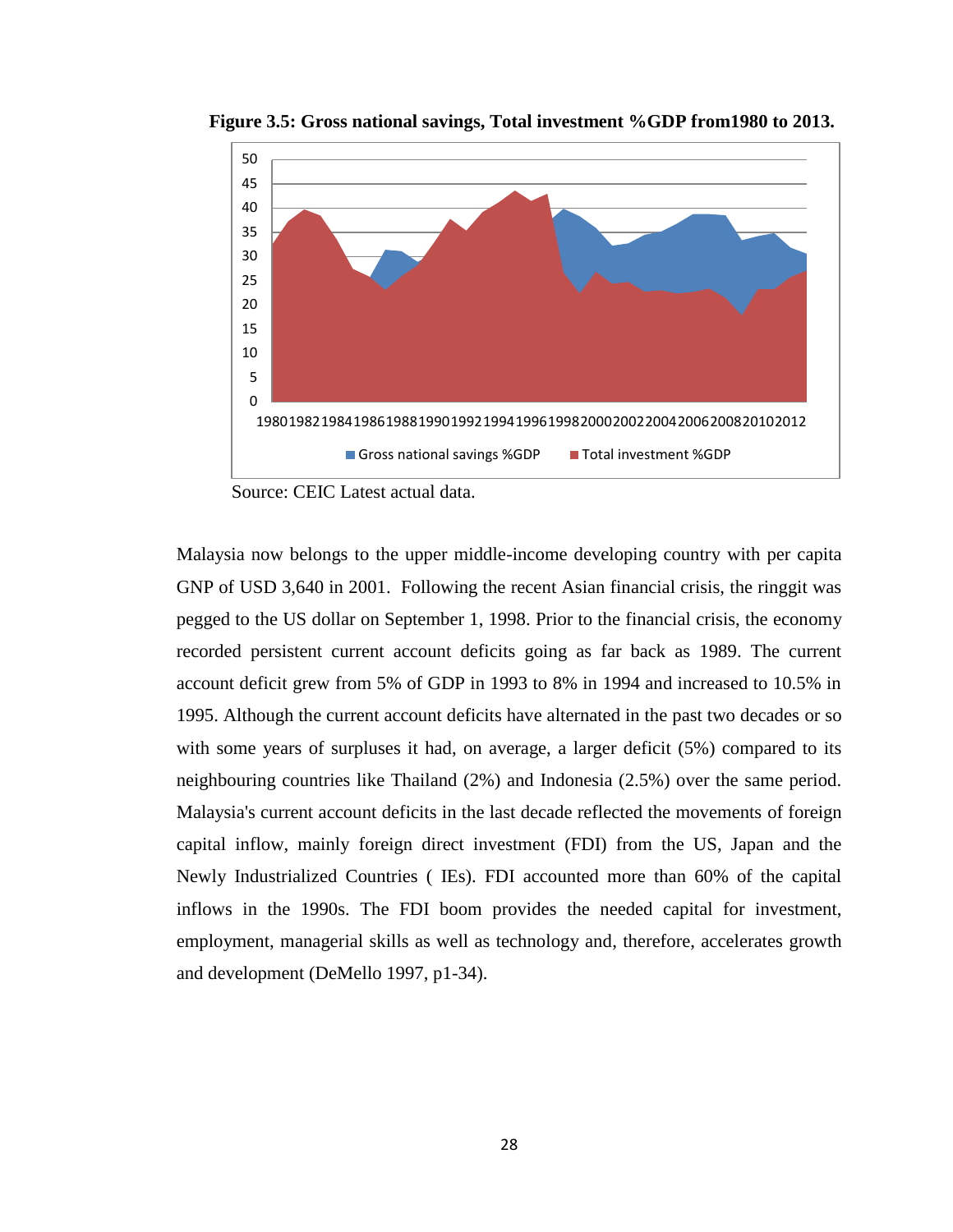#### **3.4 Budget Deficit and Current Account Balance**

In Malaysia Since 1980, the trading pattern in commodity had changed from primary commodities toward manufactured goods and textiles. The Malaysian economy was able to diversify its production and exports sector. At the same time, the government shifted their macroeconomic policy which began to promote a drive toward heavy industry. To achieve this drive, Malaysian economy practically undertook large investment both directly and through state-owned enterprises that led to rapid increase in the share or public investment in gross domestic product (GDP). This widened the federal budget deficit from 6.6 percent of GDP in 1980 to over 17 percent in 1982.

The government undertook external borrowing in order to finance the deficit. In addition, the slowdown in the world economy increased in world real interest rates and caused the appreciation of the real exchange rate. This led to progressive deterioration in the terms of trade. Thus, the twin deficits problem window was opened in Malaysia in the year 1982.

Malaysia experienced the second episode of current account deficits in early 1990s, but the macroeconomic environment was different from the previous one. There was a high growth due to the booming private investment and that circumstance had encouraged rapid growth in imports, particularly of intermediate and capital goods and thus caused a narrowing term of trade. Malaysia had the large current account and budget deficits in the year 1991. The short-term capital inflows increased significantly in 1992 and 1993 which caused the appreciation of the foreign exchange rates and then current account deficit reoccur in 1994. A continued rapid growth and booming investment in 1995 widened the current account imbalances which resulted in large deficits.

Over time, sustainable twin deficits led to the massive distortion of financial resources, accumulation of debt and constraint. These inconsistent trends of the budget and current account deficits generated new policy tensions and posed challenges to macroeconomic decision making in Malaysia.

The GDP growth rate has been outstanding since 1980s. For instance, the real GDP growth that stood at 7.4% in 1980 increased marginally to 7.8% in 1984 but declined to - 1.1% in 1985. Between 1988 and 1997 the Malaysian economy witness a robust GDP growth averaging 8.6%. However, between 2005 and 2013 the GDP growth average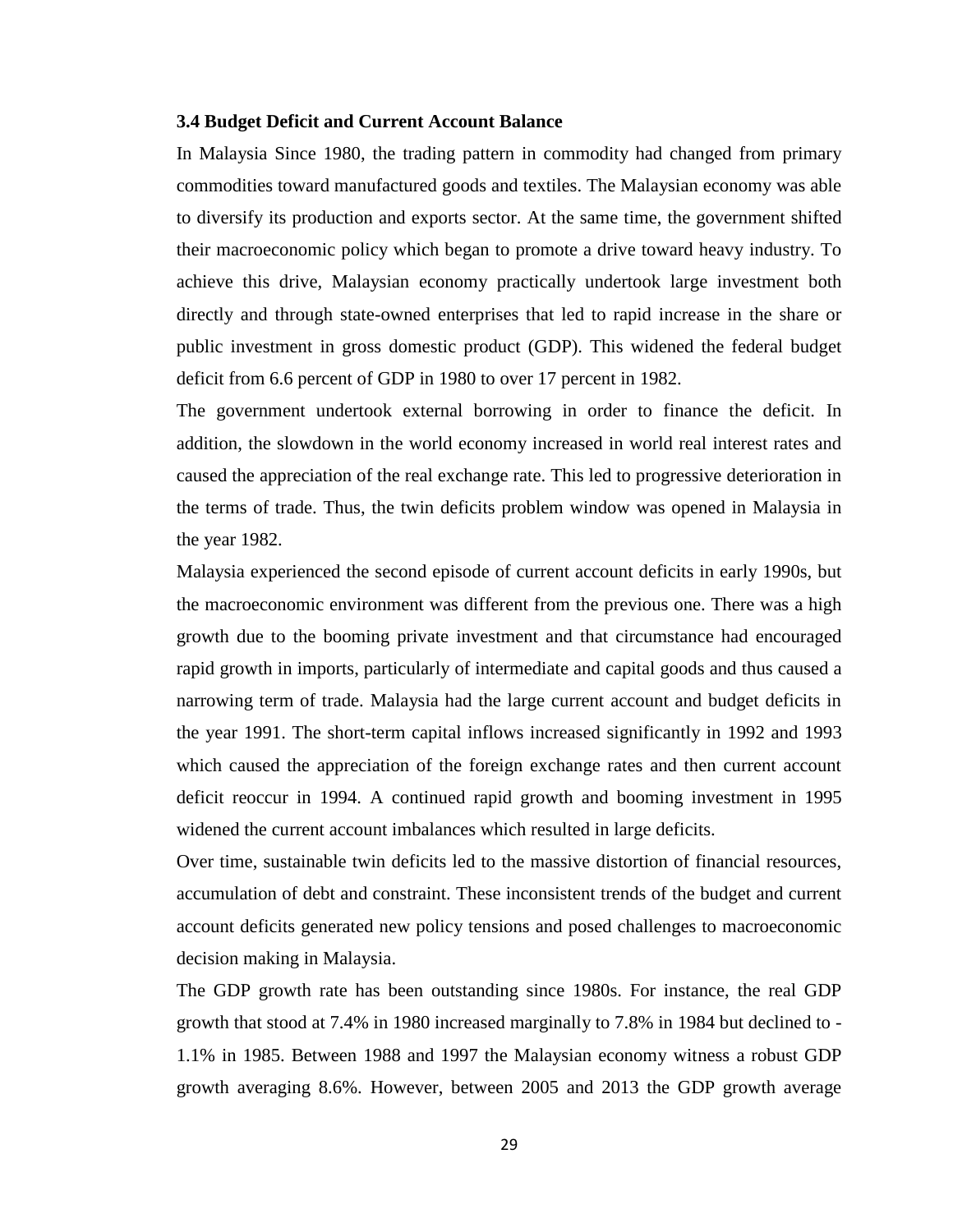5.4% which by all standards is significant (Figure 3.6). Worthy of note is the fact that most of the years under review GDP growth were positive except 1985, 1998 and 2009 (Figure 3.6). These years coincided with some form of economic crisis that were either regionally or globally motivated.





The implementation of fiscal stimulus packages through government spending led to its increased from an average of 22% of GDP in 1995-97 to 30% in 2001, or an average of nearly 25% of GDP during 1998-2001, and average of 24% of GDP during 2009-2012. On the revenue side, receipts have remained robust, providing flexibility for increases in development expenditure without exceeding the size of the overall deficit. The improvement was due to an on-going tax reform program aimed at improving tax buoyancy and tax receipts, as well as increases in petroleum-based revenue, arising from higher oil prices. Petroleum-based revenue accounts for about one-fifth of total revenue.

During the 34-year period from 1980 to 2013, the federal government budget was in surplus for only 5 years: from 1993 to 1997. For the other 42 years, the budget was in deficit, regardless of whether the economic cycle was good or bad. This suggests that the Malaysian deficit is of a structural nature. Beginning in the 1970s and up until 1986, the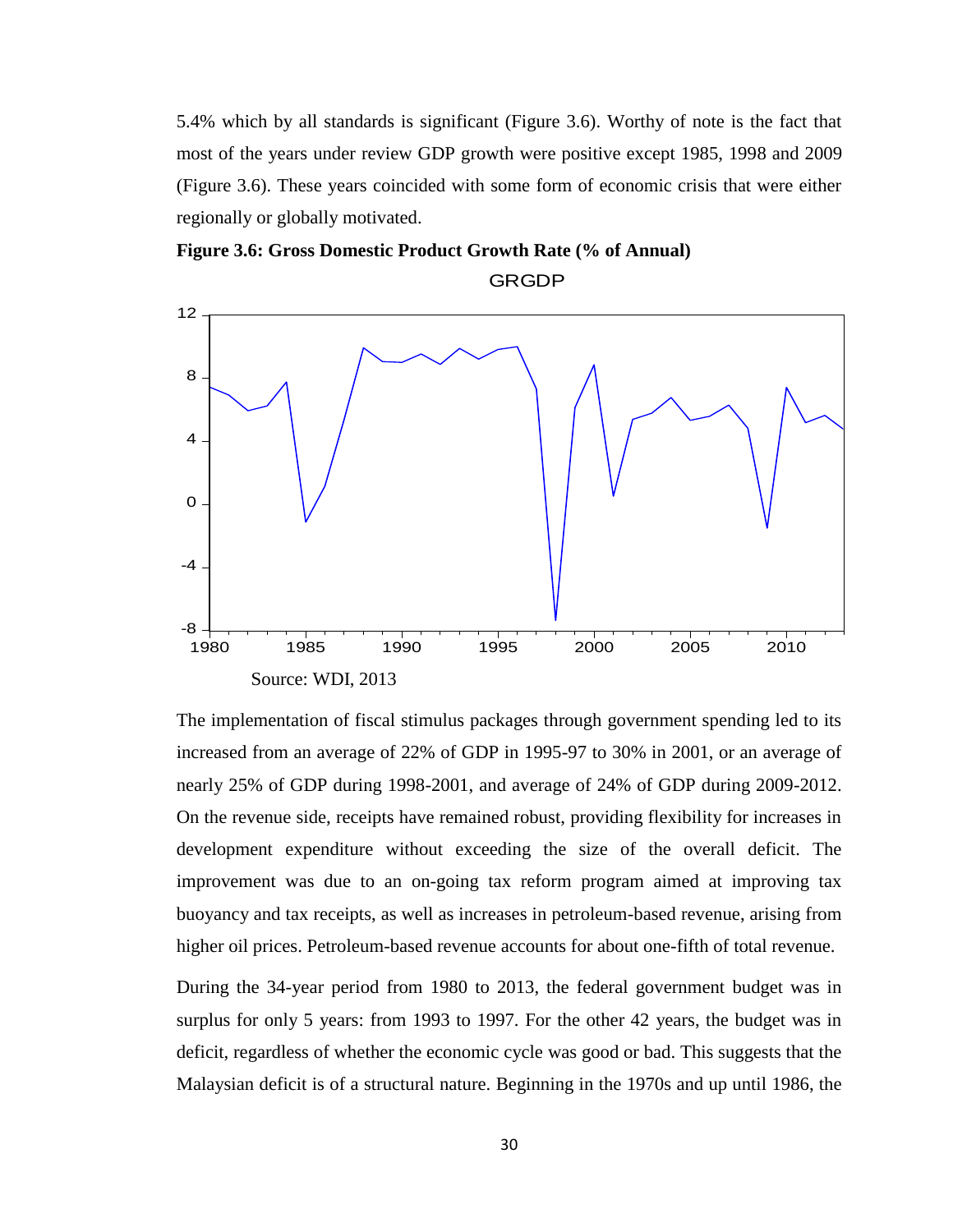government played an active role in the economy, undertaking massive expenditures in support of the country's new economic policy. This was particularly evident in the period spanning the Third Malaysia Plan, 1976−1980. By the end of 1982, the federal budget deficit had peaked at 16.6% of the GDP. The government downsized its role only in the aftermath of the major recession, which lasted from 1983−1986. This enabled the accumulation of surpluses in the early 1990s. Subsequently, the economic crisis triggered by the financial meltdown in 1997 induced the government to increase spending again, this time in a countercyclical effort.

The overall fiscal deficit as the percentage of the gross domestic product (GDP) remained below 6.0% during the period under review. -2013. For instance, the overall deficit which was -2.4% and -1.9% in 1980 and 1985 respectively, increased to -3.8% and -5.5% in 1996 and 2000 respectively. However, it declined further to -3.3%, -3.2% and -2.1% in 2008, 2011 and 2013 respectively (Figure 3.7).

 **Figure 3.7: Fiscal Deficit** 



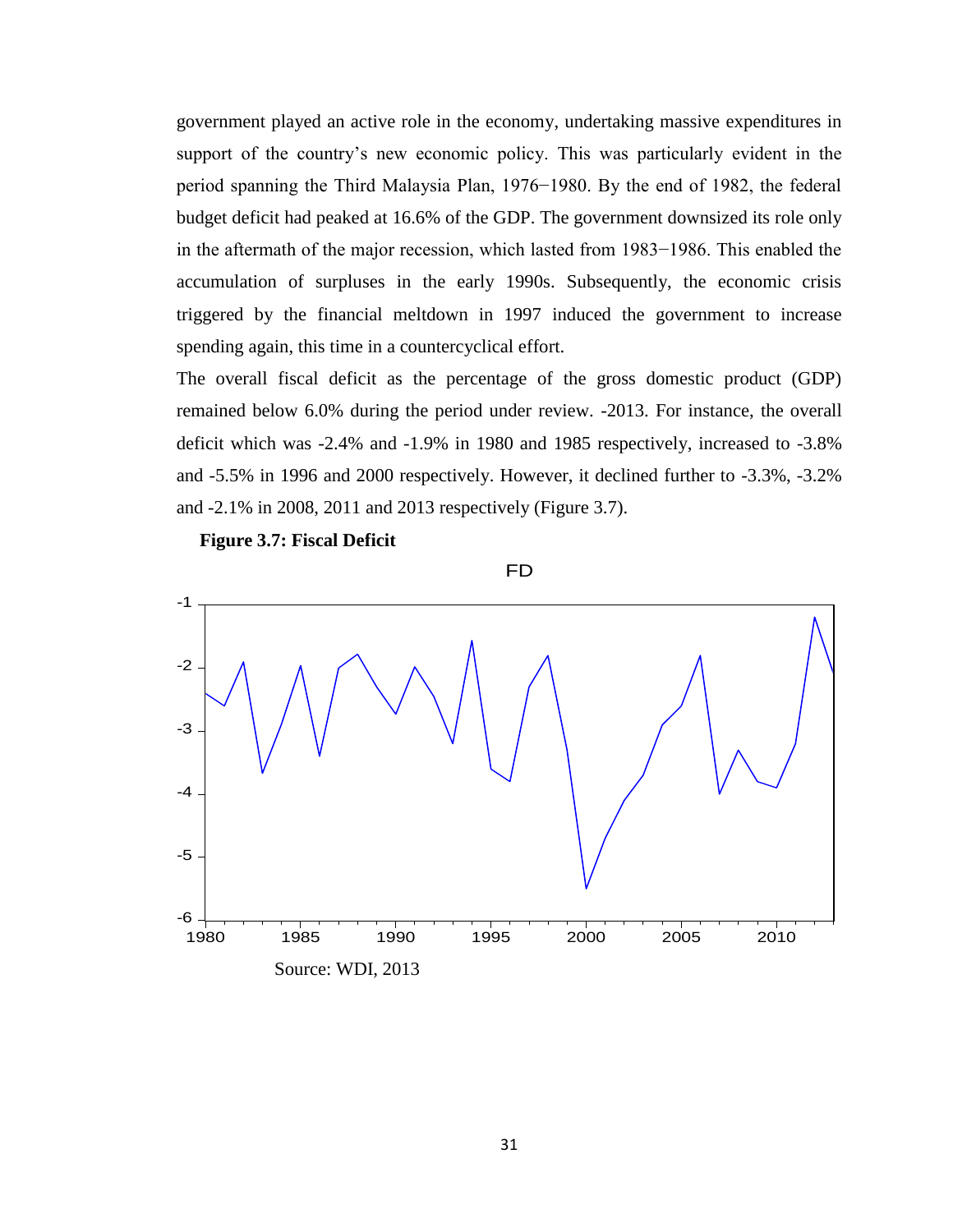The real interest rate remained below 9% in the period under review. The real interest which was 2.5% in 1980 increased to 4.2% in 1985. The rate increased substantially to 6.9% in 1998 and 8.8% in 2001. However, it declined to 2.9% in 2003, 1.4% in 2007 but increased again to 4.5% in 2013 (Figure 3.8).

 Source: WDI, 2013 -8 -4 0 4 8 12 1980 1985 1990 1995 2000 2005 2010 RIR



The inflation rate defined by consumer prices has been moderate over the years. From an inflation rate of 6.6% in 1980, it decreased to 2.5% in 1988. Ten tears after (1998), inflation rate increase to 5.2%. Between 2000 and 2013 inflation rate averaged 2.1% (Figure 3.9). The inflation rate in Malaysia has remained within the limits that are not detrimental to the level of economic activities especially investments and consumption. The rate can also be the relationship between the level of real interest rate and fiscal deficits.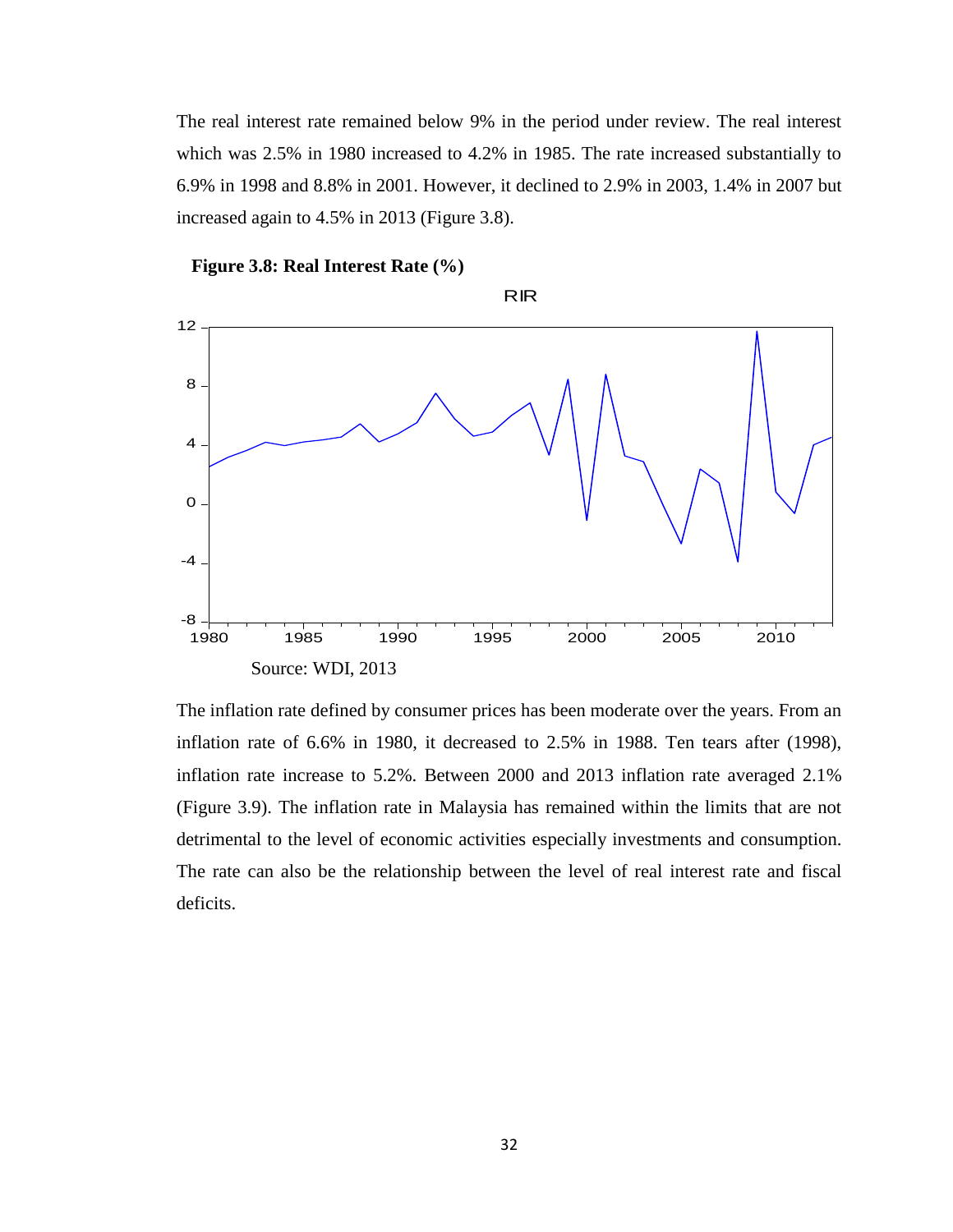**Figure 3.9: Inflation, Current Prices (% Annual)**





Malaysia keeps all policies under constant review, to respond to changing circumstances. On the revenue side, receipts have remained robust, providing flexibility for increases in development expenditure without exceeding the size of the overall deficit. In 2005, revenue collected recovered averaged 19% of GDP during 1998-2005 and 23% during 2009-2013. Similarly, the balance of payments (BOPs) as percentage of gross national income (GNI) in recent time shows that in in 2009, 2010, 2011, 2012 and 2013 the BOP amount to 20.1%, 17.5%, 17.2%, 14.2% and 12.9% respectively (Bank of Negara Malaysia, 2013, p23). The BOP trend between 2009 and 2013 shows a marginal and gradual decline.

The current account balance which stood at -1.2% in 1980 increased to -5.5% in 1985. It increased to -10.5% in 1995. By 2002, the current account balance stood at -6.5% and increased to -10.8% in 2004. The current account balance remained positive between 2005 and 2013. For Example it was 13.9%, 15.7% and 3.7% in 2005, 2009 and 2013 (Figure 3.10).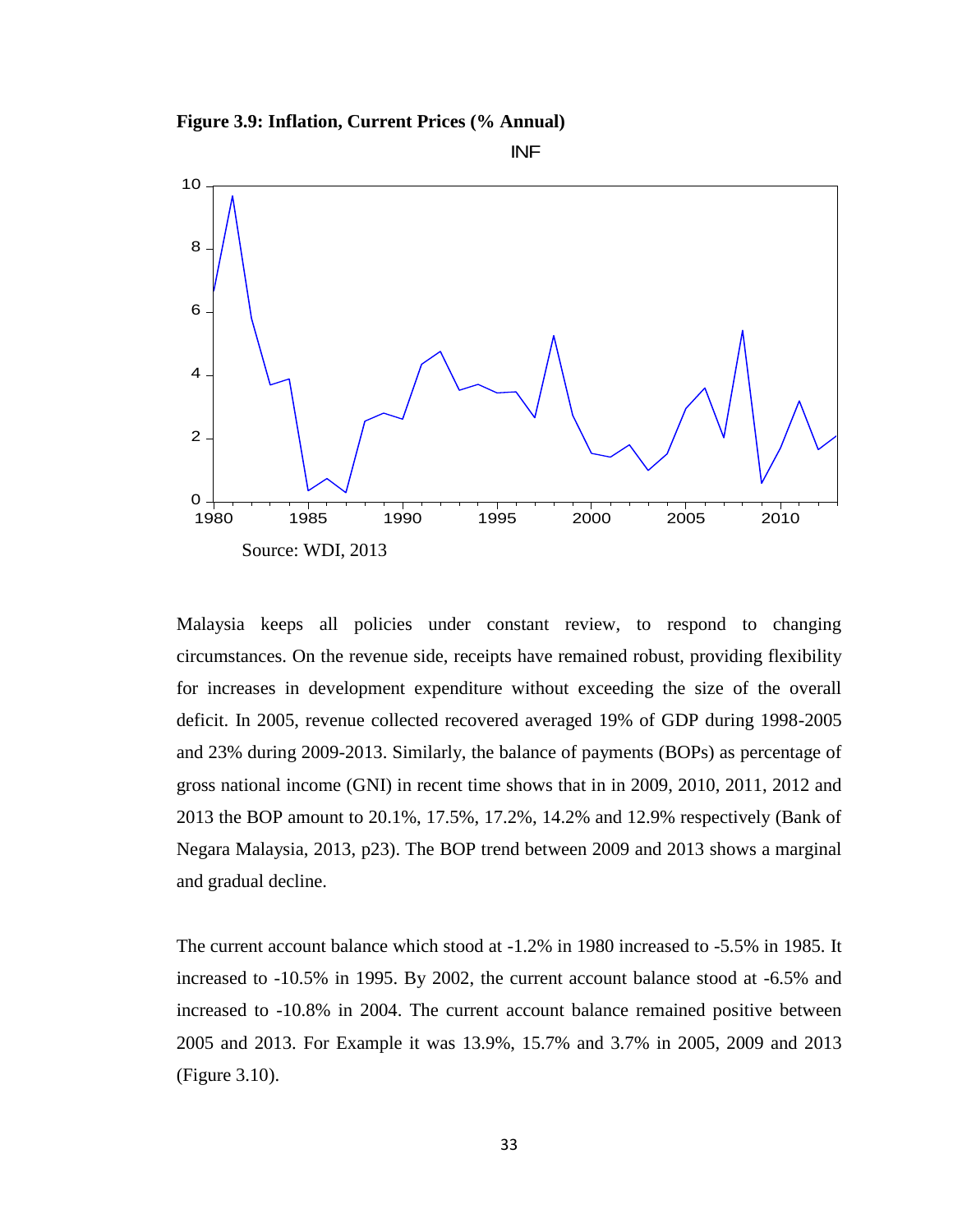**Figure 3.10: Current Account Balance (% of GDP)**



The domestic private investment has been tremendous and remained above two digits. The domestic private investment as the ration of GDP was 12.5% in 1980, increased to 20.7% in 1990. The rate climaxed in 1995 by reaching 32.7%. the rate reduced to 13.2% in 2001. The rate stood at 11.6% in 2009 and 12.6% in 2013 (Figure 3.11). The domestic private investment has significantly complemented public investment in the Malaysian economy. However, this may not be unconnected with friendly private investment initiative implemented by the government of Malaysia.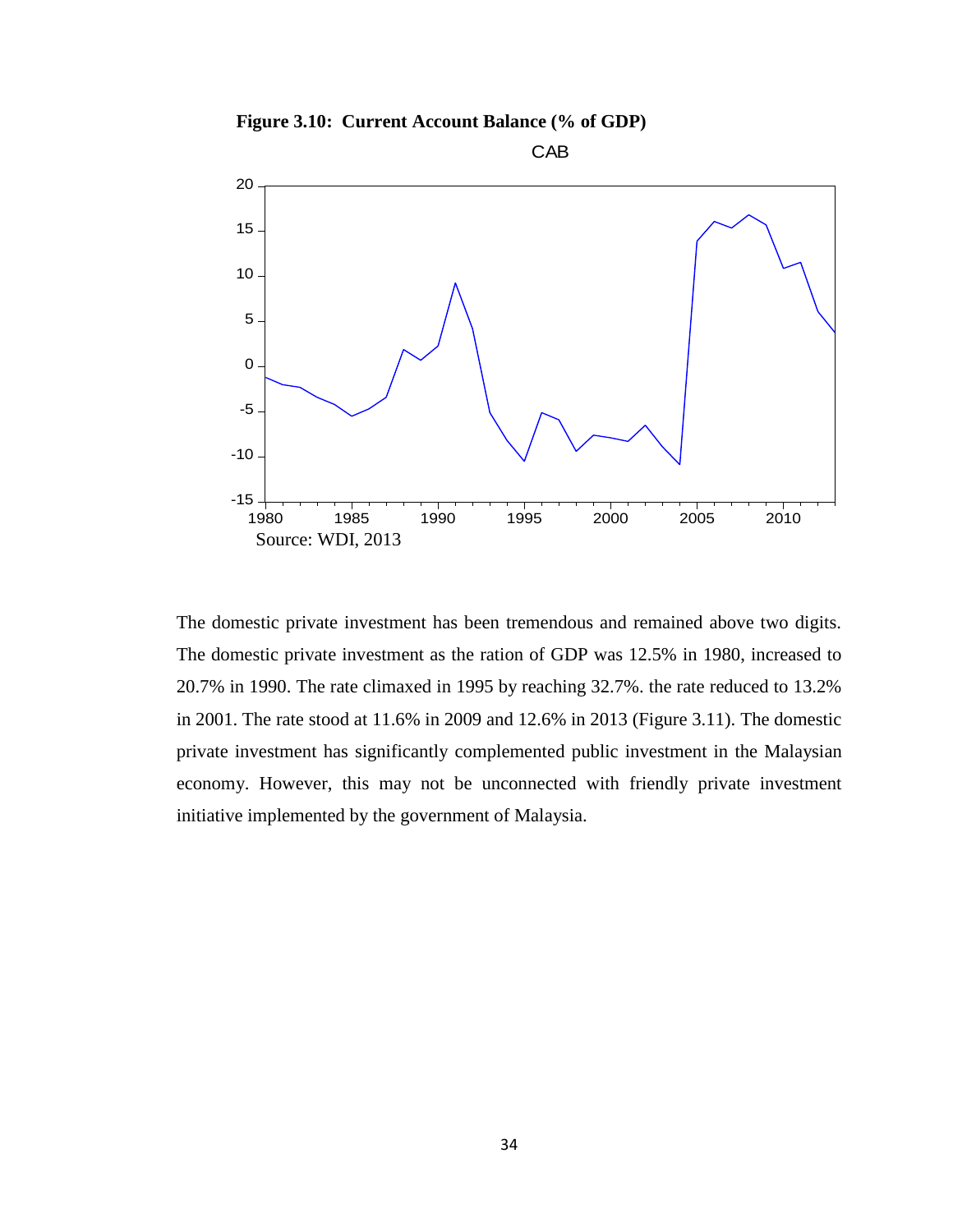**Figure 3.11: Domestic Private Investment (% of GDP)** 



Overall, the economic indicators in Malaysia has shown that the economic performance has been tremendous in recent years rating among the fast growing economies of the world with high potential as an emerging economy or newly industrialized nations of the world.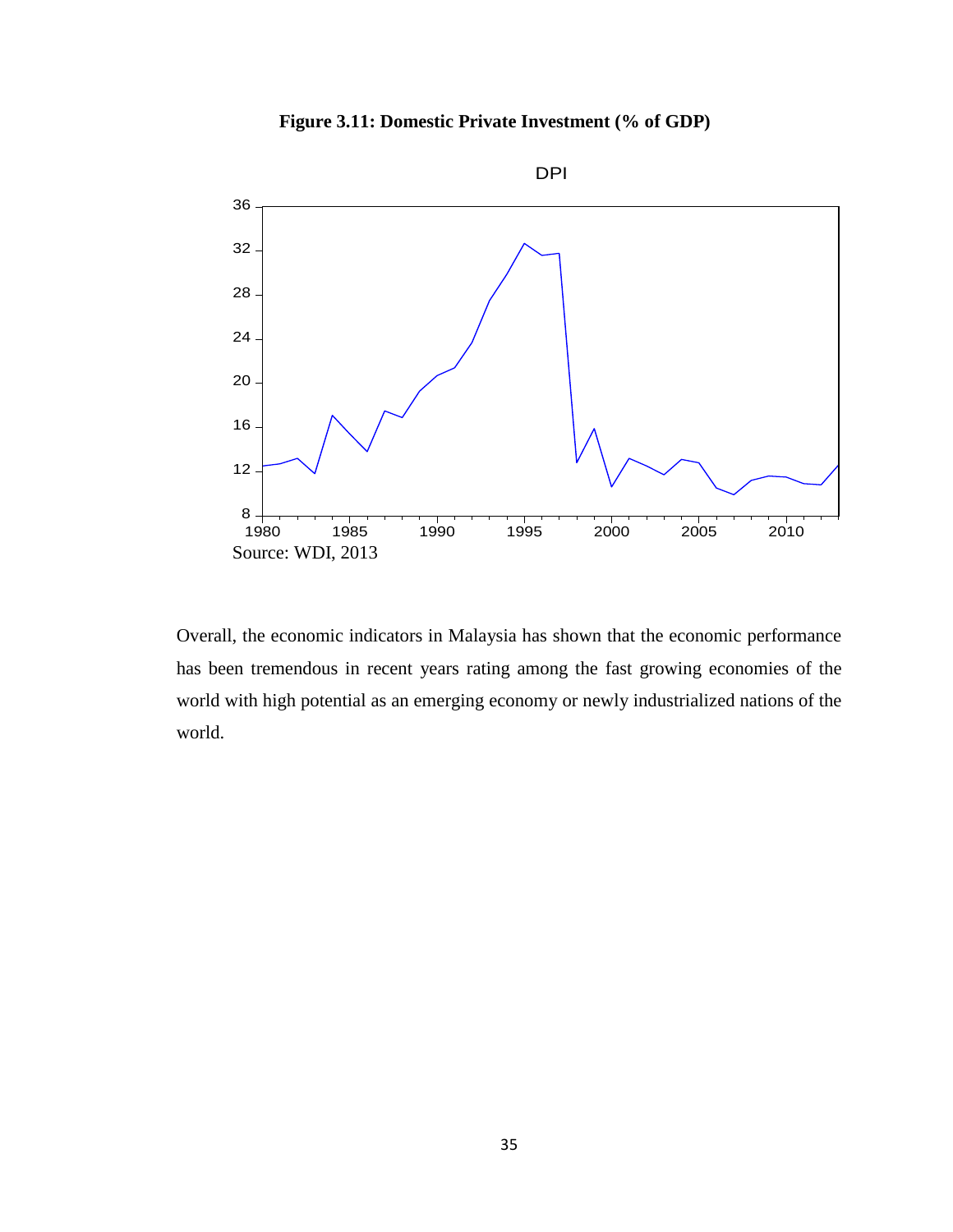# **CHAPTER FOUR**

# **METHODOLOGY AND VARIABLES DESCRIPTIONS**

#### **4.1 Introduction**

The objective of this chapter is to express the selected variables that are studied in this study along with clarifying its reliable source and also explain the applied econometric techniques that were used in the analysis. This chapter explains the methods in which the research was carried out and the tools employed. It centres on the research methodology used in the study, this is considered a very important chapter due to the fact that it makes a huge different in the quality of any research work. It is also seen as the background through which the findings of a research work is deregulated and it concludes the content of any reader in understanding the analysis carried out in the course of the study, moreover it also will aid help to clarify the procedures used for the research.

# **4.2 Research Tools**

There are many econometrics techniques at our disposal for analysing data. This present thesis will employ the Ordinary Least Square. The most fundamental benefit of this technique is that is shows the best linear unbiased estimator. Under certain hypothesis the method of least squares has some very attractive statistical properties that have made it one of the most powerful and popular methods of regression analysis. (Gujarati, 1998, 55). The E-views program will be applied to arrange and calculate the relevant data to obtain the objectives of the study and answer the research questions. It is also important to ascertain the interrelationships between the variables and as such the Granger causality test will be applied to determine the casual association between the variables.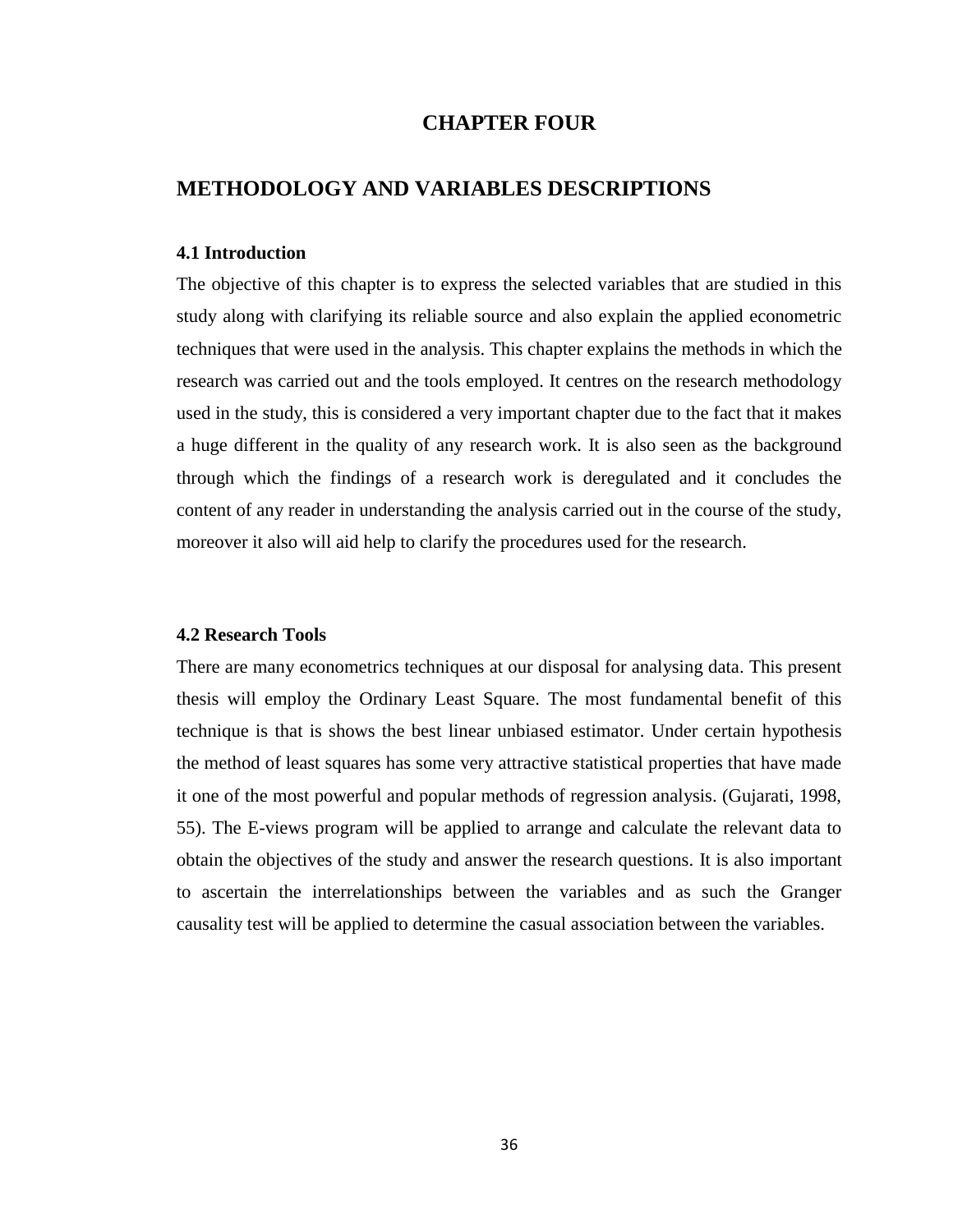#### **4.3 Variables Descriptions**

These variables and terms will be used in this part to examine our study, they are four macroeconomic variables namely, Current Account Balance(CAB), Interest rate(INR), Total Investment(INV), Gross National Saving(GNS) and the budget deficit in Malaysia. explained as follows:

## **4.3.1 Current Account Balance (CAB)**

One of the two Balance of Payments components is the Current Account. Literally speaking it is a measurement of a country"s inflows/outflows of goods, services, and investment incomes. Its main components are:

- 1. Trade in goods
- 2. Trade in services
- 3. Investment incomes
- 4. Net transfers

A current account surplus exists when the exports (inflows) of a country are higher than its imports (cash outflows); On the contrary if the amount of imports is more than exports, a current account deficit is the case. Mathematically the current account components are as follows:

#### $CA = (EX-IM) + NI+NCT$

Where CA denotes the current account, EX denotes export of goods and services and IM denotes import of goods and services, NI represents the net income from abroad, and NCT represents net current transfers like International Aid.

The current account of Malaysia in the last decade witnessed notable movements of FDI, foreign capital inflows, mainly from USA, Japan, and the recently industrialized countries. More than 90% of the capital inflows in 1990s were FDI. These capital Inflows enhanced growth and development (DeMello, 1997, p21).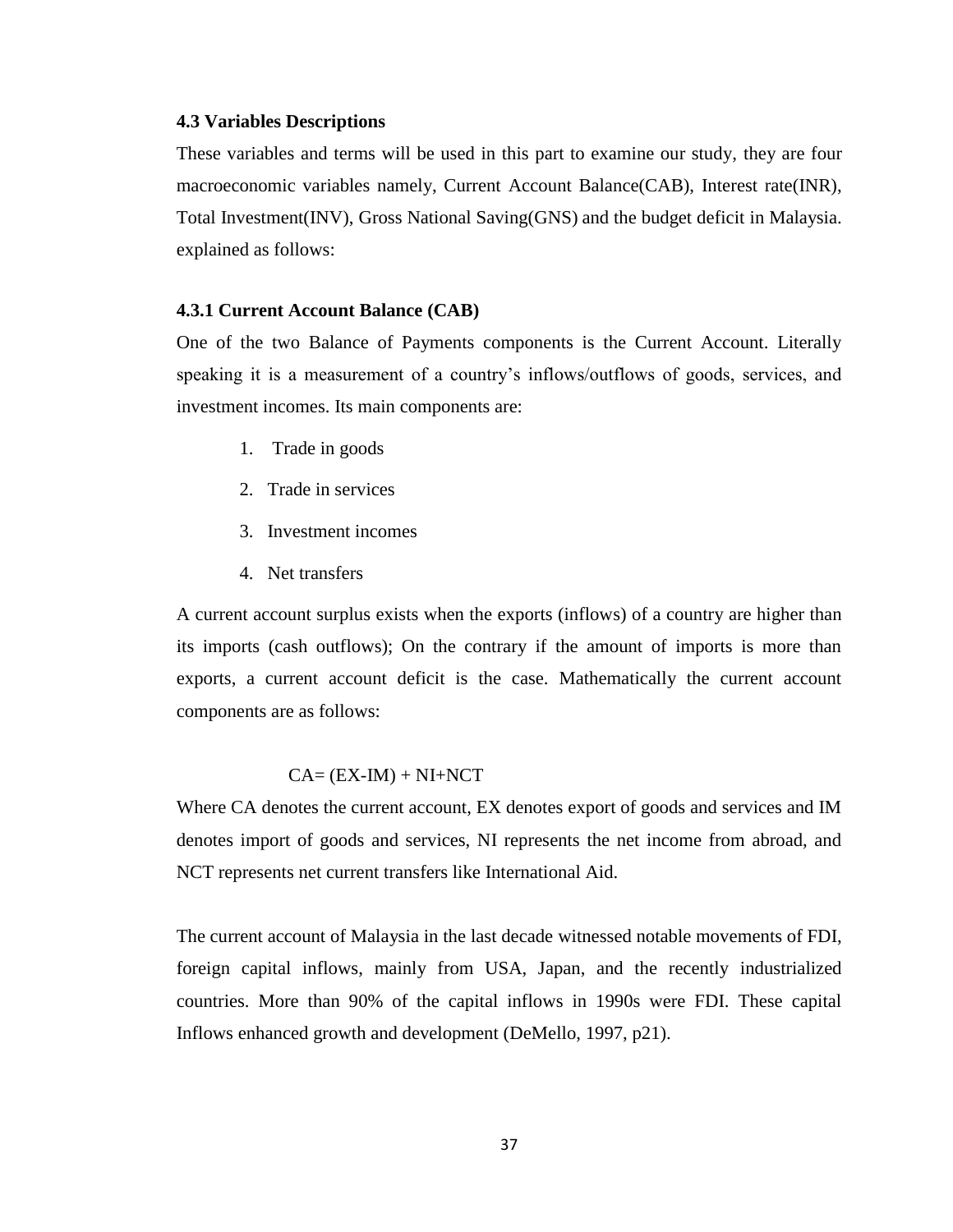**Figure 4.1: Current Account Balance of Malaysia 1980-2013.**



Source: CEIC Latest actual data: 2013.

# **4.3.2 Interest Rate (INR)**

In this study, we use also the Interest rate as a major variable which affects the budget of the government. Since the interest rate represents the cost of borrowings between financial institutions and also it represents the cost at which the government papers are issued and traded in the market.

**Figure 4.2: Interest rate 1980-2013.**

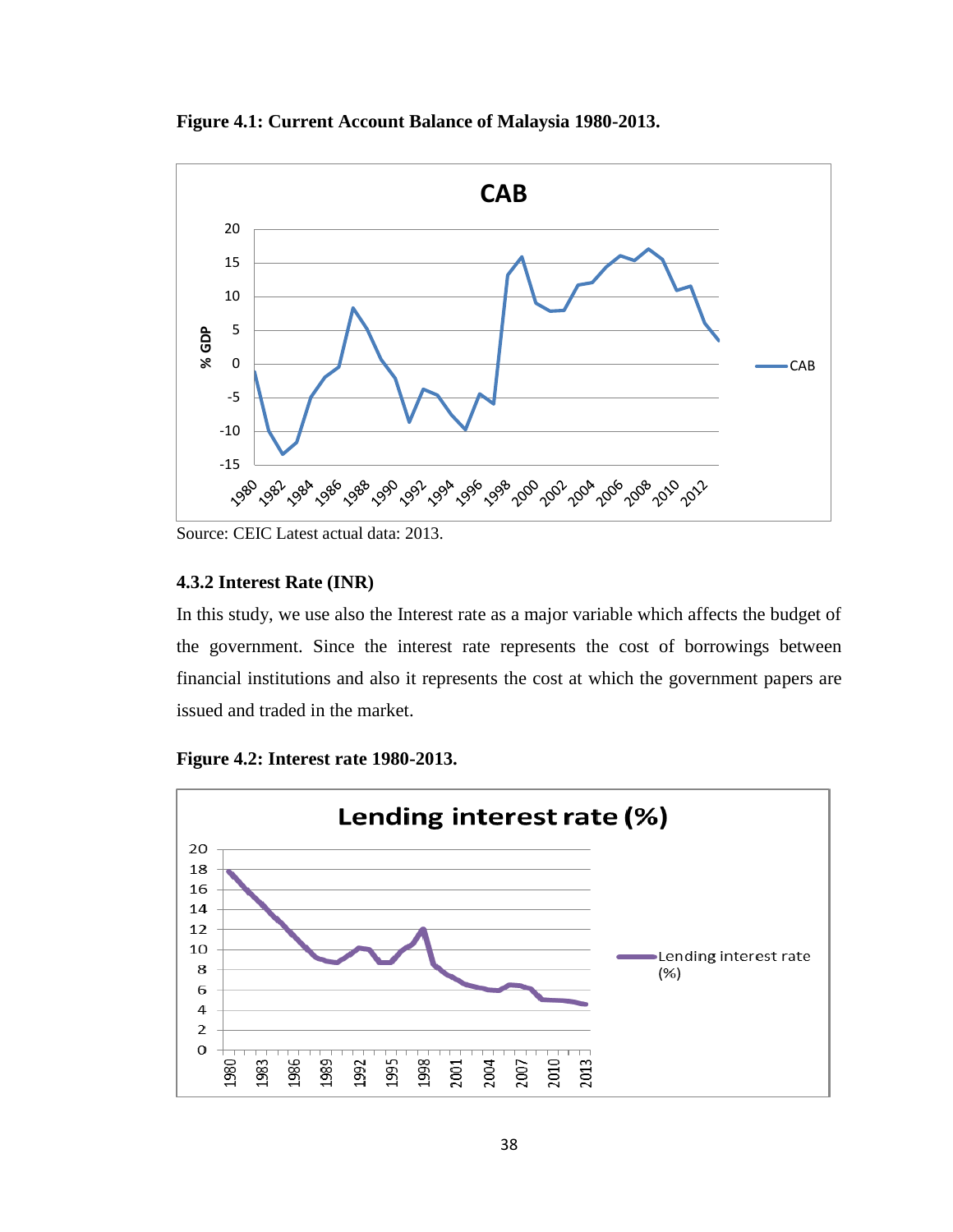# **4.3.3 Gross National Savings (GNS)**

It represents the gross disposable income minus final consumption expenditure. All personal, business and government savings less the total consumption expenditures. Only foreign saving is excluded from GNS. It is presented as a percent of GDP. A positive figure indicates that the economy as a whole is spending less income than it produces, thus drawing up national wealth (saving) and vice versa. Figure 4.3 shows GNS.

## **Figure 4.3: Gross National Savings 1980-2013.**



Source: IFS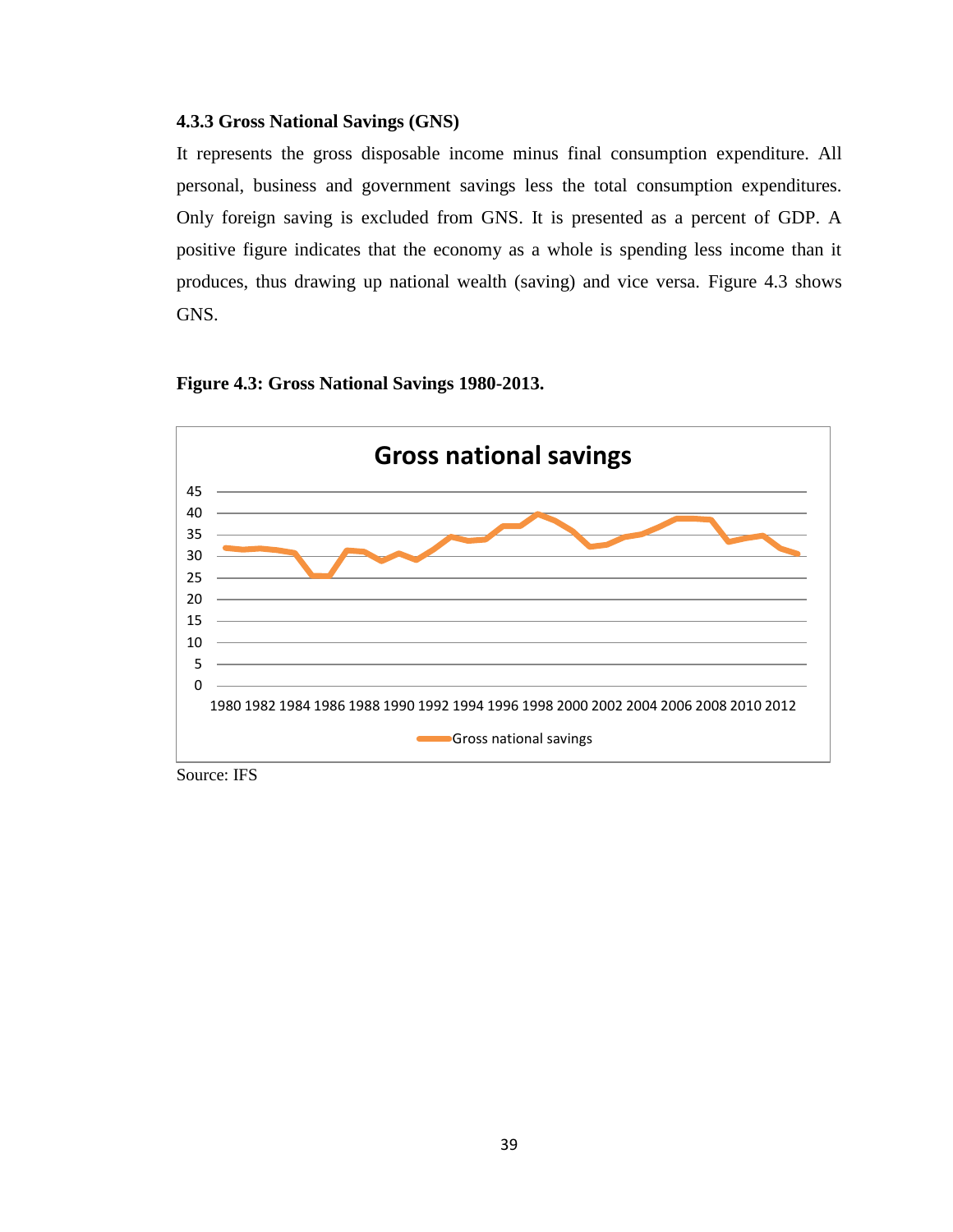# **4.3.4. Total investment (INV)**

Gross fixed capital formation (Total Investment) represents the total value of a particular producer"s total acquisitions, minus his disposals, both fixed assets and certain additions to the value of not- produced assets throughout the accounting period (SNA 10.33). We can see from the Illustration (Figure 4.4) that the gross fixed capital of Malaysia began to decrease sharply after 1997.



**Figure 4.4: Total investment in current local currency % GDP 1980-2013.**

Source: IFS Data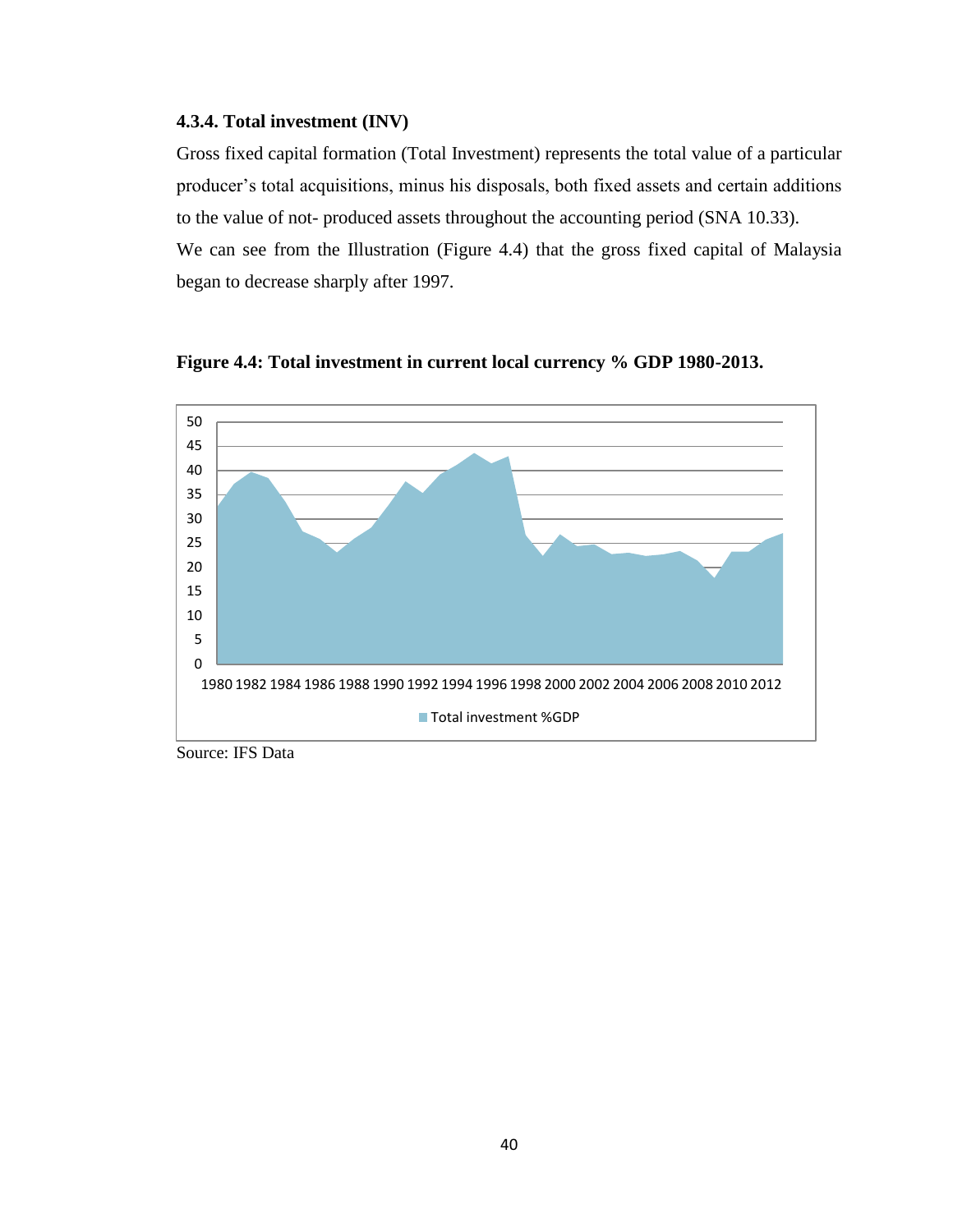#### **4.3.5 Budget Deficit (BDF)**

A Governments Budget deficit is the case when the government lacks funds to cover its operations. Budget deficits are represented as a percentage of the country"s GDP as a better and accurate measurement. In times of economic prosperity, it is expected for a country to have the surplus in its budget or at least a decline in its compiled deficit. Unfortunately, in most cases countries witness a budget deficit. Governments react to encounter or circumvent their budget deficits by promoting economic growth, reducing government spending and increasing taxes. Moreover, governments ease their trade and commercial regulations by reducing heavy regulations and simplifying tax regimes, therefore increasing investor"s confidence. Foreign and domestic investors start pushing capital into the economy and tax revenues start coming in the government"s treasury.





Source: IFS Data.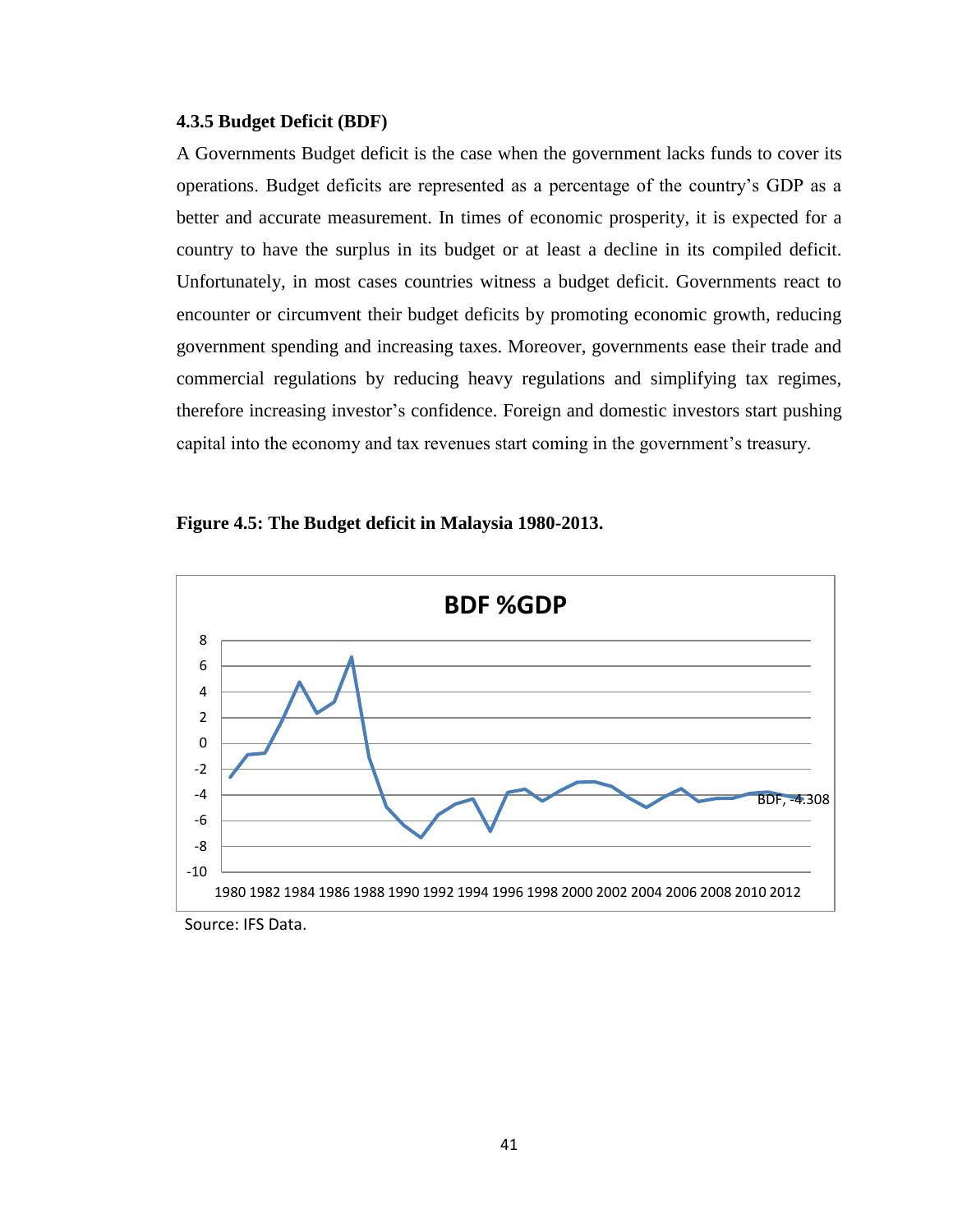#### **4.4 The Methods Used For Evaluation**

#### **4.4.1 Ordinary Least Square (OLS) Multiple Regression**

An Ordinary Least Square will be used for predicting the significance of the dependent variable which is the Malaysian Budget Deficit from the values of the independent variables they are four macroeconomic variables namely, Current Account Balance (CAB), Interest rate (INR), Total Investment (INV), Gross National Saving (GNS). This technique will highlight if they are a correlation between these variables and determine the significant level. This technique is widely used due to it"s understand ability and simplicity in application.

#### **4.5 Econometrics**

Econometrics is the economic measurement through the analysis of economic and business affiliation by applying both mathematics and statistics. The predicted model will be evaluated based on the economic scale. It is important to have a model that is well supported by economic theories. Most conspicuously on the variables are with the expectations of being positive or negative, depending on how it compare to the Malaysian federal Government budget.

#### **4.5.1 The Stationary Test**

The Augmented Dickey-Fuller ADF tests, (1979) and Phillips and Perron (1988) tests of unit root were conducted in this empirical study in order to investigate whether unit root (non-Stationarity) exist or not for each variable which takes into consideration the natural logarithms both at levels and first differences. Adapting time series analysis is very sensitive to Stationarity property of the data because ordinary least squares estimators of results might provide a spurious regression like very high level of  $(R^2)$ coefficient of determination also high level of significance (T and F) test meaning that the variance and covariance of estimated coefficients are biased not constant through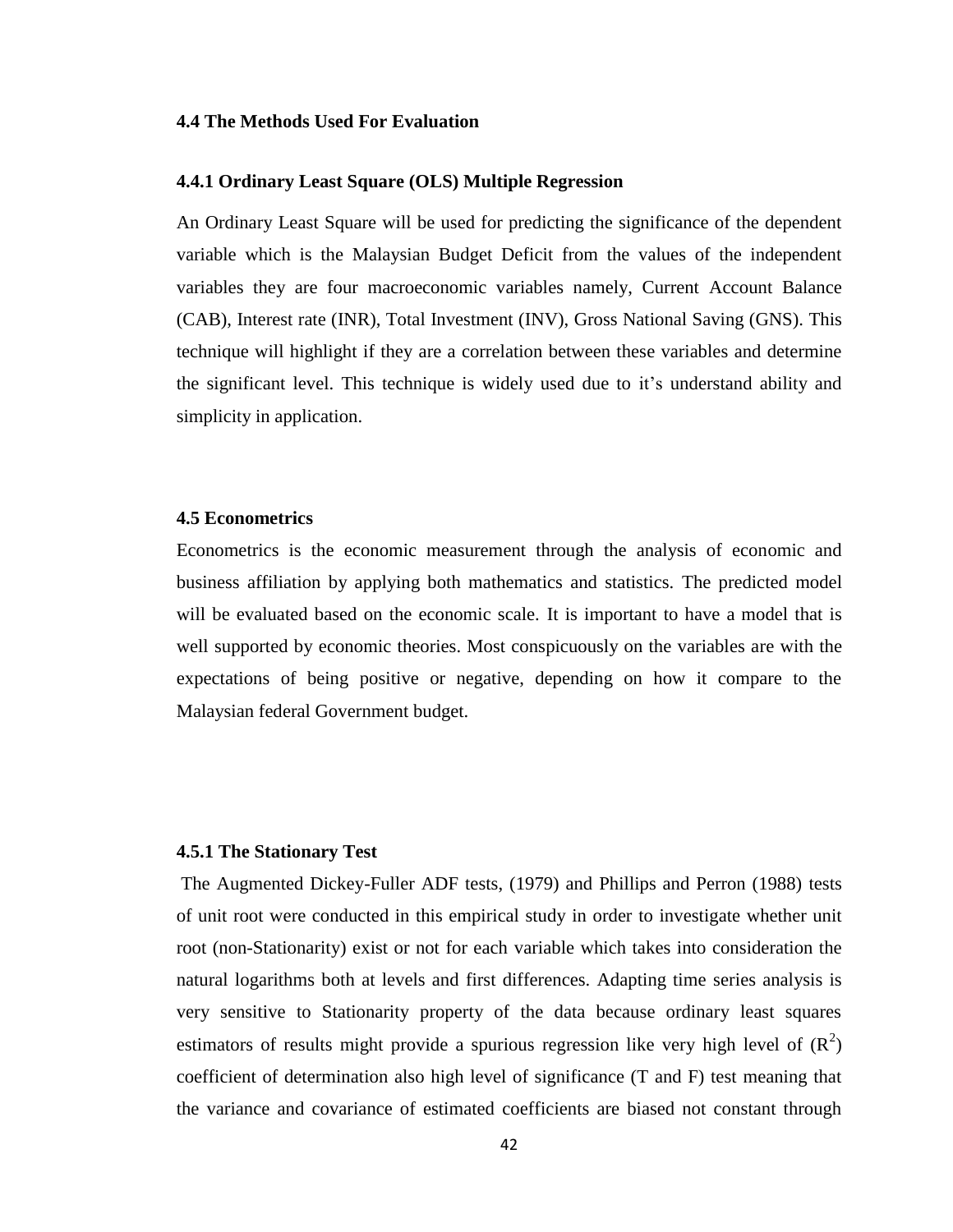time. Unit root test was modified and applied by (Dickey and Fuller, 1981) in order to investigate the null hypothesis of Stationarity of the data. In order to satisfy the property of Stationarity of the data all variables that included in this model tested at levels and tested in first difference in case unit root exist by using the Augmented Dickey-Fuller (ADF) tests which include constant with trend. Similarly, Philip-Perron (PP) test is also employed. Comparing between these two methodologies to testify for Stationarity of data, (PP) test is more distinguished or special compared to (ADF) test because PP test can detect and remediate for autocorrelation using covariance matrix.

Assume X can be any variable and the augmented Dickey-Fuller (ADF) model can be defined as follows:

$$
\Delta X_t = \beta_1 + \beta_2 t + \delta X_{t-1} + \sum_{i=1}^m \alpha_i \Delta X_{t-i} + \varepsilon_t
$$

Where:

 $\epsilon_t$  Is a pure white noise error term  $\Delta X_{t-1} = (X_{t-1} - X_{t-2}) \Delta X_{t-2} = (X_{t-2} - X_{t-3})$  $\Delta X_{t-i} = (X_{t-i} - X_{t-j})$ , I is represents the number of recent time and j is the number of previous times or years. The hypothesis of Augmented Dickey-Fuller ADF is

$$
H_0: \delta = 0, X_t
$$
Is non-stationary  

$$
H_0: \delta \neq 0, X_t
$$
Is stationary

Using differenced data, the computed (ADF) and PP tests suggest that the null hypothesis is rejected for the individual series at conventional (1%, 5%) and (10%) level of significance at which the variables will be said to be integrated of that order, that is I(d). And asserted that augmented Stationarity test of Dickey and Fuller are sensitive to lag length structures.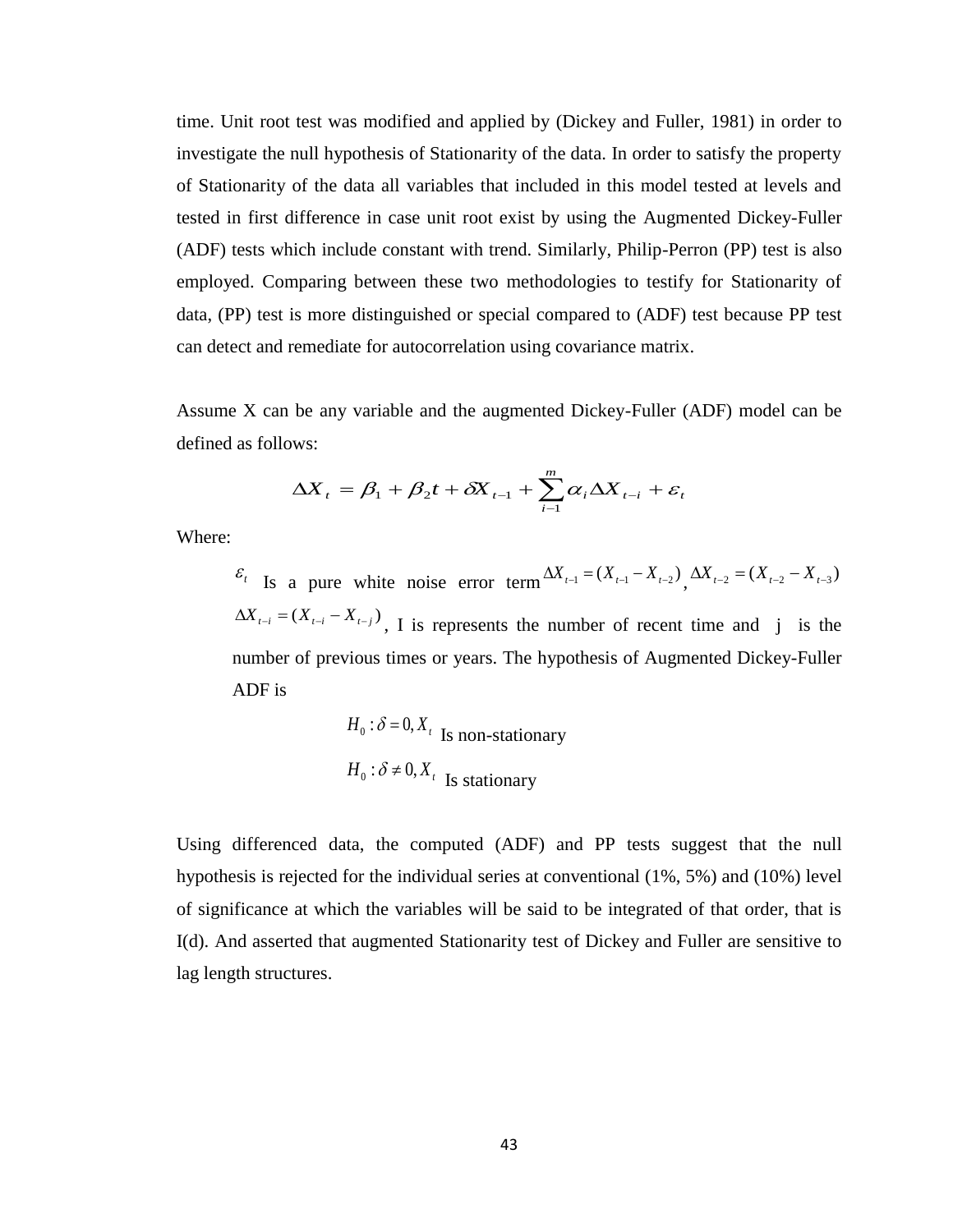#### **4.5.2 Autocorrelation Test**

One reason we use the AR (1) process is not only because of its simplicity compared to higher-order AR schemes, but also because in many applications is has proved to be quite useful (Gujarati, 2008, 420). Autocorrelation is the measure of familiarity between given time series and a lagged version of itself over successive time intervals. The principal typically used test for first-order autocorrelation is that the Durbin-Watson "d" test. It"s important to notice that this check will solely be used to check for first-order autocorrelation, it can also be used to check for higher-order autocorrelation. Also, this check can't be used if the lagged price of the variable is enclosed as a right-hand facet variable. This test will adopt the conventional Durbin-Watson test at 5% level of significance to check for the presence of autocorrelation.

## **4.5.3 Heteroscedasticity**

In statistics, when the standard deviations of a variable, monitored above a specific amount of time, are non-constant. Heteroscedasticity can be in conditional or unconditional form. Conditional heteroscedasticity reviews the presents of non-constant volatility when future periods of high and low volatility cannot be identified. Unconditional heteroscedasticity is applied when futures periods of high and low volatility can be easily identified. An empirical analysis and observation of homoscedasticity of error terms determine whether or not a regression model's ability to predict a depended variable is consistent across all values of that depended on the variable. Heteroscedasticity, within the context of regression and different constant analyses, is specifically associated with error terms. In this study, the White test is adopted to test for heteroscedasticity.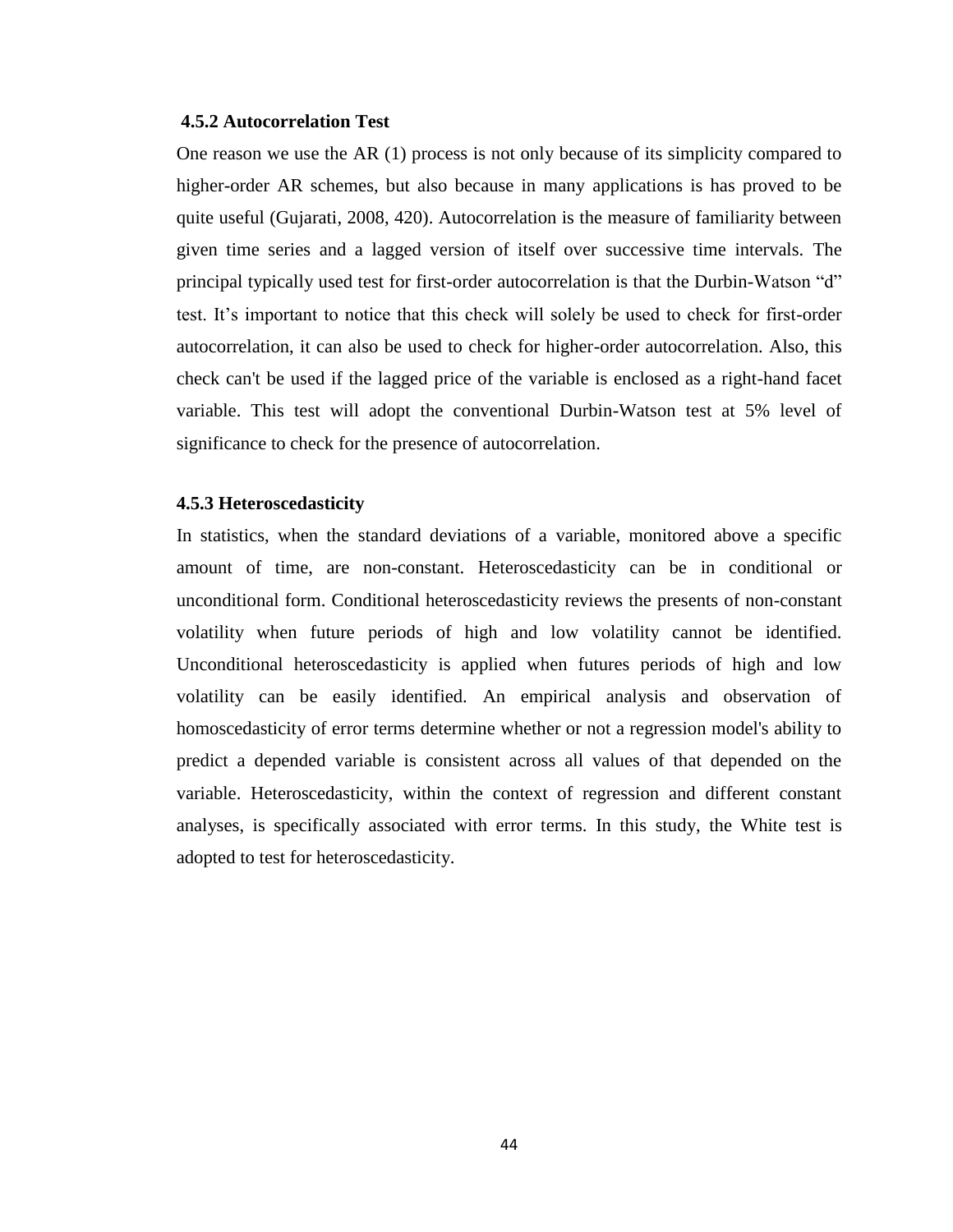#### **4.5.4 Dummy Variables**

Macroeconomic movements are characterised with fluctuations. One serious characteristic in their movements is the presents of a structural break. A key determination of structural break is the presents of a dummy variable. In an econometric model, a dummy variable is a variable that marks or encodes a particular attribute. Variables that assume 0 and 1 values are called dummy variables (Gujarati, 2008, 278). In this study, a dummy variable is given to take into consideration the changes in the Malaysian economy after 1997. It was a structural break in economic activity.

#### **4.5.5 Causality testing**

The previous discussion shows the significance of the variables in the model and whether they affect BDF at a 5% level. It is essential to consider the relationship among the variables of interest in the short-run. Accordingly, the analysis will proceed to investigate the short-run relationship between the variables by performing a causality test.

# **4.5.6 Granger causality**

Granger Causality is a test intended to check for the relationship between time series variables. Specifically, this test it is heavily employed in economic literature to test the direction and magnitude of the relationship between two variables. The Granger test examines whether including lags of one variable have predictive power for another variable. This test implies that  $X$  causes  $Y$  if  $Y$  can be better forecast by including past values of  $X$  in the model rather than using only  $Y$ 's past values. It should be noted that the concept of causality in the Granger test does not mean that changes in one variable cause changes in another variable, as the term is used in the context of policy discussions. For instance, the Granger causality test can be used to determine if shocks to the money supply lead movements in stock market prices, or vice versa. The Granger test based on a VAR model in differences is appropriate when the long-run analysis indicates there is no long-run relationship between variables that are integrated of the same order, i.e.,  $X$  and  $Y$  are I(1). As in Enders (2004, 46), the Granger test begins with the estimation of a VAR model in differences: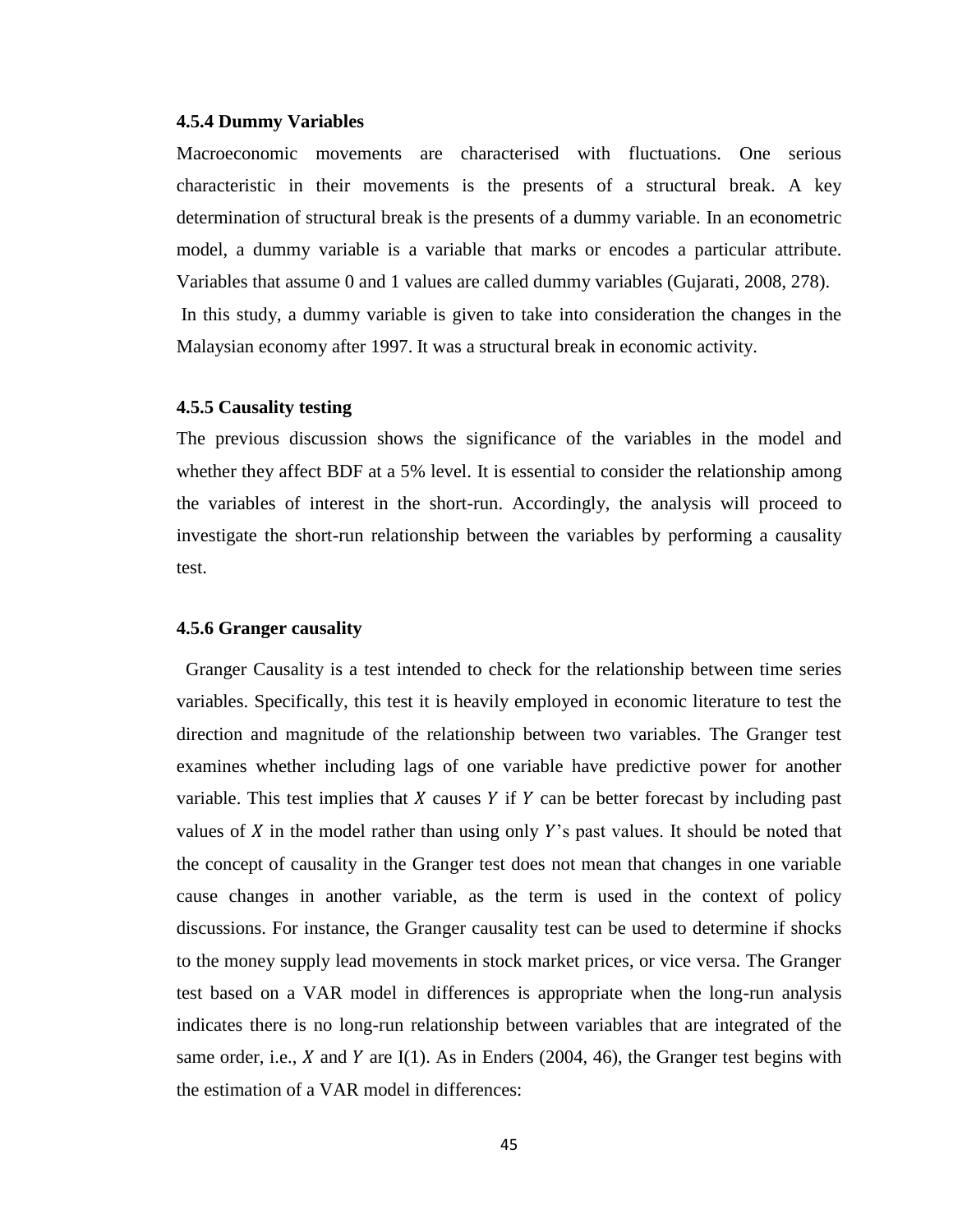$$
\Delta X_t = \delta_i + \sum_{i=1}^{\rho} a_i \Delta X_{t-i} + \sum_{i=1}^{\rho} \beta_j \Delta Y_{t-j} + \gamma_1 \epsilon_{1t-1} + \mu_{1t}
$$
  

$$
\Delta Y_t = \partial_i + \sum_{i=1}^{\rho} c_i \Delta Y_{t-i} + \sum_{j=1}^{\rho} d_j \Delta Y_{t-j} + \gamma_2 \epsilon_{2t-1} + \mu_{2t}
$$

Where  $\Delta X_t$  and  $\Delta Y_t$  are the first difference of the time series under investigation,  $\delta_i$  and  $\gamma_i$  are constants, and  $\mu_{1t}$  and  $\mu_{2t}$  are white noise error terms. Furthermore, the subscripts  *and*  $\rho$  *denote time periods and the number of lags used in the model. Based on the OLS* coefficient estimates, four different null hypotheses can be tested to determine the direction of the relationship between X and Y. If  $\sum_{j=1}^{p} d_j = 0$  and  $\sum_{i=1}^{p} \beta_i = 0$ , it can be concluded that  $X$  and  $Y$  do not help to predict one another. If a feedback relationship exists between the two variables  $X$  and  $Y$ , which we call bidirectional Granger causality,  $\sum_{i=1}^{p} d_i$  $\int_{j=1}^{\rho} d_j$  and  $\sum_{i=1}^{\rho} \beta$  $\int_{i=1}^{p} \beta_i$  are both significantly different from zero. In the case where  $\sum_{i=1}^{p} \beta_i = 0$  but  $\sum_{j=1}^{p} d$  $_{j=1}^{p} d_j \neq 0$ , unidirectional Granger causality exists from X to  $Y$ , but not vice versa. In other words, changes in  $X$  can help to predict future values of  $Y$ , but  $Y$  cannot help to predict future values of  $X$ . Finally, the converse relationship is true when  $\sum_{i=1}^{p} \beta_i \neq 0$  and  $\sum_{j=1}^{p} d$  $\int_{j=1}^{p} d_j = 0$ , where changes in Y can help to predict future values of  $X$  but not the other way around

#### **4.6 Data Required and Source**

The data used for the study is a secondary data sourced mainly from the World Bank statistical data base available on line and International Financial Statistics as well as Malaysia"s Central Bank. Annual time series data for the variables included in the study will be used for the period 1980 to 2013.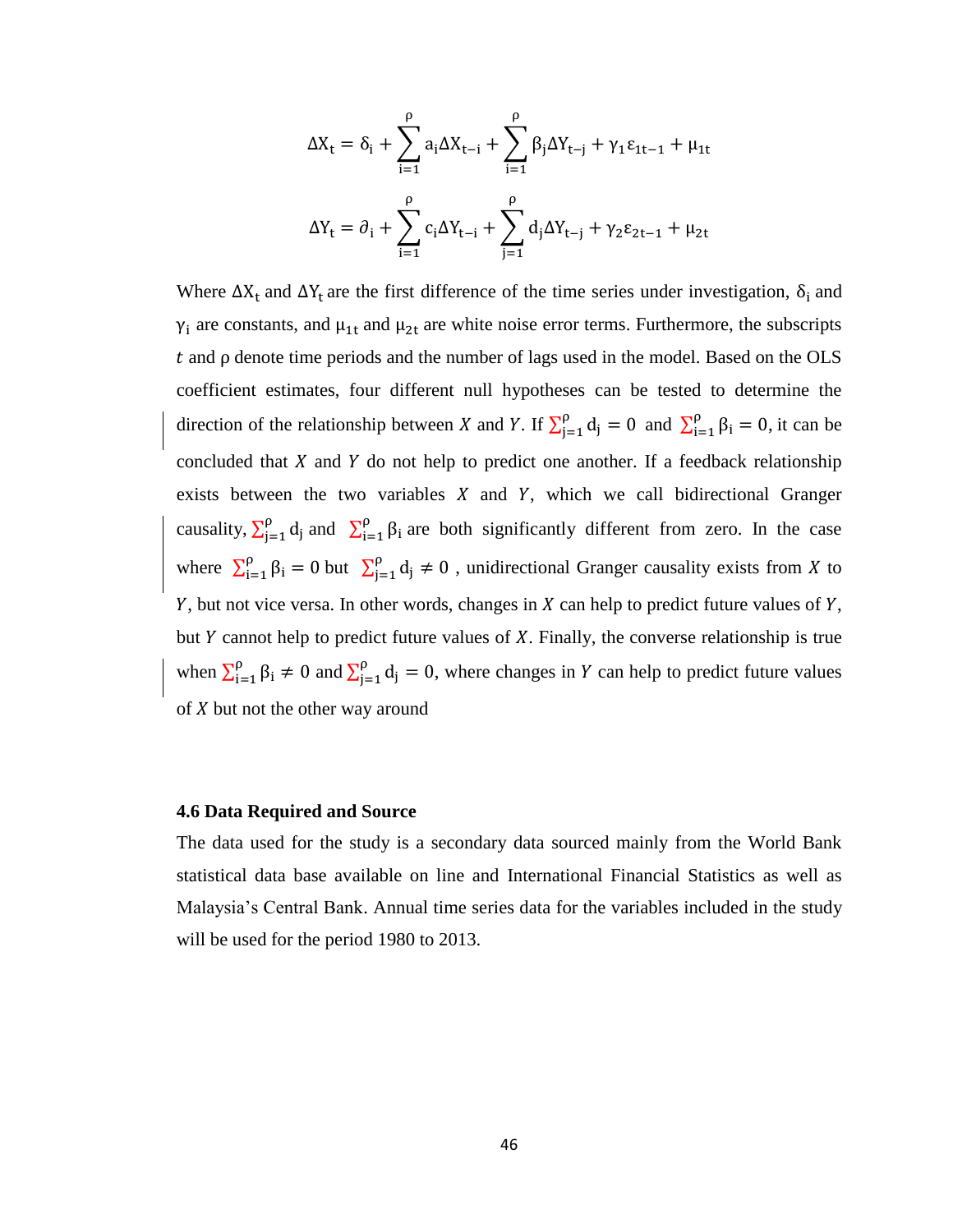# **CHAPTER FIVE**

# **DATA ANALYSIS**

## **5.1 Introduction**

This chapter focused on the empirical analysis and discussion of findings. This section was a practical implementation of the methodology discussed in previous chapter four. The chapter looked at the empirical analysis of results and discussion of findings. The nature of time series data was reviewed to detect the long run relationship between macroeconomic variables and budget deficit.

## **5.2 Results from the Stationary Tests**

Unit root tests were applied on all the four variables using both the (ADF) and (PP) statistical tests. The null hypothesis of a unit root was not rejected at the (1%) percentage significance level for all variables at the levels because probability value of each variable was more than (5%) and the results are depicted in Table (5.1). Meaning that we cannot reject the null hypothesis that variables have unit root and variables are not stationary, each variable became stationary at the first order I(1) after differencing, that means the series has a finite variance and it isn"t based on time.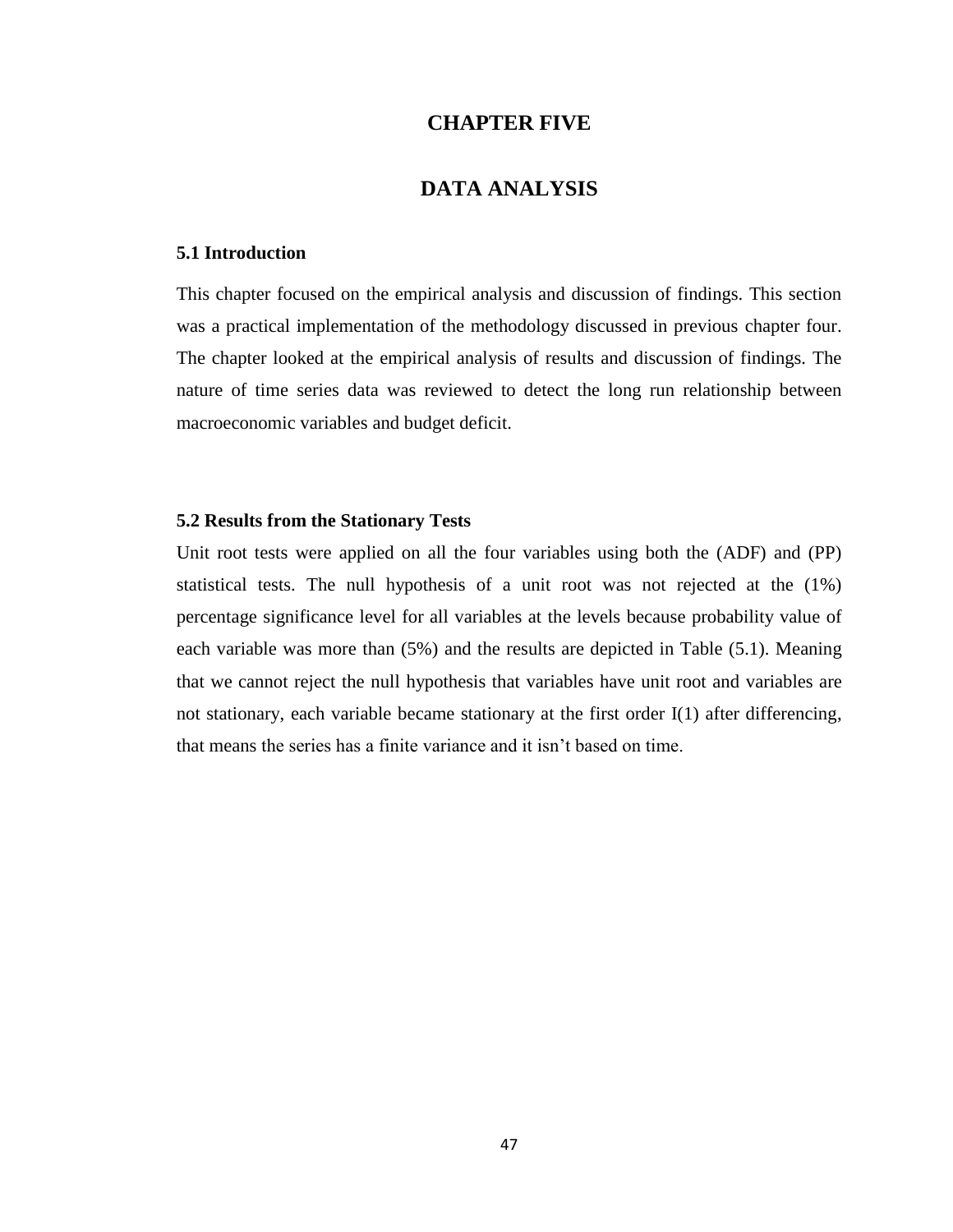| <b>Variable</b> |                   | $\bf{ADF}(t\text{-}stat)$ | Prob.     | $PP(t-stat)$ | Prob.      | <b>Decision</b> |
|-----------------|-------------------|---------------------------|-----------|--------------|------------|-----------------|
| <b>CAB</b>      | Level             | $-2.7386$                 | $-2.2196$ | $-2.443444$  | 0.3521     | I(1)            |
|                 | <b>Difference</b> | $-5.262237$               | $0.0009*$ | $-5.268175$  | $0.0008 *$ |                 |
| <b>GNS</b>      | Level             | $-1.915706$               | 0.6238    | $-1.915706$  | 0.6238     | I(1)            |
|                 | <b>Difference</b> | $-5.169469$               | $0.0011*$ | $-5.176552$  | $0.0011*$  |                 |
| <b>INR</b>      | Level             | $-2.647085$               | 0.2635    | $-2.625802$  | 0.2721     | I(1)            |
|                 | <b>Difference</b> | $-4.671424$               | $0.0038*$ | -4.586454    | $0.0047*$  |                 |
| <b>INV</b>      | Level             | $-1.951942$               | 0.6050    | $-2.229870$  | 0.4584     | I(1)            |
|                 | <b>Difference</b> | -4.838023                 | $0.0025*$ | -4.838023    | $0.0025*$  |                 |

**Table 5.1: ADF and PP Tests for Stationarity**

**\* denotes Significance at 1% level based on critical values. All test at constant and trend.**

From the unit root tests, we conclude that all the variables are stationary at first difference. Although it's better to continue the Ordinary least square regression on stationary data, the study implements the regression on non-stationary data because the inconvenient results (irrelevant) given when transforming the data to stationary data.

## **5.2.1 Presentation of Results**

.

The table below shows the empirical results of the estimated parameters and its tstatistics with other diagnostic tests of the equation. The result gotten from the estimation technique is presented in the table below: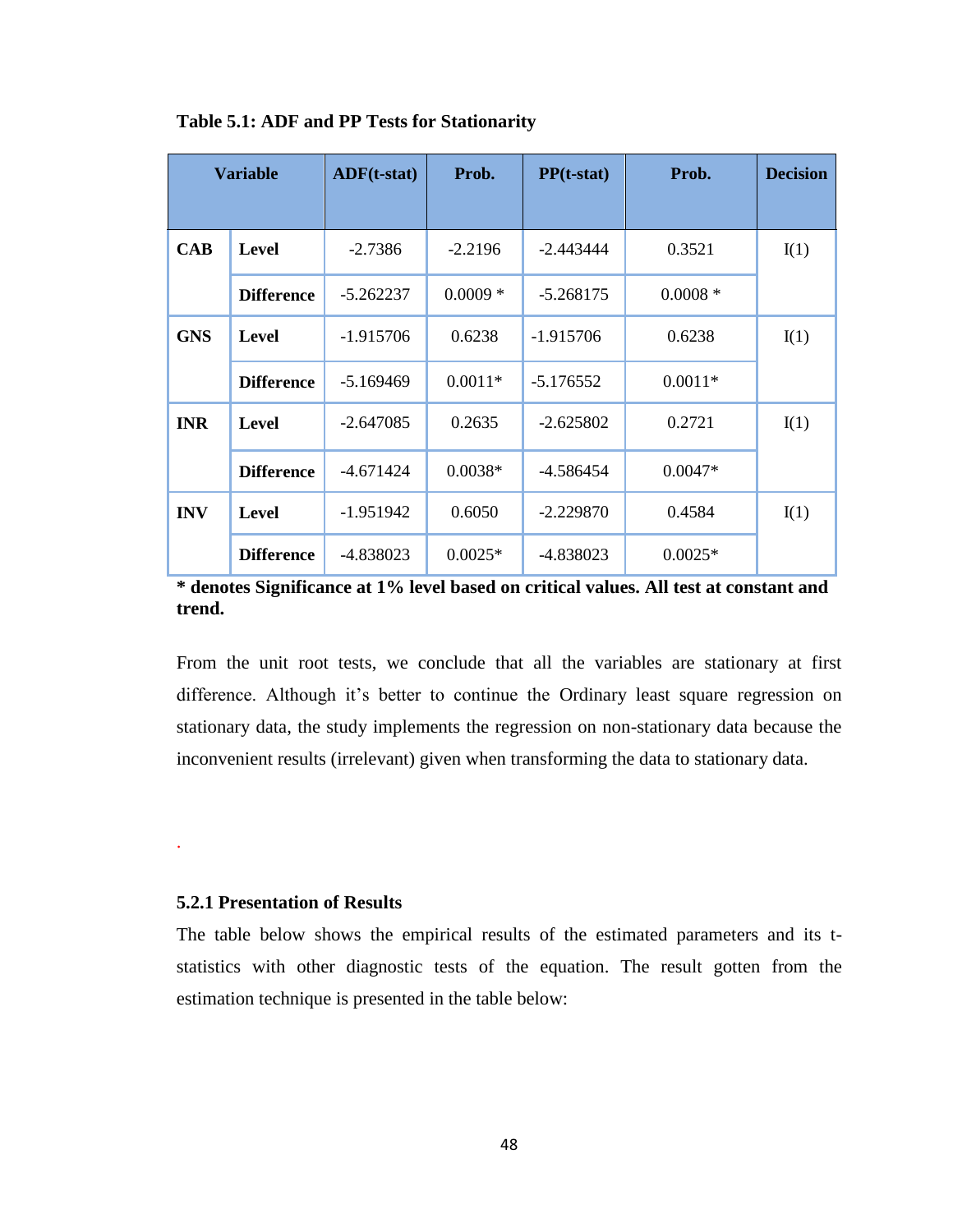| <b>Independent Variable</b>                                                 | <b>Coefficient</b>                                                                  | t-statistics | <b>Probability</b> |
|-----------------------------------------------------------------------------|-------------------------------------------------------------------------------------|--------------|--------------------|
| <b>Constant</b>                                                             | 7.14879                                                                             | 1.435568     | 0.1618             |
| CAB                                                                         | $-0.378356$                                                                         | $-0.94378$   | 0.3531             |
| <b>INV</b>                                                                  | $-0.593648$                                                                         | $-1.449589$  | 0.1579             |
| <b>INR</b>                                                                  | 0.508715                                                                            | 2.740693     | $0.0104*$          |
| <b>GNS</b>                                                                  | 0.123876                                                                            | 0.297513     | 0.7682             |
| $R^2 = 0.486621$<br>Adjusted $R^2 = 0.41581$<br><b>F-value</b> = $6.872113$ | Probability = $0.00051$<br>Number of observation $=$ 34<br>Durbin-Watson $=1.02971$ |              |                    |

We can see that the first model is not a good model to study since autocorrelation is present and R-square is only 48%. Moreover, only Interest rate shows a significant influence on the budget deficit BDF of Malaysia during the period of study.

|  | <b>Table 5.3: Stationary Test (Model 2)</b> |  |  |  |
|--|---------------------------------------------|--|--|--|
|--|---------------------------------------------|--|--|--|

| <b>Independent Variable</b>                                                | <b>Coefficient</b>                                                                    | t-statistics | Probability |
|----------------------------------------------------------------------------|---------------------------------------------------------------------------------------|--------------|-------------|
|                                                                            |                                                                                       |              |             |
| Constant                                                                   | 9.292044                                                                              | 1.80463      | 0.0815      |
| CAB                                                                        | $-0.302992$                                                                           | $-2.444077$  | $0.0208**$  |
| <b>INV</b>                                                                 | $-0.546088$                                                                           | $-3.696206$  | $0.0009***$ |
| <b>INR</b>                                                                 | 0.535341                                                                              | 3.326704     | $0.0024***$ |
| D_1997                                                                     | 3.130838                                                                              | 1.166825     | 0.2528      |
| $R^2$<br>$= 0.508145$<br>Adjusted $R^2 = 0.440303$<br>$F-value = 7.490123$ | Probability = $0.000285$<br>Number of observation $=$ 34<br>Durbin-Watson $=2.079974$ |              |             |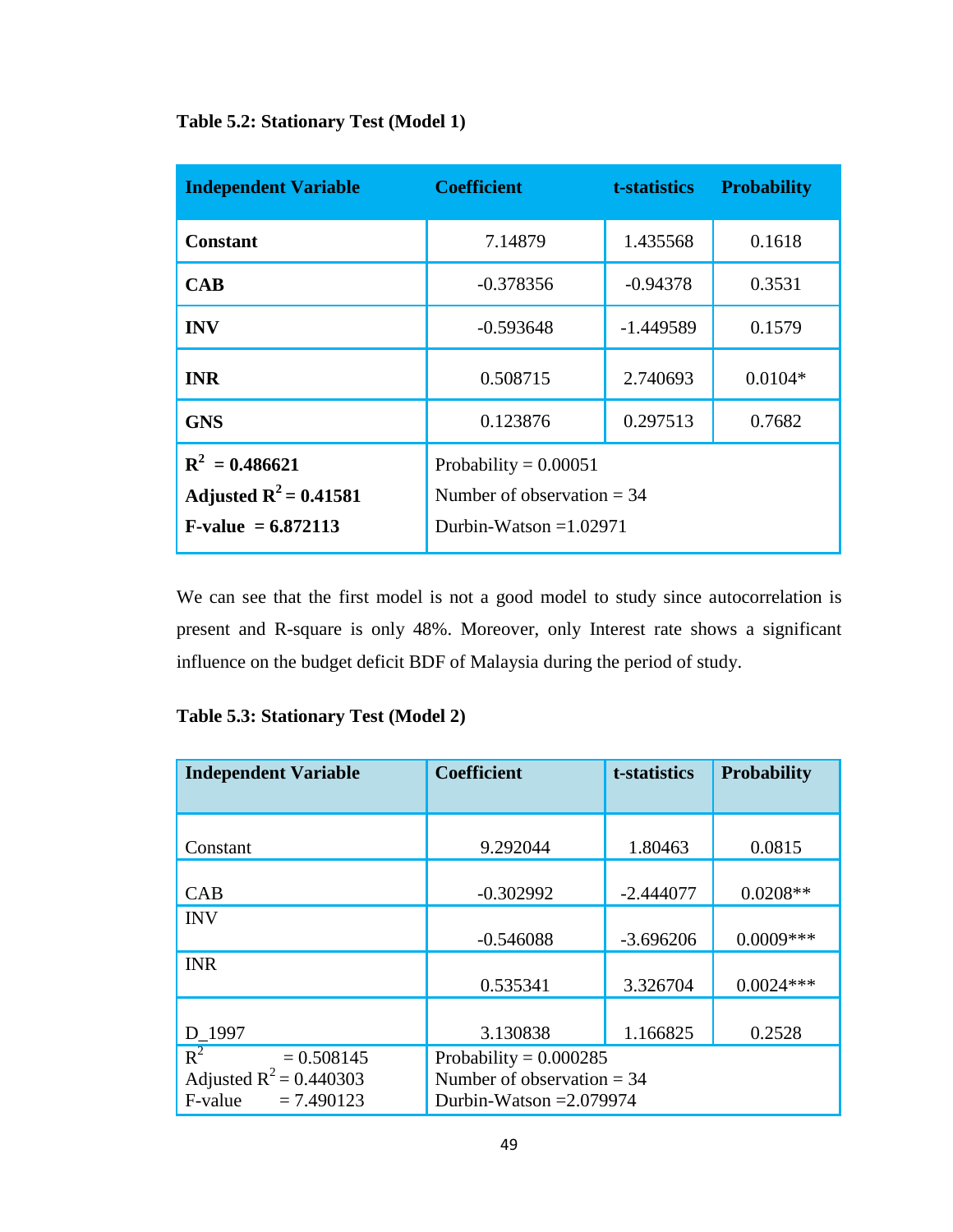Note:

 $*** = 1\%$  level of significance

 $*** = 5\%$  level of significance

 $* = 10\%$  level of significance.

The foregoing therefore, suggests that a general empirical model for testing the relationship between four macroeconomic variables namely, Current Account Balance (CAB), Interest rate (INR), Total Investment (INV), Gross National Saving (GNS) and the budget deficit in Malaysia under the OLS framework, can be put as:

 $BDF = (CAB, INR, INV, and GNS)$ 

Linear specification of equation will, therefore, become;

 $BDF = \beta_0 + \beta_1 CAB + \beta_2 INR_t + \beta_3 INV_t + \beta_4 GNS_t + \beta_5 Dum_{1997} + \varepsilon_t$ 

Whereby BDF – represents Malaysian Budget Deficit/Surplus as % GDP

CAB- Represents Malaysian Current Account Deficit/Surplus as % GDP

INR- Represents the Lending Interest Rate

INV- Represents Malaysia"s Total Investments as % GDP

GNS- Represents Malaysia"s Gross National Savings as % GDP

DUM- Represents Dummy Variable after1997

Whereby  $\mathcal{E} =$  the error term

 $\beta_0, \beta_1, \beta_2, \beta_3, \beta_4$ , and  $\beta_5$  are the parameters to be measured and estimated.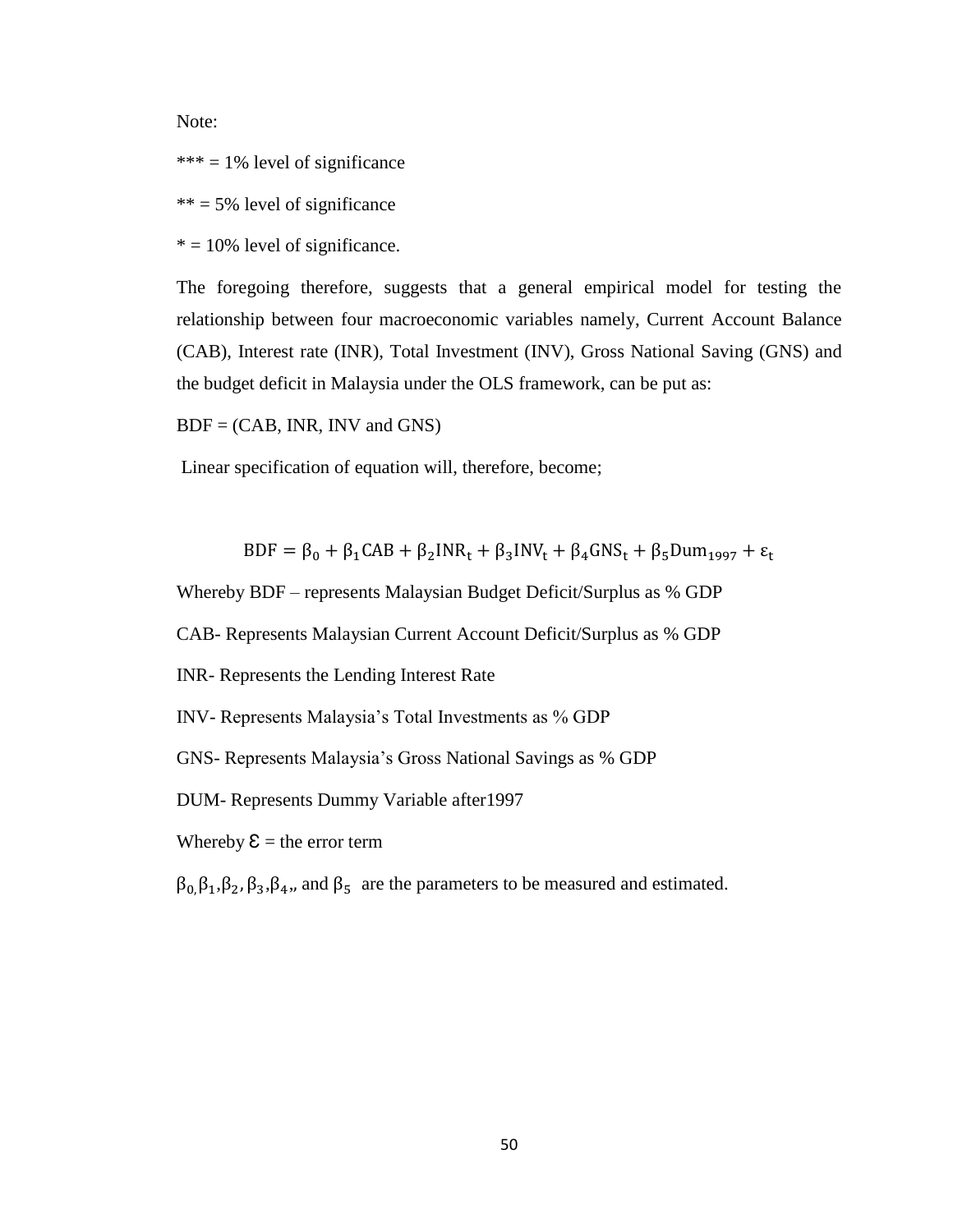# **5.3 Calculations for the Selected Methods**

#### **5.3.1 Analysis of Results Based on Economic Criteria**

- **Interest Rate:** The **INR** contains a positive and statistically significant influence with a t-value of 3.326704 at 1% level of significance. In effect, with a coefficient of 0.535341that interprets a unit increase in the interest rate will increase the budget deficit by 53.53%. A rise in the interest rate means a rise in the costs of borrowing for the government so this may prevent the possibility of finding sufficient funds. This result can be supported by the empirical study of AL-Khedar (1996),Aisen and Hauner (2008).
- **Current Account Balance:** The result of the **CAB** is negatively significant with a coefficient of  $-0.302992$  and a t=  $-2.444077$ at 5% level of significance. This explained that during the period under study increase the current account balance will decrease the budget deficit by 0.30%. This result is also observed in previous studies like Kulkarni and Erickson (2001), Toda-Yamamoto (1995).
- **National Investments:** With the result for coefficient for **INV** which is -0.546088, this result shows that there is a negative relationship with BDF and also this shows that there is a significant relationship between BDF and INV. It is expected that an increase in the capital inflows to the Malaysian economy will increase the government's earnings from the taxes. Therefore, a surplus is expected in the government's budget or at least a decrease in its deficit. (Anusic, 1993)
- **Gross National Savings:** In the first model **GNS** with a coefficient of 0.123876, but is not significant. This result shows there is a positive and insignificant relationship with BDF. As seen from model 2 the variable GNS was removed due to its insignificance non-affection on the dependent variable.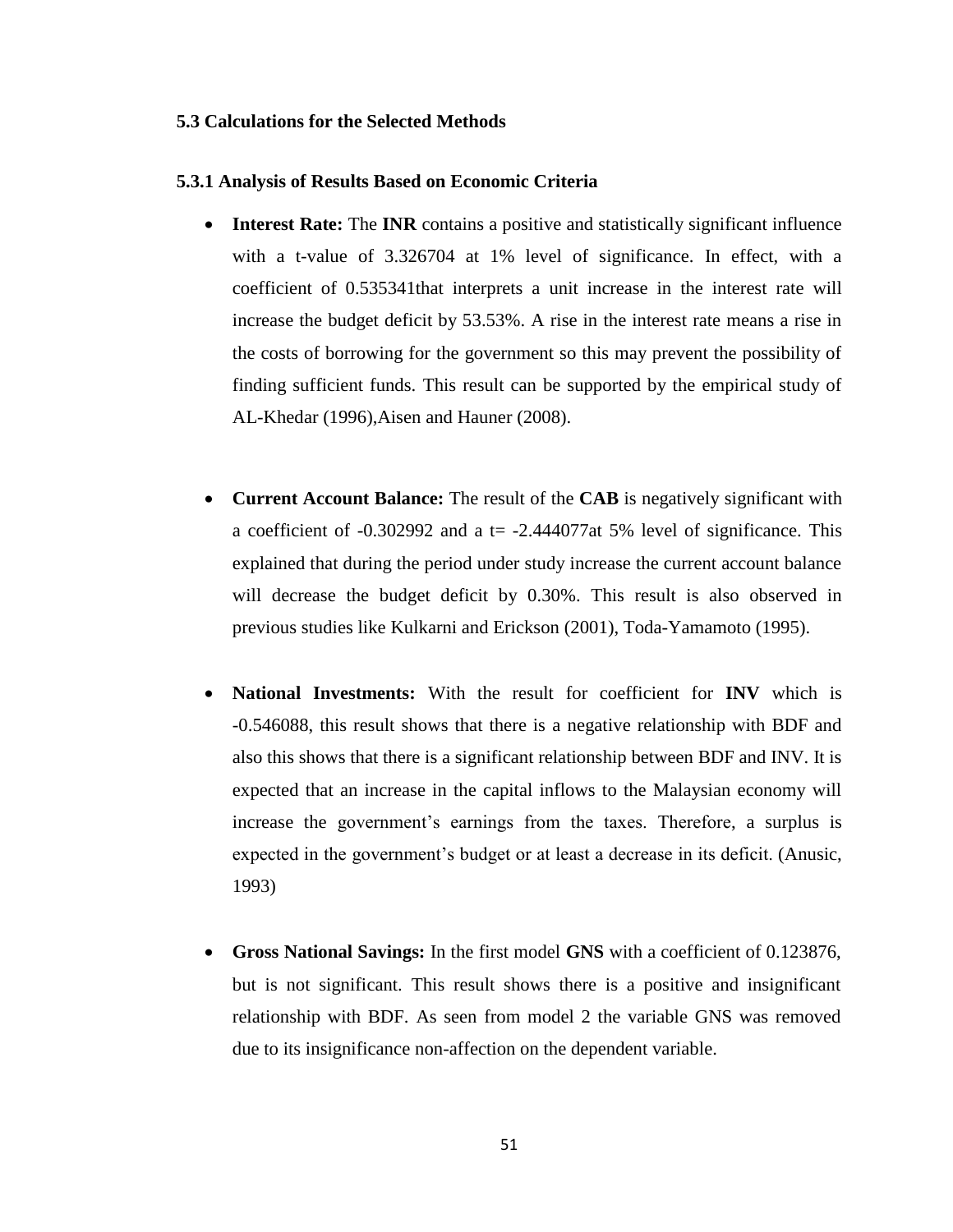# **5.4 Analysis Based on Statistical Criteria**

#### **5.4.1 Autocorrelation**

The Durbin-Watson statistical test shows weather autocorrelation exists or not within the residuals from a simple regression analysis. The Durbin-Watson data point is usually between zero and four. A statistic above 2 implies that there's no autocorrelation within the sample. Values approaching zero indicate positive autocorrelation and values towards four indicate negative autocorrelation. From the final result obtained in model 2, the Durbin-Watson statistic of 2.079974, which is higher than 2, is additionally suggestive that there's a no presence of serial auto correlation within the error terms from the equation.

# **5.4.2 Justification of the Model:**

The results of the OLS regression analysis reviewed that model 2 was significant and can explain the variations on the dependent variable (BDF). The coefficient of multiple determinations  $(R^2)$ : is used in determing the goodness of fit from the regression results ( how changes on the dependent variable are explained by the independent indicators), the value of  $R^2$  was 0.508145 whereby the predictor variable explains 50.81% of change in BDF. This percentage means that on the long run 50.81% of the variations in the Malaysian Government Budget are explained by the independent variables that is the CAB, INR and INV. Therefore, the remaining 42.2% left can be related to the effect of other variables that have impact on the budget deficit which are not included in the model.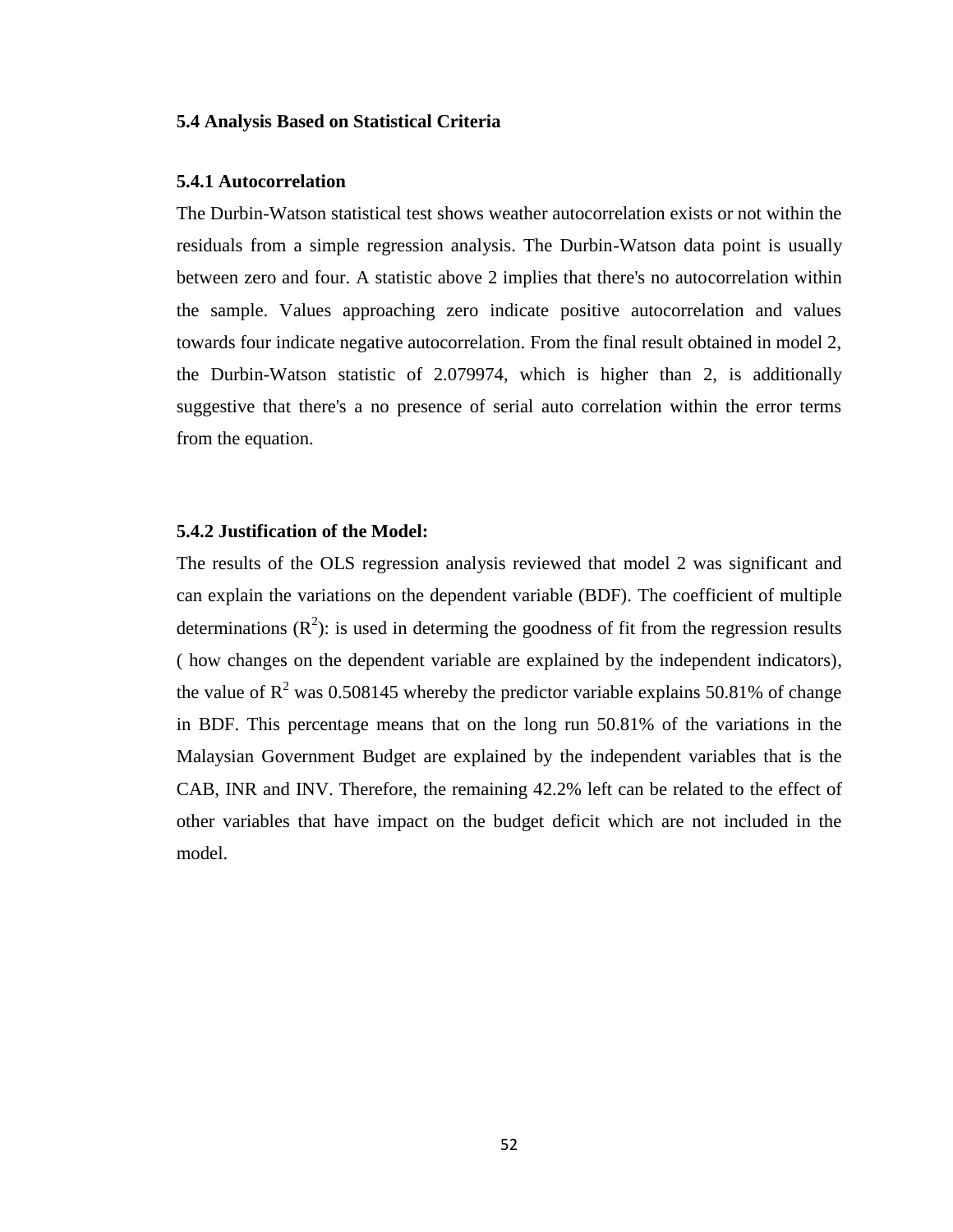#### **5.4.3 Heteroscedasticity**

Based on the White test result below Table 5.4, we cannot reject the null hypothesis (homoscedasticity) at 5%, 10% significance level. So we accept the null hypothesis and assure that the model is unbiased at 5% and clear from any heteroscedasticity.

#### **Table 5.4: Heteroscedasticity Test**

| Heteroscedasticity Test: The White Test |  |                                    |        |  |  |
|-----------------------------------------|--|------------------------------------|--------|--|--|
| F-statistic                             |  | $1.781555$ Prob. $F(10,23)$        | 0.1218 |  |  |
| $Obs*R$ -squared                        |  | 14.84063 Prob. Chi-Square(10)      | 0.1380 |  |  |
| Scaled explained SS                     |  | $20.60150$ Prob. Chi-Square $(10)$ | 0.1241 |  |  |

# **5.4.4 Granger Causality testing**

In this section, the study will proceed to investigate the short-run relationships among the variables by performing a Granger causality test.

The results of our Granger causality test are shown in the table below. As table 5.5 illustrates, a Uni-directional Granger causality has been witnessed in the period under study regards CAB and INR. The causality is running from the CAB to INR. In every economy, it is of paramount importance to optimize the cost of borrowing to attract more foreign portfolios in the country. Also a uni-directional causality between INV and INR. There was a uni-directional causality between INR and BDF.INR granger causes BDF. AL-Khedar (1996, p14) found that interest rates increases in short-run due to budget deficits, but in long run there is no impact.CAB and BDF the results show no causality between the variables and this can be supported by the empirical study of Kul Kami and Erickson (2001, p15), they examined the causal relationship between current account balance and budget deficit in 3 selected countries namely India, Pakistan and Mexico. The results showed no evidence of causality running in either direction in case of Mexico. The implication is that the causal relationship between current account and fiscal deficit is still a subject of controversy among researchers.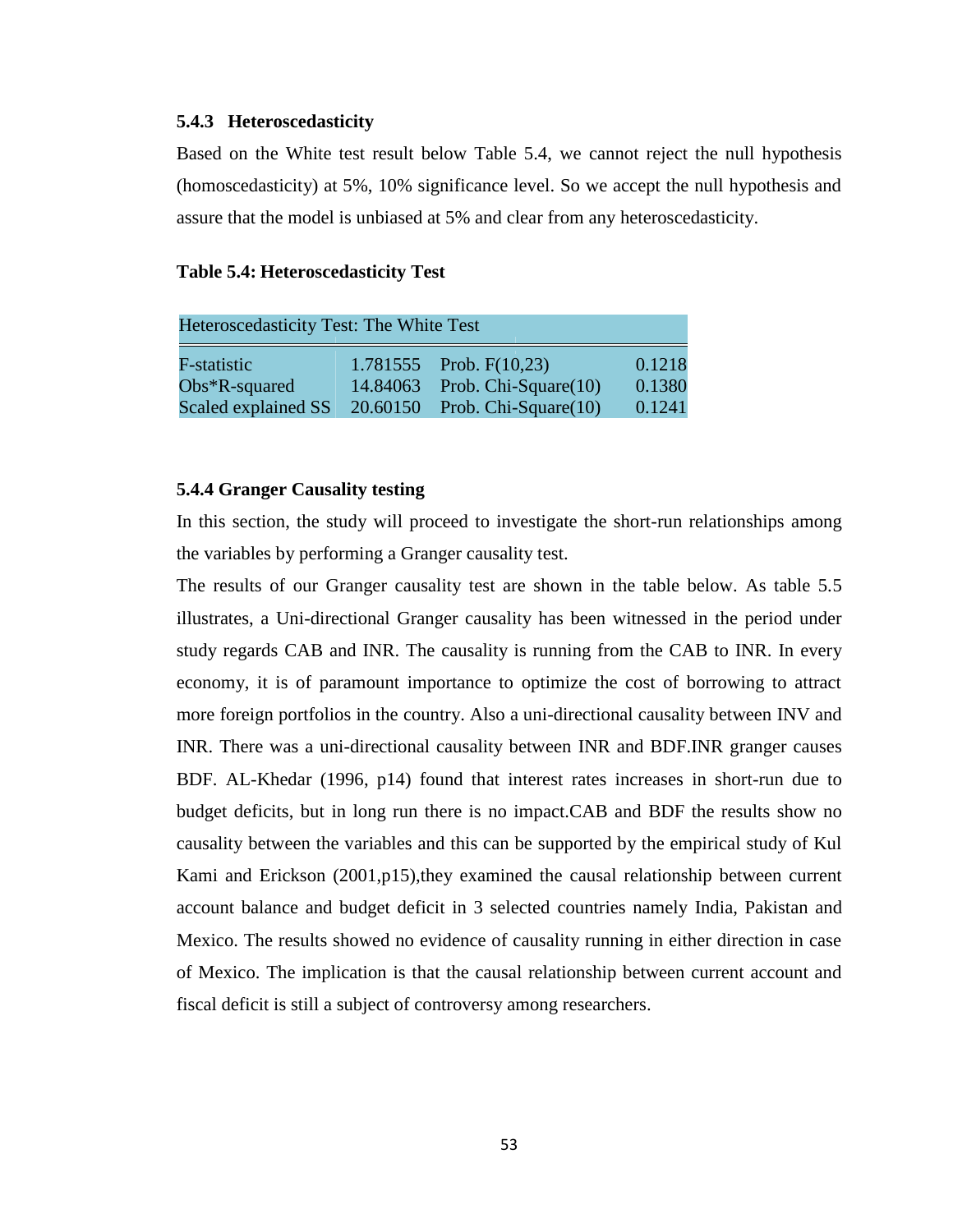| Null Hypothesis:                                         | Obs | F-Statistic | Prob.       |
|----------------------------------------------------------|-----|-------------|-------------|
| CAB does not Granger Cause BDF                           |     | 3.25331     | 0.0813      |
| <b>BDF</b> does not Granger Cause CAB                    | 33  | 0.15872     | 0.6932      |
| <b>INR</b> does not Granger Cause BDF                    |     | 6.05763     | $0.0198*$   |
| <b>BDF</b> does not Granger Cause INR                    | 33  | 2.70829     | 0.1103      |
| INV does not Granger Cause BDF                           |     | 1.61624     | 0.2134      |
| <b>BDF</b> does not Granger Cause INV                    | 33  | 1.19891     | 0.2823      |
| GNS does not Granger Cause BDF                           |     | 1.33777     | 0.2566      |
| <b>BDF</b> does not Granger Cause GNS                    | 33  | 3.99533     | 0.0548      |
| <b>INR</b> does not Granger Cause CAB                    |     | 0.79638     | 0.3793      |
| CAB does not Granger Cause INR                           | 33  | 23.2843     | 4.E-05***   |
| INV does not Granger Cause CAB                           | 33  | 0.96583     | 0.3336      |
| CAB does not Granger Cause INV                           |     | 1.08478     | 0.3060      |
| GNS does not Granger Cause CAB                           |     | 0.74751     | 0.3941      |
| CAB does not Granger Cause GNS                           | 33  | 0.28395     | 0.5980      |
| INV does not Granger Cause INR                           |     | 21.0766     | $7.E-05***$ |
| INR does not Granger Cause INV                           | 33  |             |             |
| GNS does not Granger Cause INR                           |     | 0.05444     | 0.8171      |
| INR does not Granger Cause GNS                           | 33  | 1.04000     | 0.3160      |
| GNS does not Granger Cause INV                           |     | 0.56031     | 0.4600      |
| <b>INV</b> does not Granger Cause GNS                    | 33  | 1.51442     | 0.2280      |
| *,*** are significant levels at 5% and 10% respectively. |     | 0.65546     | 0.4245      |

# **Table 5.5: Pairwise Granger Causality Tests**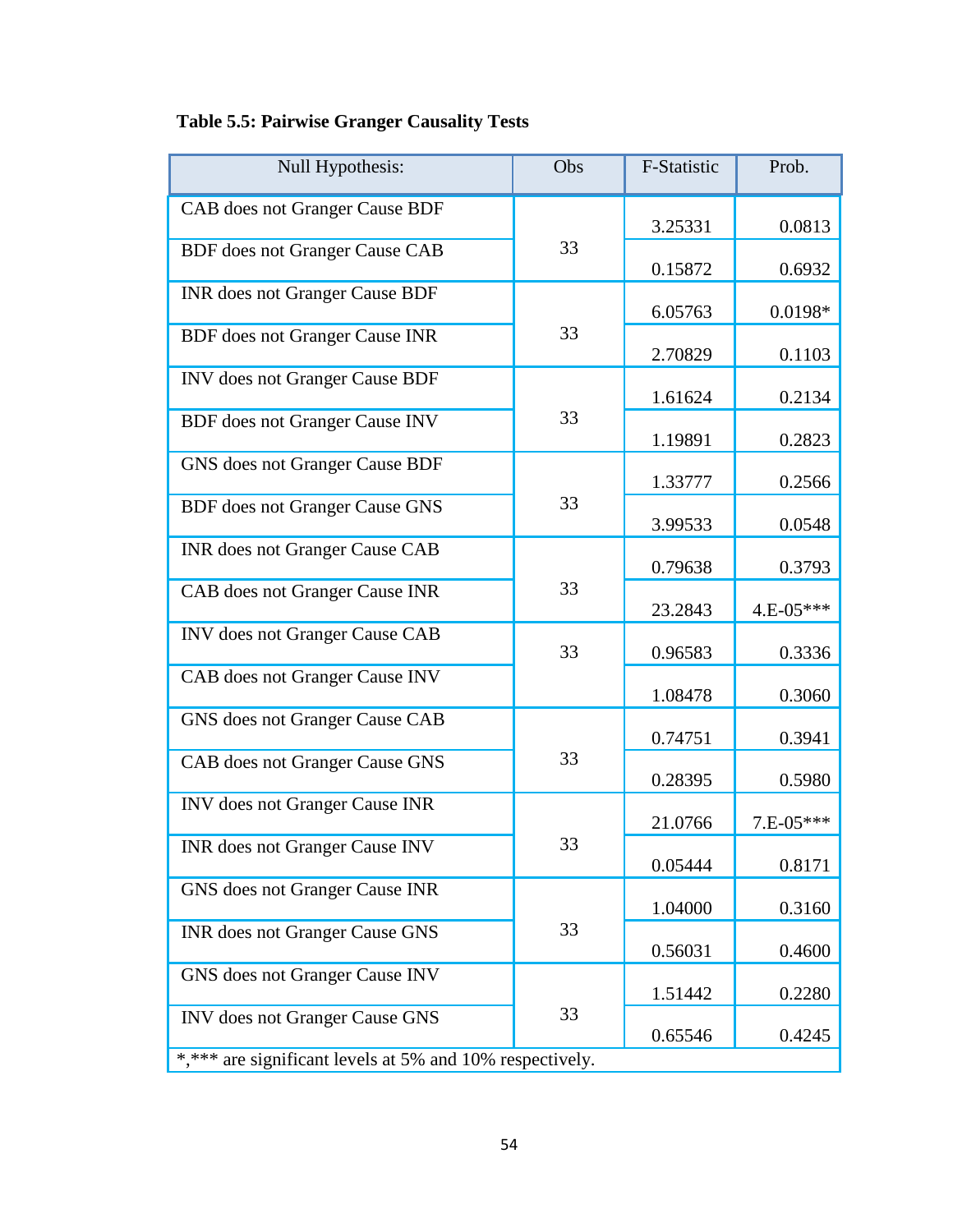# **CHAPTER SIX**

# **CONCLUSION AND RECOMMENDATIONS**

## **6.1 Introduction**

This chapter focused on the concluding remarks; discussion of major findings and, in addition, the recommendations.

# **6.2 Conclusions**

The main econometric technique applied by the present study to ascertain the objectives of the study was the OLS model. To predict the worth of dependent variable (BDF) against independent variables they are four macroeconomic variables namely, Current Account Balance (CAB), Interest rate (INR), Total Investment (INV), Gross National Saving (GNS) in Malaysia. Stationary test results showed that all the variables in the study have a unit root thus are non-stationary. To render the variables, free unit root the ADF and PP test were employed. The variables were stationary after first difference. Analysis of results based on economic criteria showed that INR has a significantly positive influence on the BDF and the similar relationship with INV and CAB. This result can be supported by the empirical study of AL-Khedar (1996), Aisen and Hauner (2008). The current account balance has the inverse association with the BDF in Malaysia. This result is also observed in previous studies like Lau and Baharumshah (2004), Kulkarni and Erickson (2001). GNS was found to be insignificant and irrelevant variable in the present study as it had no impact on the BDF. From the analysis, we found sufficient evidence to show that the causal relationships between budget and current account deficits are transmitted through interest rate (BDF~INR~CAD). The results of Granger Causality test showed a uni-directional Granger causality has been witnessed in the period under study regards CAB and INR. The causality is running from the CAB to INR. It is of paramount importance to optimize the cost of borrowing to attract more foreign portfolios in the country. Also a uni-directional causality between INV and INR. There was a uni-directional causality between INR and BDF.INR granger causes BDF.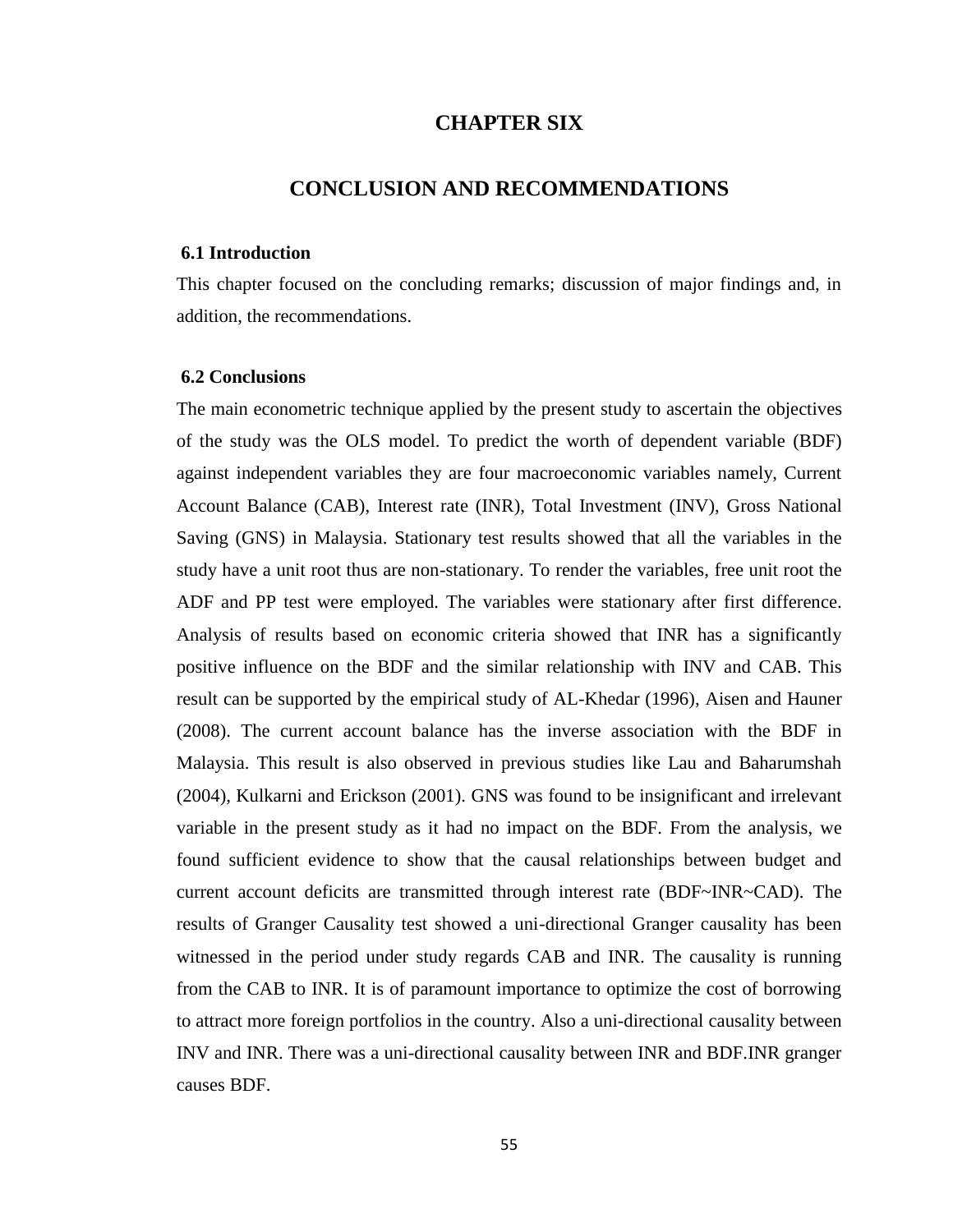Finally, our study focuses on Malaysia and hence the results may not be generalized to the other developing countries. Further examination using data from other countries may be required to understand the twin deficit phenomena in developing economies particularly the Asian Developing Economies (ADE). We realize the need for more empirical work in this area of academic interest and it is in our next research agenda. In conclusion, these results supported by (The Keynesian Proposition theory) who attributed that they are a relationship between macroeconomic variables and the budget deficit.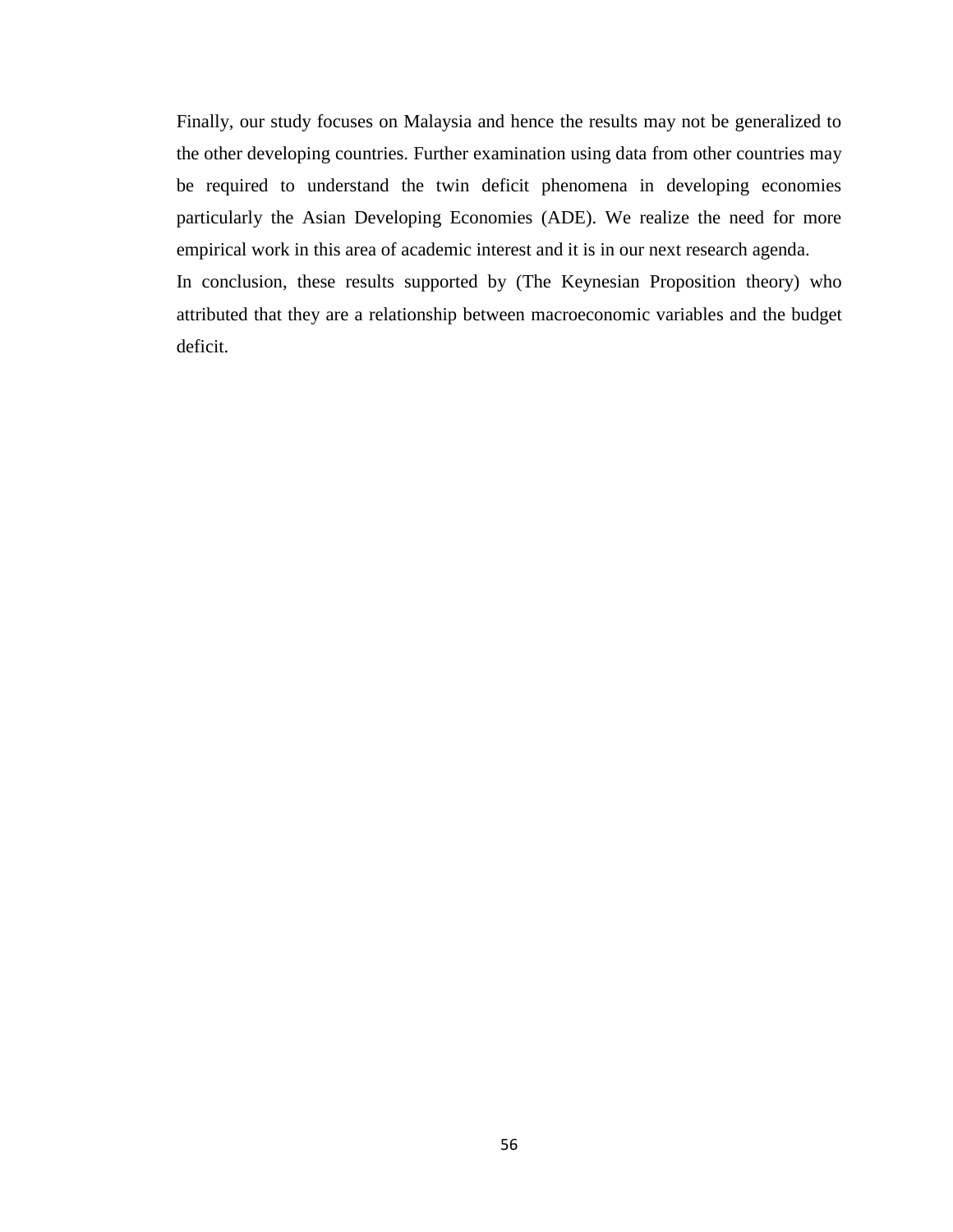# **6.3 Recommendations**

- 1. From the findings of this study, we can derive several policy recommendations. Specifically, the result shows the need for policy intervention from the part of Malaysian government in terms of its fiscal operations and its external sector performance as the historical data on these variables indicates the existence of frequent deficits in both budget and current account balances.
- 2. The empirical result from our finding suggests that budget deficit affect current account balance in Malaysia. Therefore, Malaysian authorities should embark on fiscal discipline in order to bring the ever increasing deficit to a minimal level.
- 3. There is also the need for the government to further diversify its sources of revenue in order to maximize revenue and to reduce the need for deficit financing and reduce the vulnerability of the Malaysian economy to the external shocks.
- 4. The existence of a long-run stable relationship between budget deficit and current account balance in Malaysia suggests the need for a strong financial sector that will help to finance the rising deficit.
- 5. We can also further recommend that the government should also diversify its export sector in order to generate more foreign exchange that will help in financing the deficit in both the external and internal sectors of the Malaysian economy.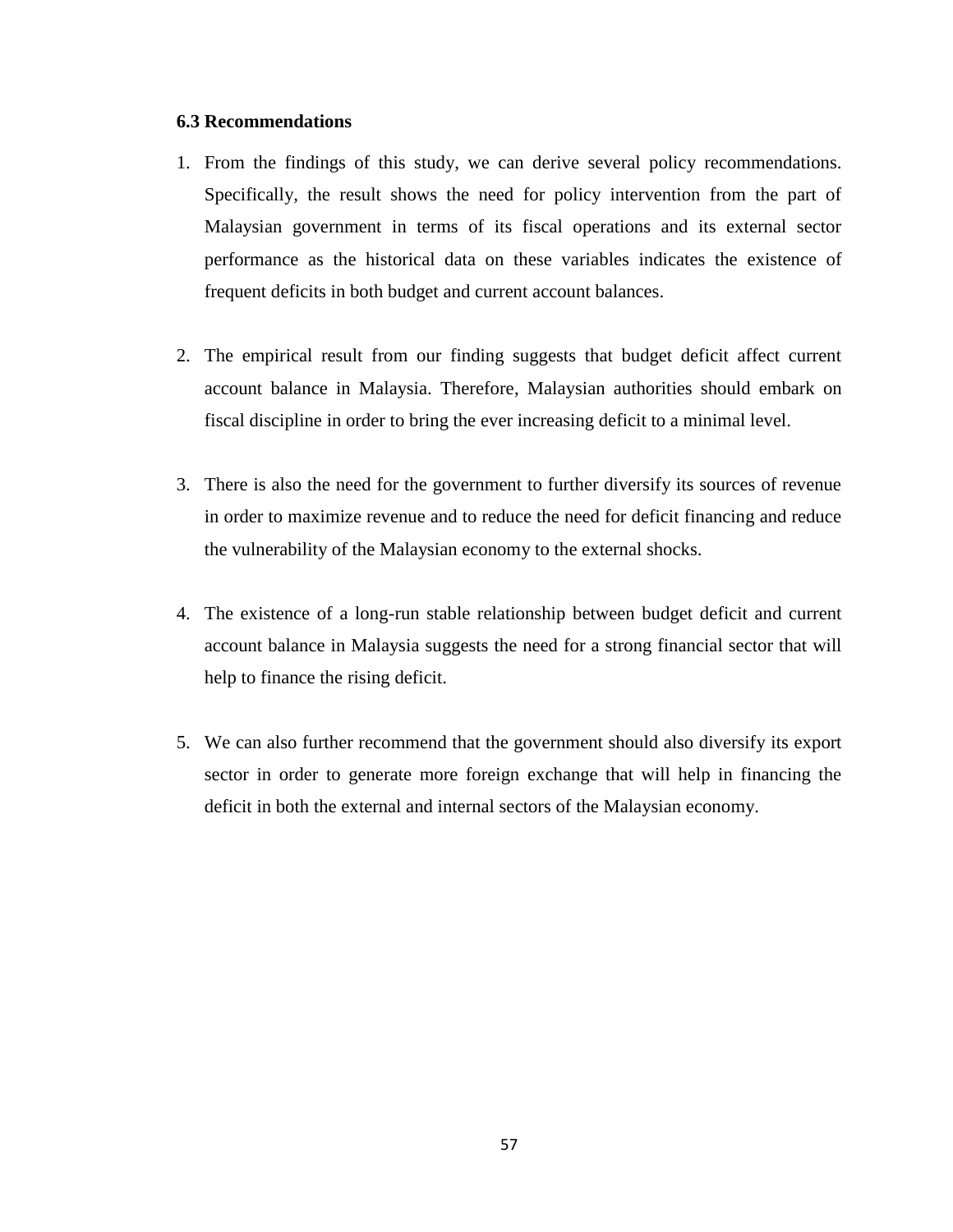#### **References**

- Adam, C.S., and D.L. Bevan, 2004 "Fiscal Deficits and Growth in Developing Countries," Journal of Public Economics 89, 571–597.
- Aisen, A., and D. Hauner, 2008, Budget Deficits and Interest Rates: A Fresh Perspective, IMF working paper 08/42, p 15.
- Akbostancı, Elif and Tunç, Gül (2002) ―Turkish Twin Deficits: an Error Correction Model of Trade Balance. Economic Research Center Working Paper, Middle East Technical University, 68.
- Algieri, B. 2013. An empirical analysis of the nexus between external balance and government budget balance: The case of the GIIPS countries, Economic Systems, p3.
- Al-Khedair, S. I. (1996). The Impact of the Budget Defecit on Key Macroeconomic variables in the Major Industrial Countries. Florida: Florida Atlantic University Press.
- Alkswani, Mamdouh Alkhatib (2000.The Twin Deficits Phenomenon in Petroleum Economy: Evidence from Saudi Arabia, Economic Research Forum, Conference Paper, 23-25.
- Allam (2014). An Emperical Study Of India"s Fiscal Deficit. Indian Research Journal, Volume: 1, Series: 7. Issue: December, 2014.
- Anusic, Z., Z. Rohatinski and V. Sonje, eds., 1993, A Road to Low Inflation: Croatia, 1993- 1994, Zagreb: Government of the Republic of Croatia.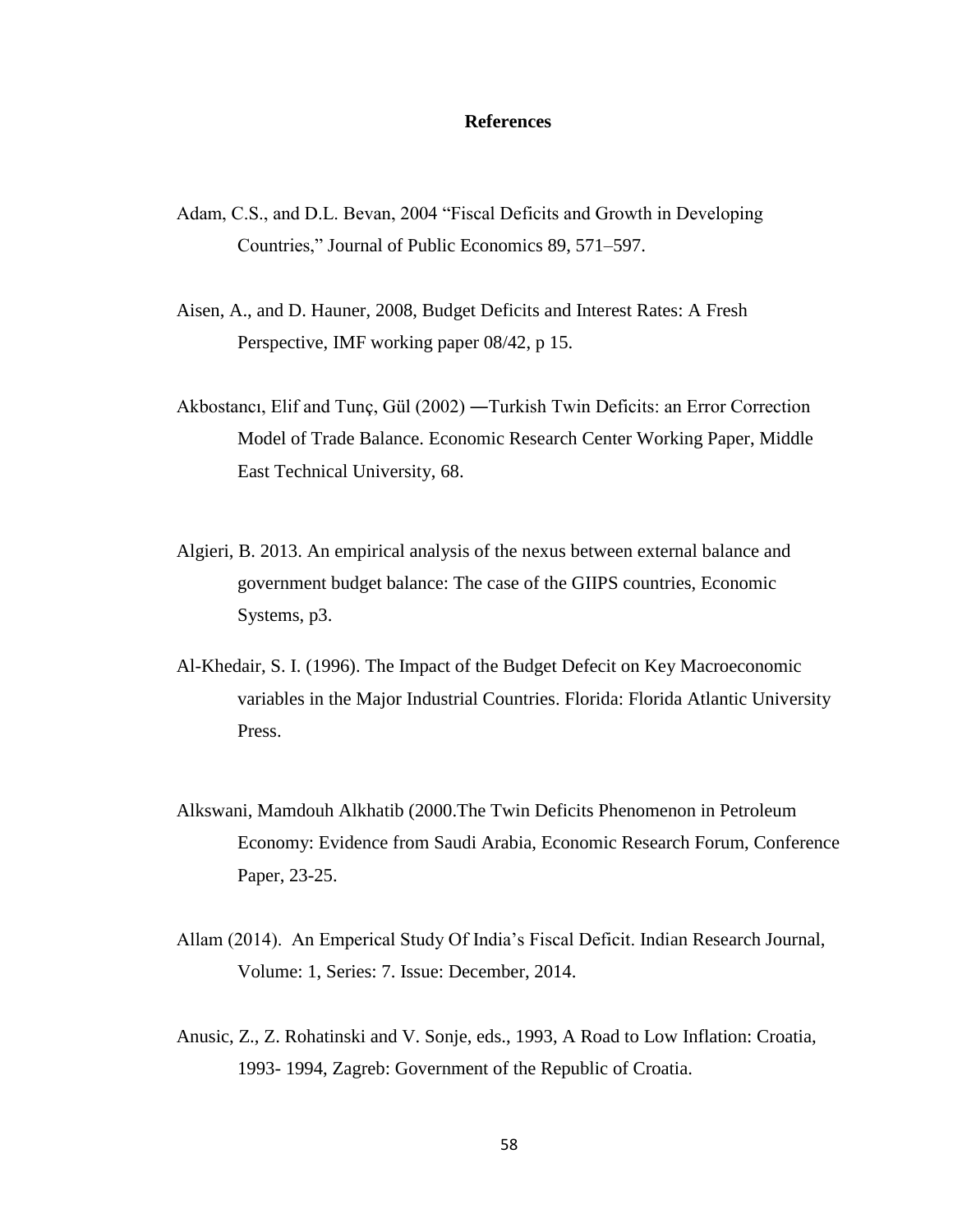- Ariff, M. (2012). Preface. Malaysia"s Development Challenges: Graduating from the Middle, xix.
- Ashok Parikh (2004). "the impact of liberalisation on trade deficit and current account", Hamburgisches Welt-Wirtschafts-Archiv (HWWA) Hamburg Institute of International Economics
- Aviral Kumar Tiwari (2012), the long-run relationship between oil and non-oil exports and imports in India. South-Eastern Europe Journal of Economics 1(2012) 67-79
- Ball, L., Furceri, D., Leigh, D. and Loungani, P. (2013) "The Distributional Effects of Fiscal Consolidation", IMF Working Paper Series, II, 4.
- Bank Negara Malaysia (2013), Annual Report 2013, Kuala Lumpur: Bank Negara Malaysia. P 12-23.
- Barro, R., Sala-I-Martin, X., 1992. Public finance in models of economic growth. Review of Economic Studies, P 11.
- Barro, R.J. (1989). The Ricardian approach to budget deficits. Journal of Economic Perspectives, p 46.
- Baxter, M. (1995). Business cycles, stylized facts, and the exchange rate regime: evidence from the United States. Journal of international money and finance, 10(1), 71-88.
- Brauninger, M. (2002). The Budget Deficit, Public Debt and Endogenous Growth. Journal of Economics, Vol.63, No.41, pp.58.

Buhari, Shuaibu (1994). "Macroeconomics". Kano: Northern Publishers' Limited.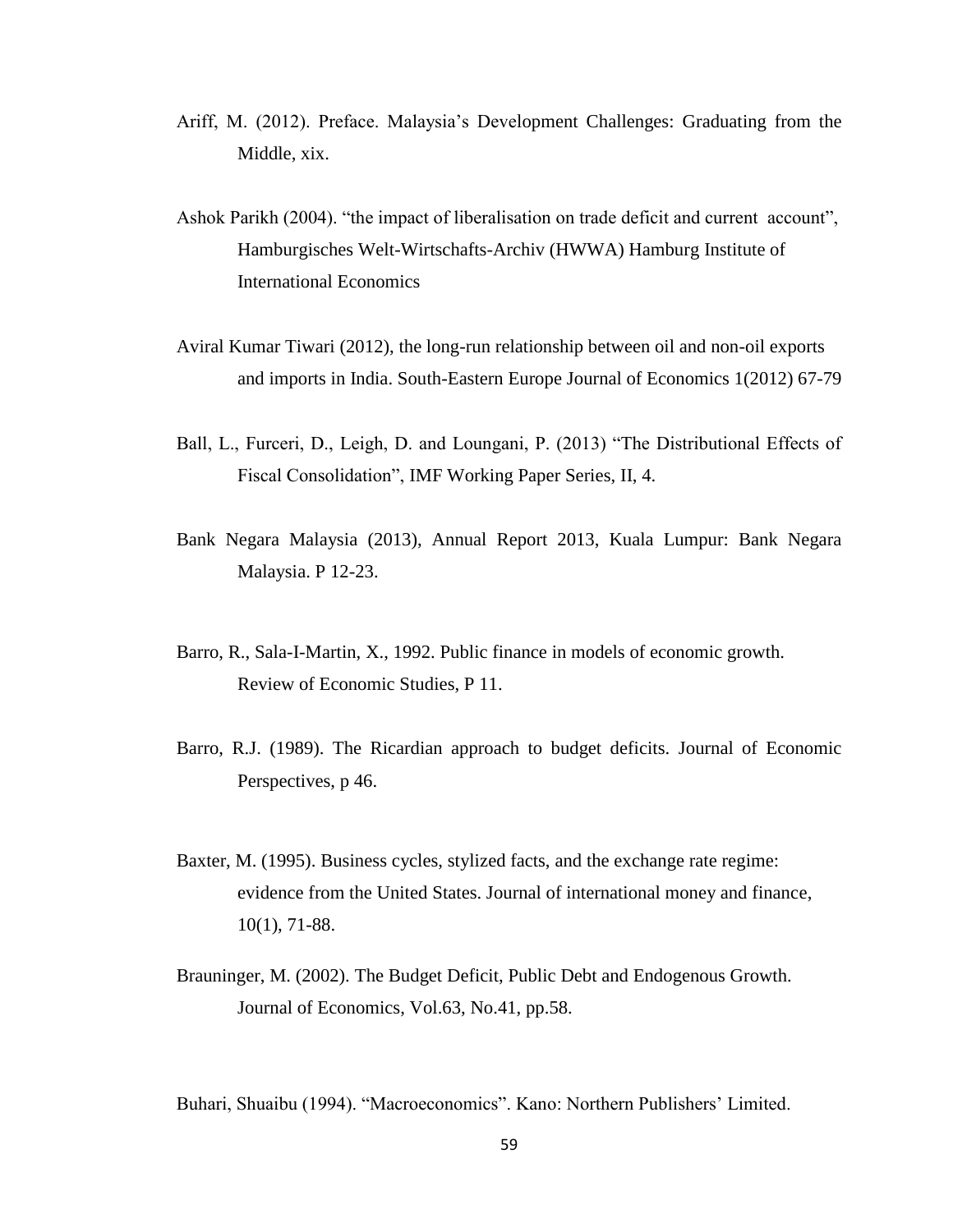Chamberlin, G and Yueh, L (2006). Macroeconomics. London: Thomsom Publishers.

- Chihi, F. and Normandin, M. 2013. External and budget deficits in some developing countries, Journal of International Money and Finance, 32, 77-98.
- Chi-Hong, P., Evan, L. and Kim-Lee, T. (2012) "Budget-Current Account Deficits Nexus in Malaysia" Southern Economic Journal, 56.
- Darrat, A.F. (1988). Have large budget deficits caused rising trade deficits? Southern Economic Journal, 15.
- De Mello Jr, L. R. (1997). Foreign direct investment in developing countries and growth: A selective survey. The Journal of Development Studies, 34(1), 1-34.

Ebrahim Merza, Mohammad Alawin, and Ala' Bashayreh (2012), " The Relationship between Current Account and Government Budget Balance: The Case of Kuwait ", International Journal of Humanities and Social Science, USA,Volume: 2, Number: 7, P. 69. [http://www.ijhssnet.com/journals/Vol\\_2\\_No\\_7\\_April\\_2015/19.pdf.](http://www.ijhssnet.com/journals/Vol_2_No_7_April_2015/19.pdf)

- Economic planning Unit (2012) "The Malaysian Economy on Figures" Prime Minister's Department, Kuala Lumpur, Malaysia.
- Enders, W. and Lee, B. S. (1990). Current account and budget deficits: Twin or distant cousins? The Review of Economics and Statistics, 72, 373-381.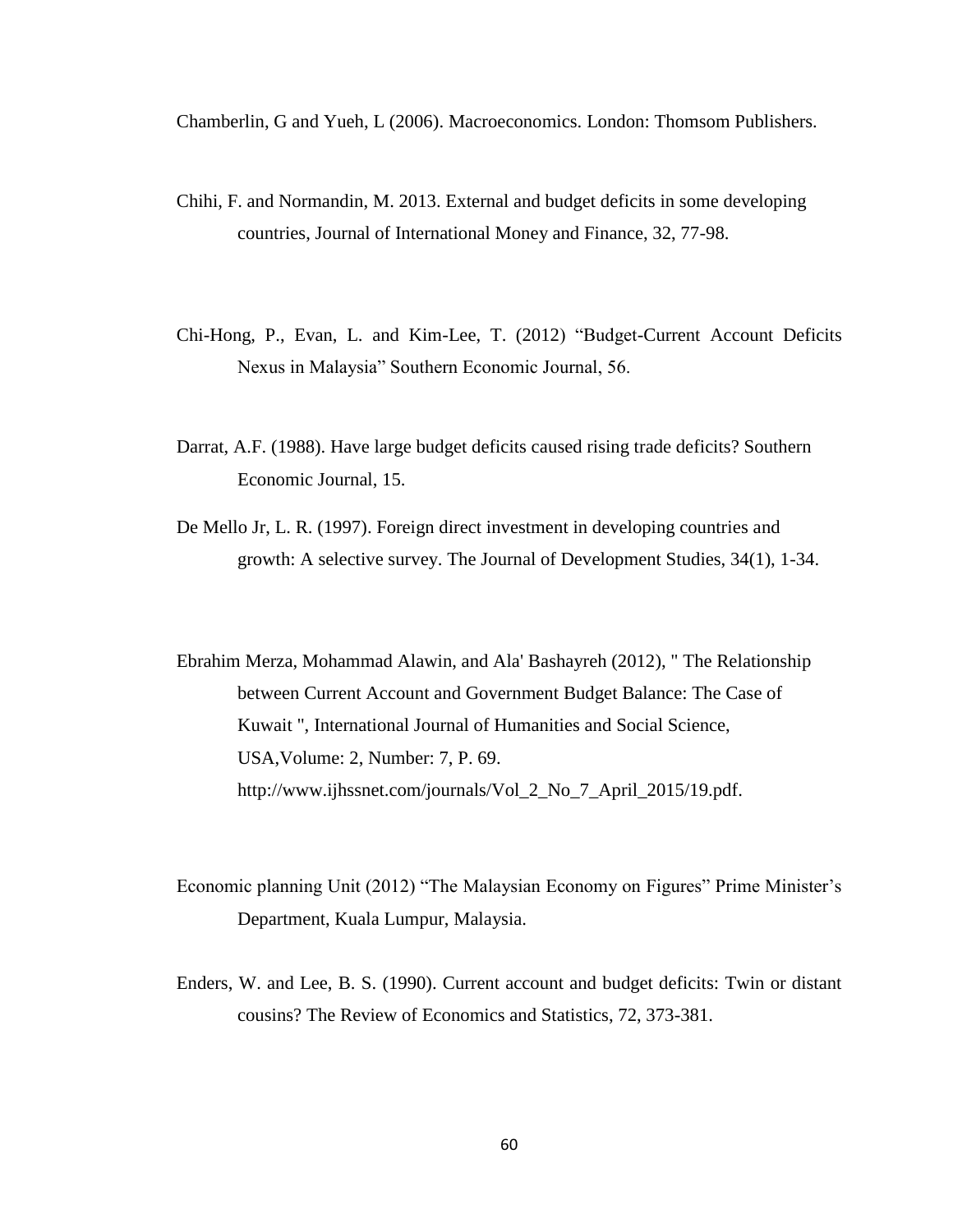- Giannaros D. Kolluri B.(2010) "the relationship between budget deficit and macroeconomic variables".International Economic Journal, (2010), 3(2): 17 -25.
- Goher Fatima, Mehboob Ahmed and Wali ur Rehman (2011) "Consequential Effects of Budget Deficit on Economic Growth of Pakistan. International Journal of Business and Social Science. Vol. 3 No. 7.

Grossman, P. J. (1987). Fiscal Decentralization and Public Sector Size in Austrialia. The Economic Record, 68(202), 240 – 246

- Gujarati, D. (1998). Essentials of econometrics (2nd ed.). Boston: Irwin McGraw-Hill. P 23.
- Gujarati, D. N. & D.C. Porter, (2008). Basic Econometrics Fifth Edition. Mc Graw Hill International Edition. P 278, 420.
- Gulcan, Y. & Bilman, M. E. (2005). The effects of budget deficit reduction on exchange rate: evidence from Turkey. Dokuz Eylül University DP Series, 05/07.
- Horton, Mark, and Asmaa El-Ganainy, 2009, "Back to Basics: What Is Fiscal Policy?" Finance & Development, Vol. 46, http://www.imf.org/external/pubs/ft/fandd/2009/06/basics.htm

Huynh, N. D. (2007). Budget Deficit and Economic Growth in Developing Countries: The case of Vietnam. Kansai Institute for Social and Economiic Research (KISER) .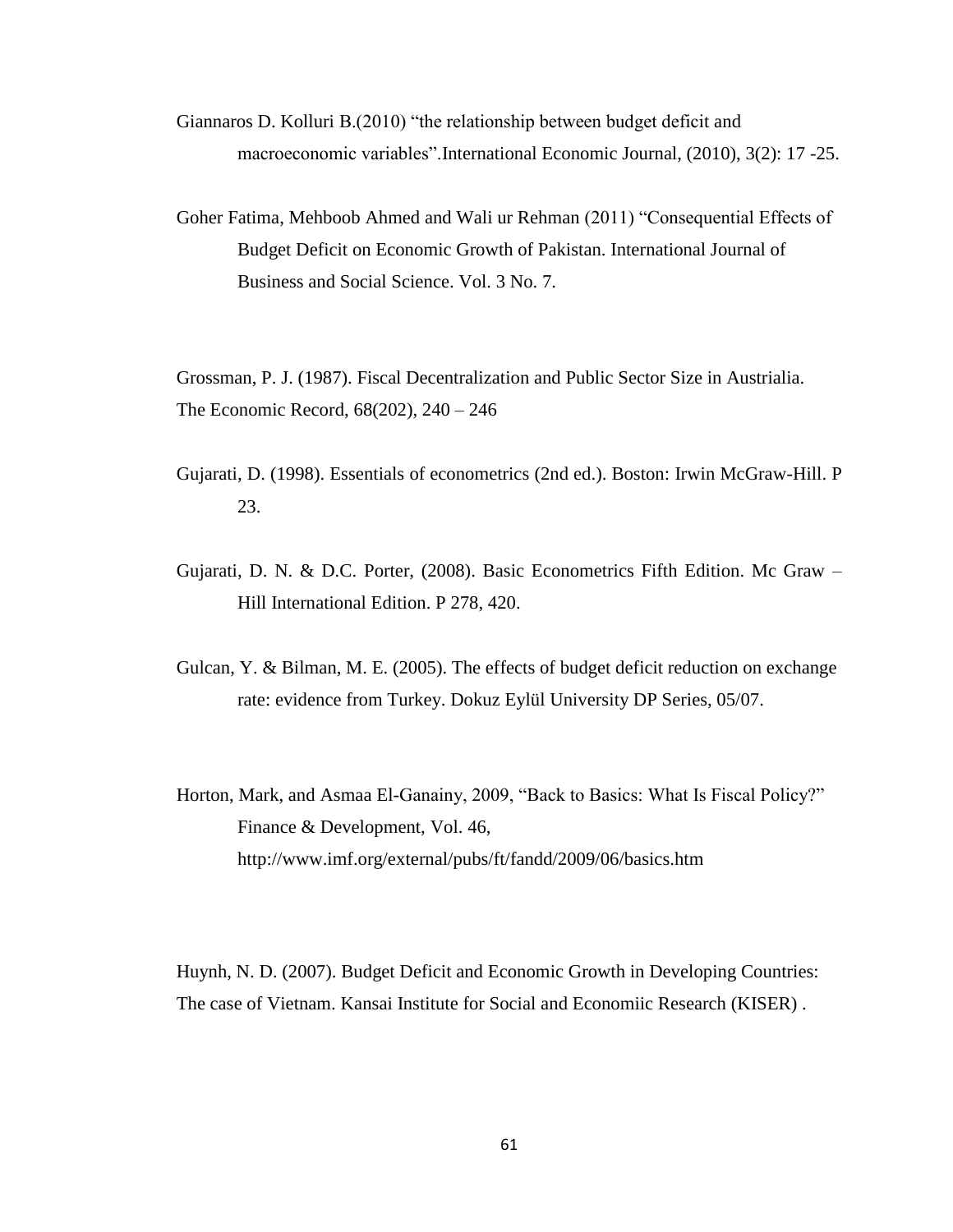- International Monetary Fund. (2013). "Malaysia: Article IV Consultation." IMF Country Report No. 13/51. Washington, D.C.
- Kim, A., Brendan, D., Changhoon, H., George, E. E., Seyron, F. and Zara, Q. (2014) "Economic Planning in Malaysia: Path to Growth" The Woodrow Wilson School"s Graduate Policy Workshop, Woodrow Wilson School of Public and International Affairs, Princeton University.
- Kulkarni, Kishore and Erickson, Erick (2001). Twin Deficit Revisited: Evidence from India, Pakistan and Mexico. The Journal of Applied Business Research, Vol. 17, No. 2, pp. 15.
- Lau Evan, Baharumshah Zubaidi (2004), On the Twin Deficits Hypothesis: Is Malaysia Different? Pertanika Journal of Social Sciences & Humanities, University of Putra Malaysia, Vol. 12, No. 2, pp. 46.
- Lau Evan, Baharumshah (2003). Dynamics of fiscal and current account deficits in Thailand: An empirical investigation, Journal of Economic Studies, 34(6), 454- 475.
- Medee, P. N., & Nenbee, S. G. (2012). Econometric analysis of the impact of fiscal policy variables on Nigeria"s economic growth (1970–2009). International Journal of Economic Development, Research and Investment, 2(1), 171–183.
- Mehrara, Mohsen and Zamanzadeh, Akbar (2011), Testing Twin Deficits Hypothesis in Iran. Interdisciplinary Journal of Research in Business, Vol. 1, Issue. 9, pp. 7- 12.
- Ministry of Finance Malaysia (MOF). 2010. Economic report 2010/2011, Kuala Lumpur, Malaysia: Percetakan National Malaysia Berhad.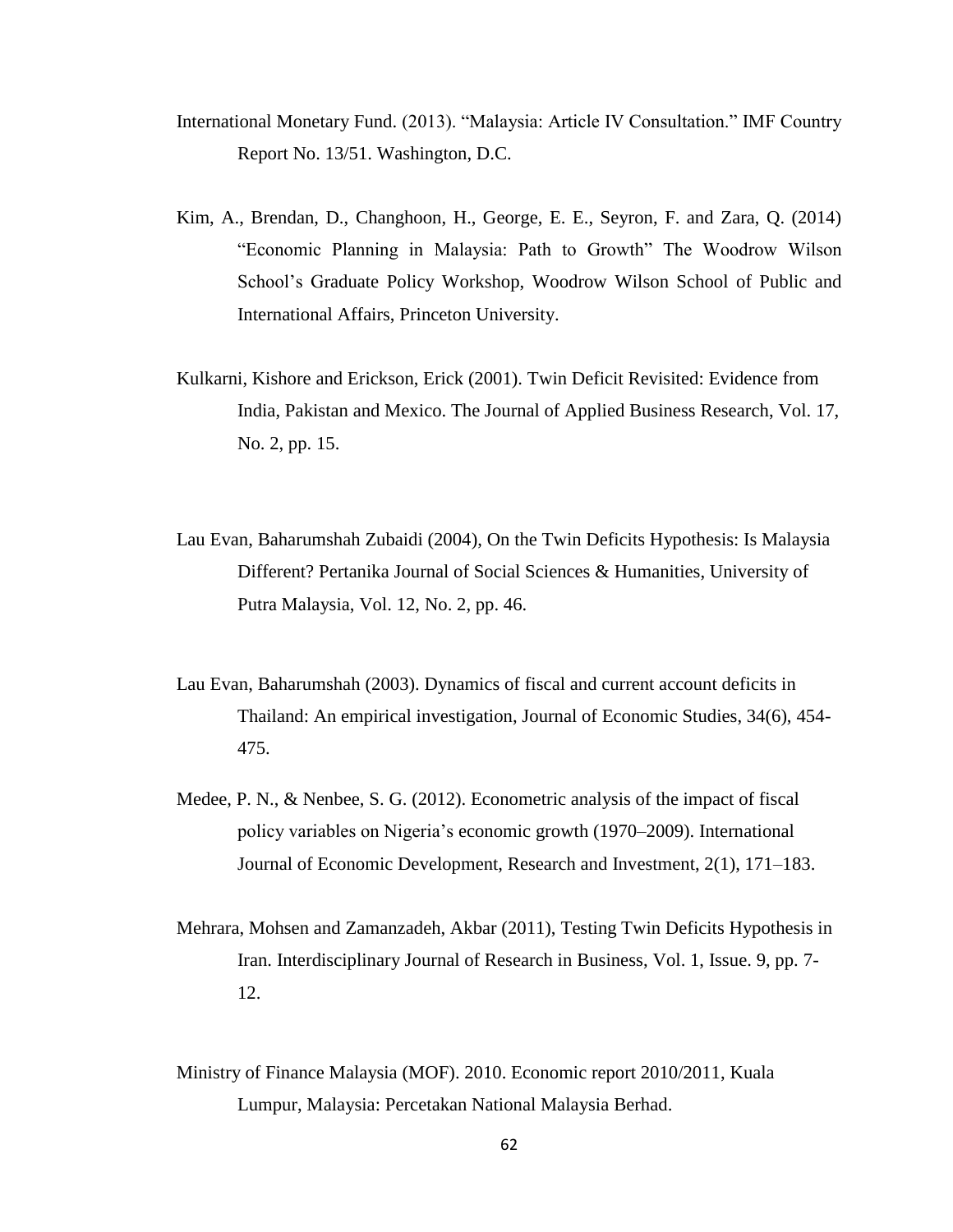- Ministry of Finance Malaysia (MOF). 2011. Economic report 2011/2012, Kuala Lumpur, Malaysia: Percetakan National Malaysia Berhad.
- Ministry of Finance Malaysia (MOF). 2012. Economic report 2012/2013, Kuala Lumpur, Malaysia: Percetakan National Malaysia Berhad.
- Mukhtar, Tahir; Zakaria, Muhammad; and Ahmad, Mehboob (2007) . An Empirical Investigation for the Twin Deficits Hypothesis in Pakistan. Journal of Economic Cooperation, Vol. (24), No. (4), pp. 13.
- Narayanan, S., (2004), "Fiscal deficits in the Pacific region: Malaysia", in Akira Kohsaka (eds). Fiscal Deficits in the Pacific Region, London: Routledge, 228−243.
- Narayanan, S., (2008) "The Challenges of Raising Revenue and Restructuring Subsidies in Malaysia" A Paper Presented at the 2009-2010 National Economic Outlook Conference, organized by Malaysian Institute of Economic Research, December 2-3, Kuala Lumpur.
- Nathan, P. A. (2012), "The Impact of Fiscal Policy on the Nigerian Economy", International Review of Social Sciences and Humanities 4(1): p 6.
- Nelson, J. M. (2012). Political Challenges in Economic Upgrading: Malaysia Compared with South Korea and Taiwan. Malaysia's Development Challenges: Graduating from the Middle, 50.
- Obstfeld, M. and Rogoff, K. (1994).The intertemporal approach to the current account, National Bureau of Economic Research Working Paper No. 4893, Massachusetts Avenue, Cambridge, USA.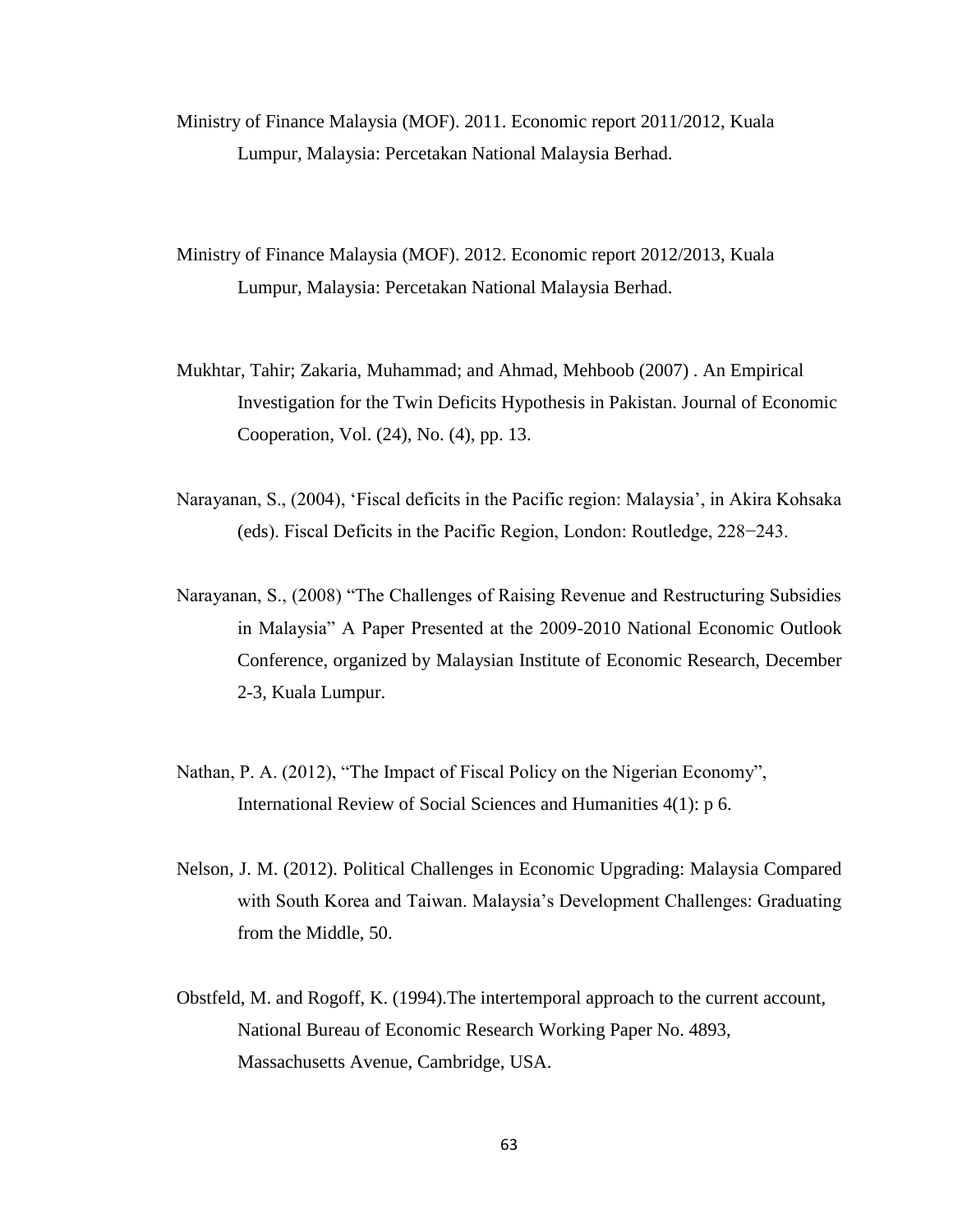- OyeleKe O.J; Ajilore O.T (2014); Analysis of fiscal deficit sustainability in Nigerian Economy: An error correction approach; Asian Economic and Financial Review, 4(2): 199- 201.
- Paul Cashin (1999). "tax-smoothing model pakistan and sri lanka." Washington, D.C: International Monetary Fund(IMF).
- Piersanti, G. (2000). Current account dynamics and expected future budget deficits: Some international evidence. Journal of International Money and Finance, 19(2), 255-271.
- Theofilakou, N. and Stournaras, Y. 2012. Current account adjustments in OECD countries revisited: The role of the fiscal stance, Journal of Policy Modeling, 34(5), 719-734.
- Thomas, Lloyd and Abderrezak, Ali. (1988) "Anticipated Future Budget Deficits and the Term Structure of Interest Rates," Southern Economic Journal, Vol. 55 Issue 1, pp. 23.
- Toda, H.Y. And T. Yamamoto. 1995. Statistical inference in vector autoregressive with possibly integrated processes. Journal of Econometric 66: 225-250.
- Vincent N. Ezeabasili (2012). Fiscal Deficits and Growth in Developing Countries. Journal of Public Economics, 2(6) pp. 85 – 96, August, 2012.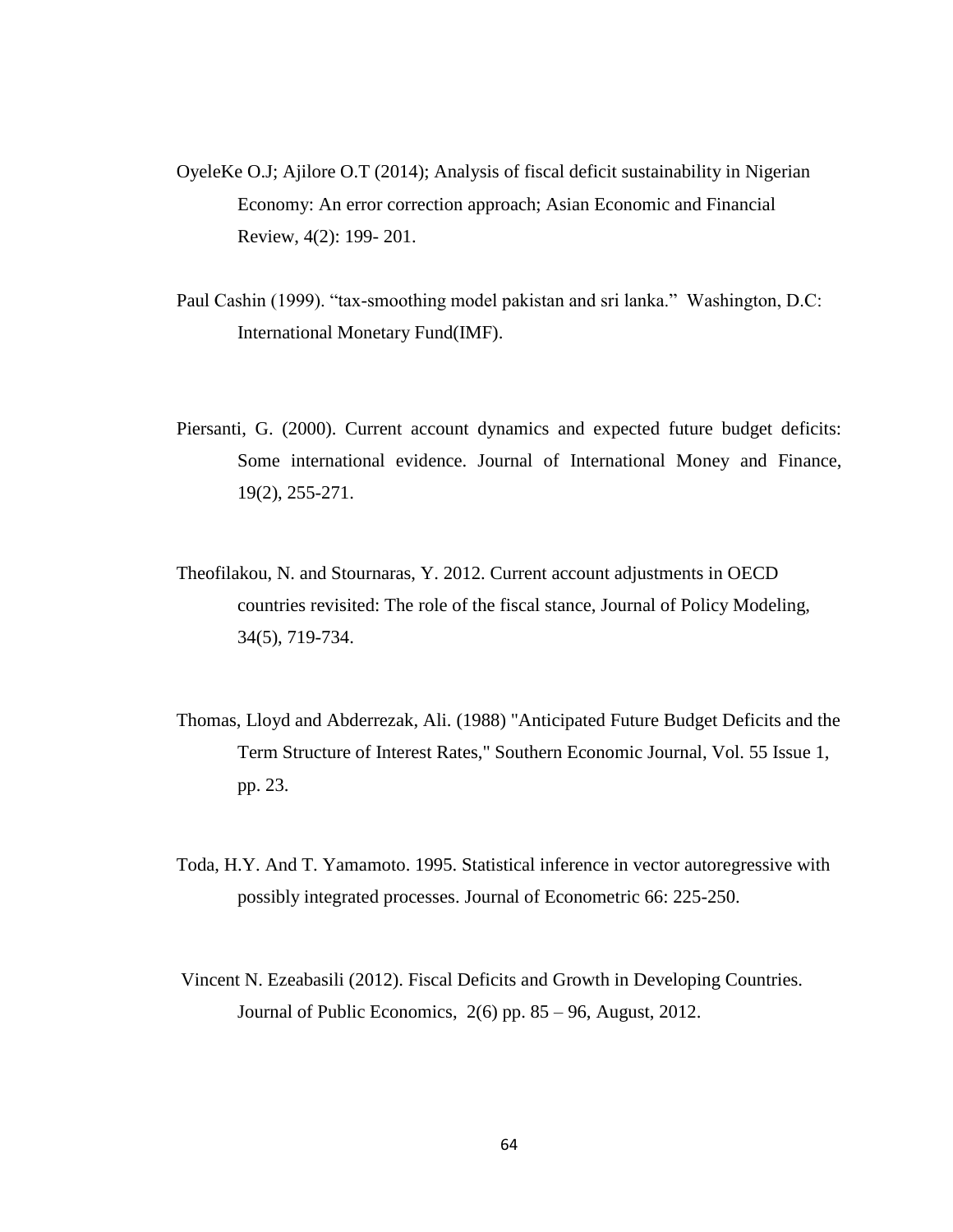- Wosowei Elizabeth (2013). The relationship between fiscal deficits and macroeconomic aggregates in nigeria. Arabian Journal of Business and Management Review Vol. 2, No.9; May, 2013.
- Yanik, Yeldz (2006). The Twin Deficits Hypothesis: an Empirical Investigation, Middle East Technical University. MS thesis, Turkey. P 45.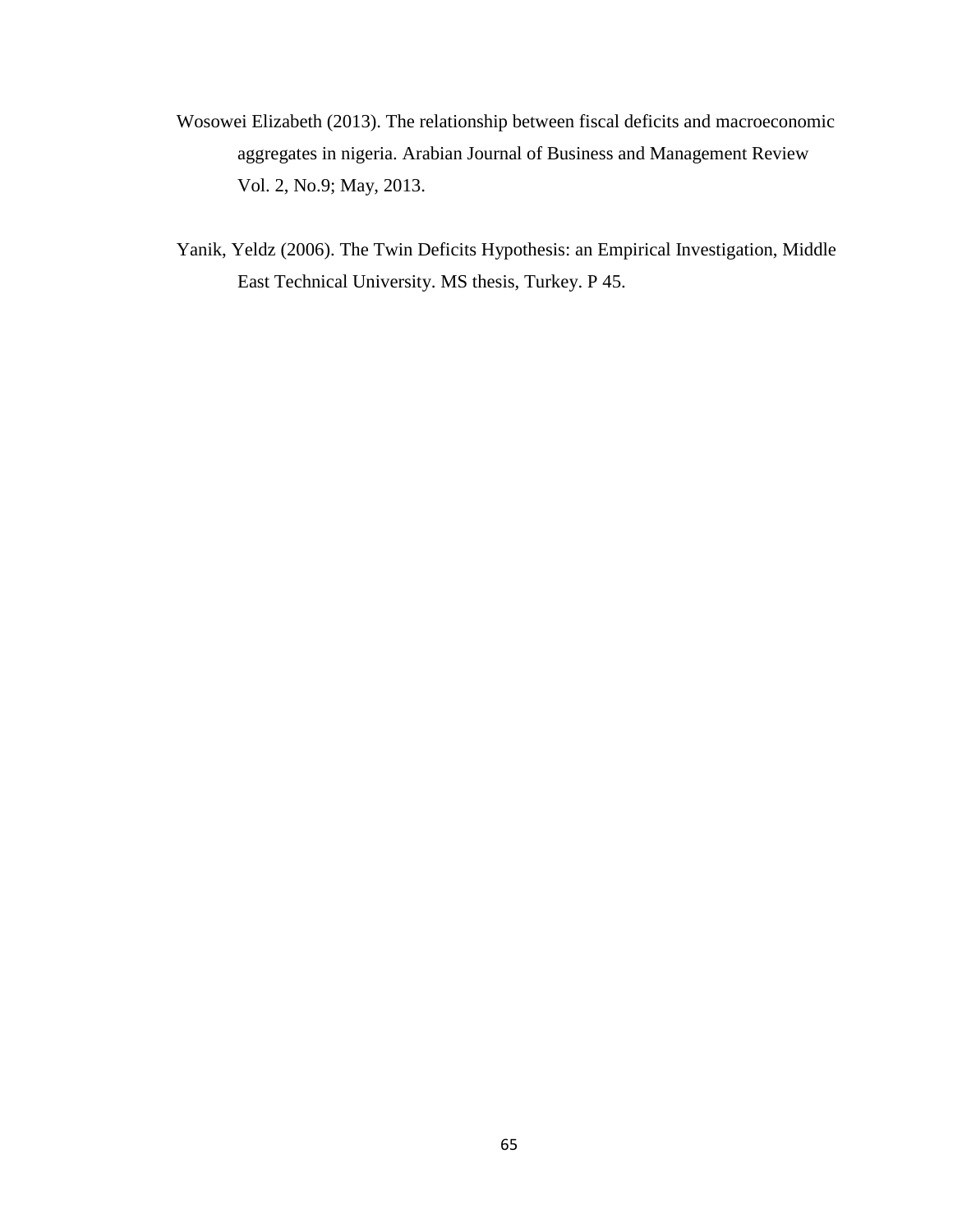#### **APPENDIX**

# **APPENDIX I: ORDINARY LEAST SQUARE(OLS) MULTIPLE REGRESSION (MODEL 1)**

| Dependent Variable: Y            |             |                       |             |          |
|----------------------------------|-------------|-----------------------|-------------|----------|
| <b>Method: Least Squares</b>     |             |                       |             |          |
| Date: 05/21/15 Time: 15:14       |             |                       |             |          |
| Sample: 1 34                     |             |                       |             |          |
| <b>Included observations: 34</b> |             |                       |             |          |
|                                  |             |                       |             |          |
| Variable                         | Coefficient | Std. Error            | t-Statistic | Prob.    |
|                                  |             |                       |             |          |
| Constant                         | 7.146157    | 4.979117              | 1.435226    | 0.1619   |
| CAB                              | $-0.379897$ | 0.401114              | $-0.947104$ | 0.3514   |
| <b>INR</b>                       | 0.508189    | 0.185649              | 2.737358    | 0.0105   |
| <b>GNS</b>                       | 0.125505    | 0.416688              | 0.301195    | 0.7654   |
| <b>INV</b>                       | $-0.595068$ | 0.409738              | $-1.452316$ | 0.1571   |
|                                  |             |                       |             |          |
| R-squared                        | 0.486663    | Mean dependent var    | $-2.859177$ |          |
| <b>Adjusted R-squared</b>        | 0.415858    | S.D. dependent var    |             | 3.200918 |
| S.E. of regression               | 2.446437    | Akaike info criterion |             | 4.762195 |
| Sum squared resid                | 173.5665    | Schwarz criterion     |             | 4.986660 |
| Log likelihood                   | -75.95732   | Hannan-Quinn criter.  |             | 4.838744 |
| F-statistic                      | 6.873270    | Durbin-Watson stat    |             | 1.029463 |
| Prob(F-statistic)                | 0.000509    |                       |             |          |
|                                  |             |                       |             |          |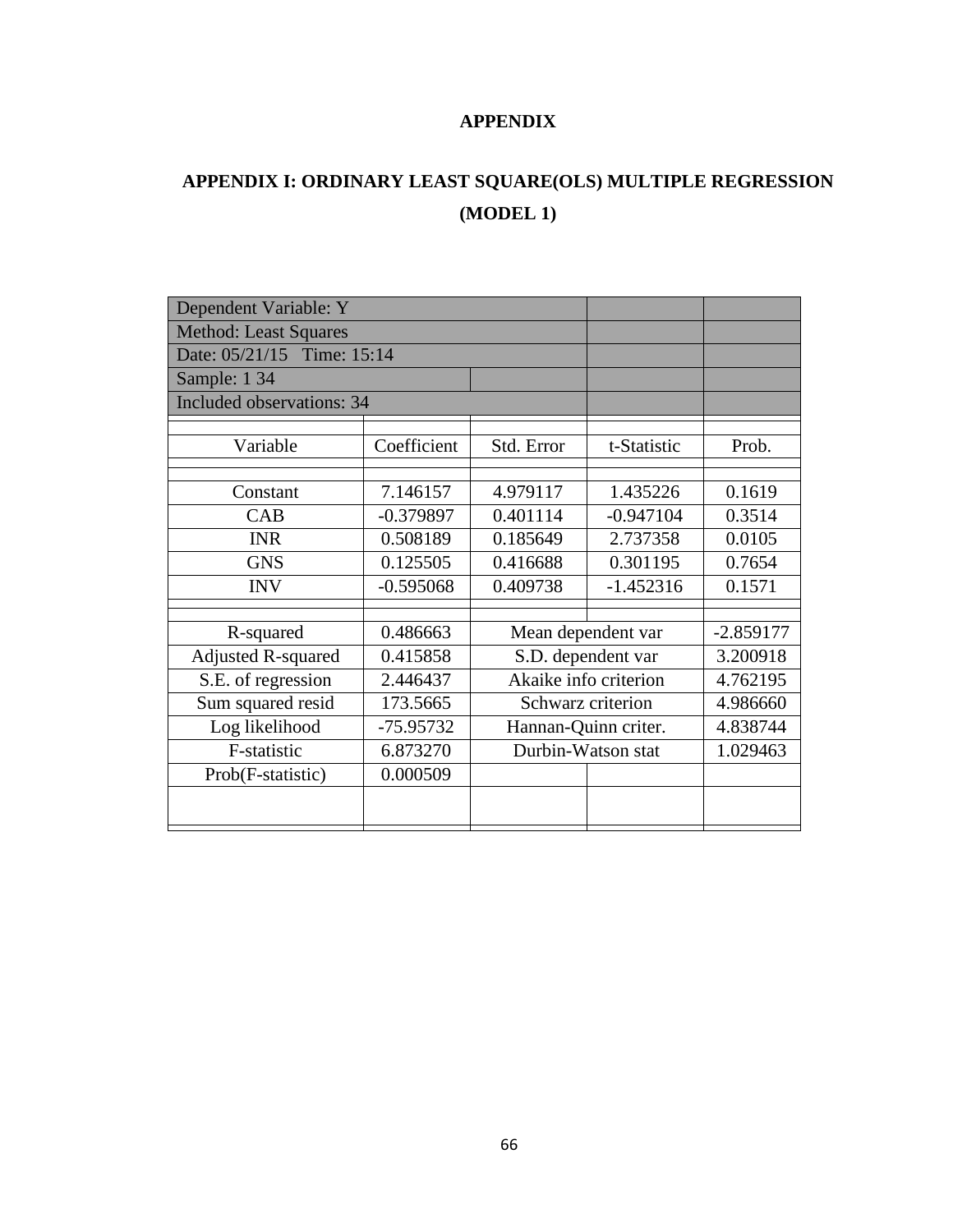## **APPENDIX II: ORDINARY LEAST SQUARE (OLS) MULTIPLE REGRESSION (MODEL 2)**

| Dependent Variable: Y            |             |                       |             |             |
|----------------------------------|-------------|-----------------------|-------------|-------------|
| <b>Method: Least Squares</b>     |             |                       |             |             |
| Date: 05/25/15 Time: 20:48       |             |                       |             |             |
| Sample: 1 34                     |             |                       |             |             |
| <b>Included observations: 34</b> |             |                       |             |             |
|                                  |             |                       |             |             |
| Variable                         | Coefficient | Std. Error            | t-Statistic | Prob.       |
|                                  |             |                       |             |             |
| $\mathcal{C}$                    | 9.294715    | 5.148633              | 1.805278    | 0.0814      |
| CAB                              | $-0.303130$ | 0.123977              | $-2.445058$ | 0.0208      |
| <b>INV</b>                       | $-0.546104$ | 0.147719              | $-3.696908$ | 0.0009      |
| <b>INR</b>                       | 0.535119    | 0.160921              | 3.325358    | 0.0024      |
| D_1997                           | 3.133546    | 2.683359              | 1.167770    | 0.2524      |
|                                  |             |                       |             |             |
|                                  |             |                       |             |             |
| R-squared                        | 0.508184    | Mean dependent var    |             | $-2.859177$ |
| <b>Adjusted R-squared</b>        | 0.440347    | S.D. dependent var    |             | 3.200918    |
| S.E. of regression               | 2.394605    | Akaike info criterion |             | 4.719367    |
| Sum squared resid                | 166.2899    | Schwarz criterion     |             | 4.943832    |
| Log likelihood                   | $-75.22924$ | Hannan-Quinn criter.  |             | 4.795916    |
| F-statistic                      | 7.491284    | Durbin-Watson stat    |             | 2.079881    |
| Prob(F-statistic)                | 0.000284    |                       |             |             |
|                                  |             |                       |             |             |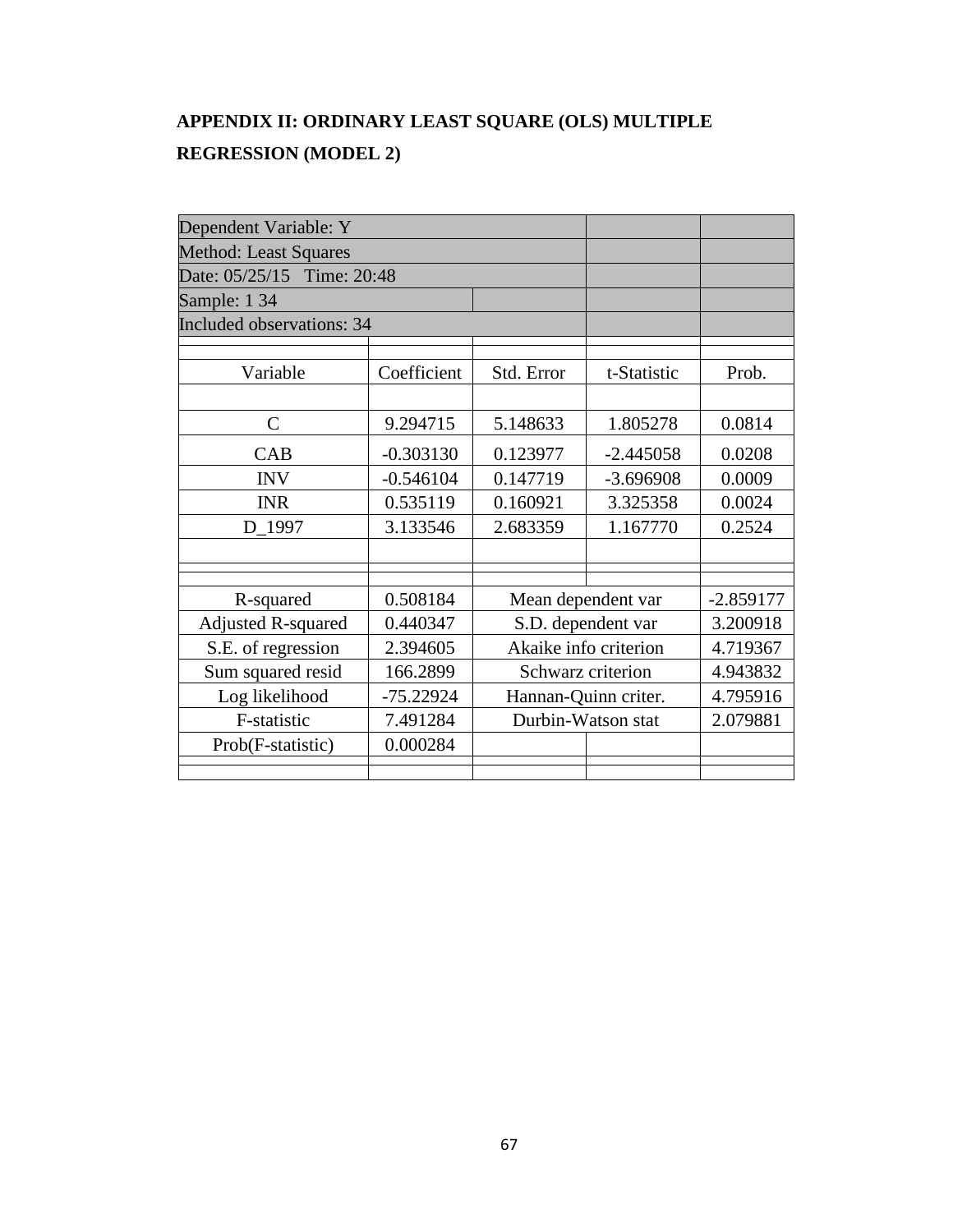#### **APPENDIX III: HETEROSCEDASTICITY TEST**

| Heteroskedasticity Test: White                       |             |                       |             |          |  |
|------------------------------------------------------|-------------|-----------------------|-------------|----------|--|
| F-statistic                                          | 1.783256    | Prob. F(10,23)        |             | 0.1214   |  |
| Obs*R-squared                                        | 14.84862    | Prob. Chi-Square(10)  |             | 0.1377   |  |
| Scaled explained SS                                  | 20.60178    | Prob. Chi-Square(10)  |             | 0.0240   |  |
|                                                      |             |                       |             |          |  |
|                                                      |             |                       |             |          |  |
| <b>Test Equation:</b>                                |             |                       |             |          |  |
| Dependent Variable: RESID^2                          |             |                       |             |          |  |
| <b>Method: Least Squares</b>                         |             |                       |             |          |  |
| Date: 05/25/15 Time: 22:23                           |             |                       |             |          |  |
| Sample: 1 34                                         |             |                       |             |          |  |
| <b>Included observations: 34</b>                     |             |                       |             |          |  |
| Collinear test regressors dropped from specification |             |                       |             |          |  |
|                                                      |             |                       |             |          |  |
| Variable                                             | Coefficient | Std. Error            | t-Statistic | Prob.    |  |
| $\mathsf{C}$                                         | $-415.2992$ | 231.6663              | $-1.792661$ | 0.0862   |  |
| $\overline{X3}$                                      | 23.01127    | 12.47173              | 1.845075    | 0.0779   |  |
| $X3^2$                                               | $-0.336560$ | 0.172305              | $-1.953285$ | 0.0631   |  |
| X3*X2                                                | $-0.220611$ | 0.348992              | $-0.632137$ | 0.5335   |  |
| $X3*X1$                                              | $-0.707535$ | 0.289336              | $-2.445372$ | 0.0225   |  |
| X3*DU                                                | 0.059743    | 0.287020              | 0.208150    | 0.8369   |  |
| X2                                                   | 11.94641    | 10.24795              | 1.165737    | 0.2557   |  |
| $\overline{X}2^{\wedge}2$                            | $-0.136764$ | 0.190933              | $-0.716296$ | 0.4810   |  |
| $X2*X1$                                              | $-0.032026$ | 0.230877              | $-0.138713$ | 0.8909   |  |
| X1                                                   | 22.97323    | 10.24527              | 2.242326    | 0.0349   |  |
| $\overline{X1^{2}}$                                  | $-0.325422$ | 0.127641              | $-2.549513$ | 0.0179   |  |
|                                                      |             |                       |             |          |  |
| R-squared                                            | 0.436724    | Mean dependent var    |             | 4.890879 |  |
| <b>Adjusted R-squared</b>                            | 0.191821    | S.D. dependent var    |             | 9.695600 |  |
| S.E. of regression                                   | 8.716223    | Akaike info criterion |             | 7.424442 |  |
| Sum squared resid                                    | 1747.368    | Schwarz criterion     |             | 7.918264 |  |
| Log likelihood                                       | $-115.2155$ | Hannan-Quinn criter.  |             | 7.592849 |  |
| F-statistic                                          | 1.783256    | Durbin-Watson stat    |             | 2.421575 |  |
| Prob(F-statistic)                                    | 0.021410    |                       |             |          |  |
|                                                      |             |                       |             |          |  |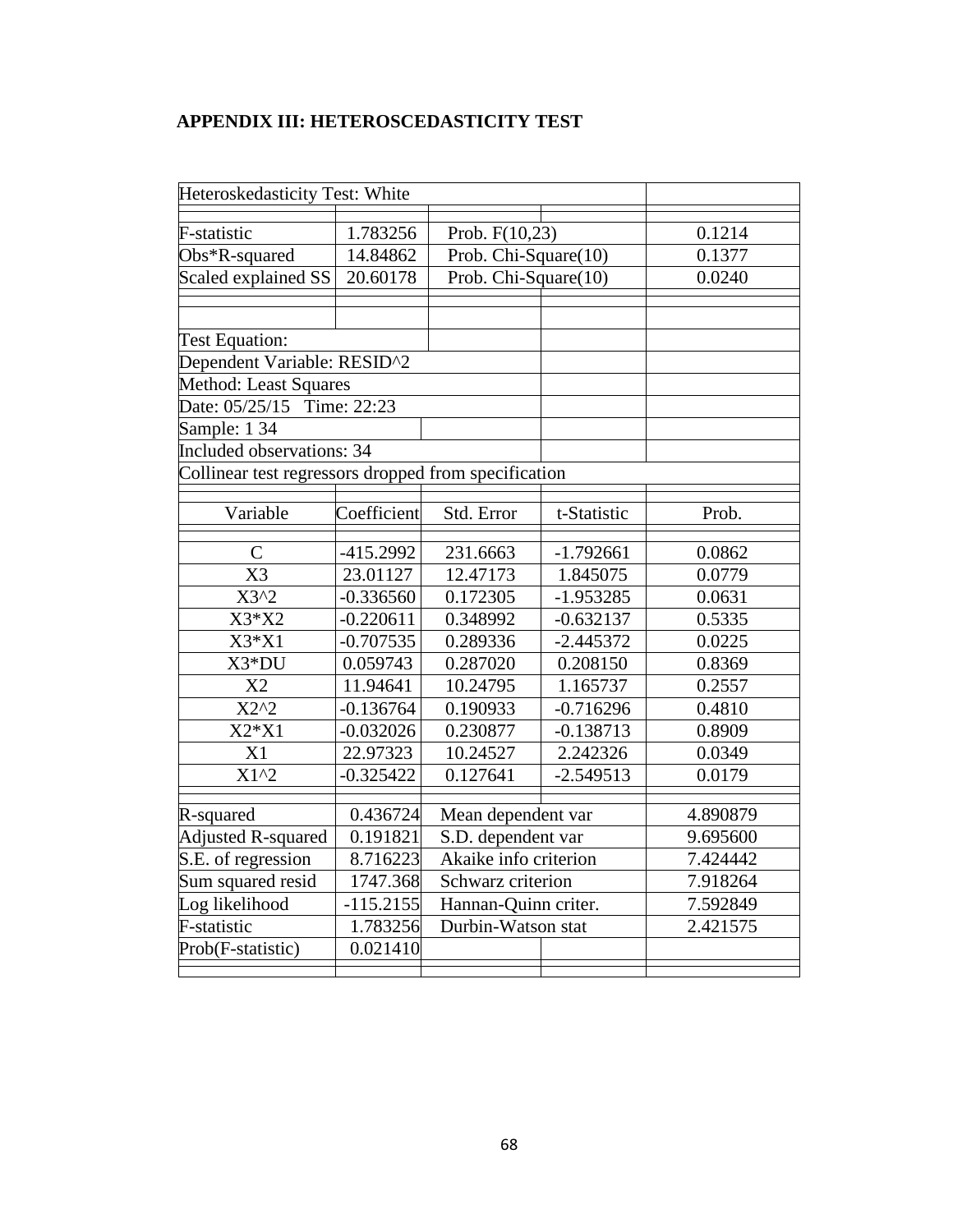## **APPENDIX IV: DATA (1980 TO 2013).**

| <b>Number</b>           | <b>Years</b> | $(Y)$ BDF  | <b>CAB</b> | <b>ITR</b> | <b>GNS</b> | <b>INV</b> |
|-------------------------|--------------|------------|------------|------------|------------|------------|
| $\mathbf{1}$            | 1980         | $-2.62319$ | $-1.159$   | 17.8       | 31.971     | 32.397     |
| $\overline{2}$          | 1981         | $-0.87626$ | $-9.911$   | 16.7375    | 31.599     | 37.255     |
| $\overline{\mathbf{3}}$ | 1982         | $-0.75173$ | $-13.395$  | 15.675     | 31.861     | 39.744     |
| $\overline{\mathbf{4}}$ | 1983         | 1.815515   | $-11.631$  | 14.6125    | 31.474     | 38.464     |
| 5                       | 1984         | 4.776919   | $-4.908$   | 13.55      | 30.833     | 33.56      |
| 6                       | 1985         | 2.347283   | $-1.958$   | 12.4875    | 25.535     | 27.459     |
| $\overline{7}$          | 1986         | 3.227293   | $-0.44$    | 11.425     | 25.463     | 25.897     |
| 8                       | 1987         | 6.711124   | 8.315      | 10.3625    | 31.419     | 23.107     |
| $\boldsymbol{9}$        | 1988         | $-1.05402$ | 5.208      | 9.3        | 31.126     | 25.945     |
| 10                      | 1989         | $-4.91525$ | 0.673      | 8.895833   | 28.912     | 28.226     |
| 11                      | 1990         | $-6.3517$  | $-2.117$   | 8.785833   | 30.732     | 32.838     |
| 12                      | 1991         | $-7.3325$  | $-8.617$   | 9.3475     | 29.174     | 37.79      |
| 13                      | 1992         | $-5.54397$ | $-3.731$   | 10.16167   | 31.629     | 35.362     |
| 14                      | 1993         | $-4.70375$ | $-4.603$   | 10.03083   | 34.582     | 39.184     |
| 15                      | 1994         | $-4.31078$ | $-7.556$   | 8.764167   | 33.644     | 41.202     |
| 16                      | 1995         | $-6.839$   | $-9.73$    | 8.73       | 33.91      | 43.64      |
| 17                      | 1996         | $-3.794$   | $-4.424$   | 9.943333   | 37.054     | 41.478     |
| 18                      | 1997         | $-3.556$   | $-5.925$   | 10.62833   | 37.047     | 42.973     |
| 19                      | 1998         | $-4.49$    | 13.202     | 12.13417   | 39.877     | 26.675     |
| 20                      | 1999         | $-3.68$    | 15.924     | 8.563333   | 38.307     | 22.382     |
| 21                      | 2000         | $-3.024$   | 9.049      | 7.673333   | 35.917     | 26.868     |
| 22                      | 2001         | $-2.974$   | 7.853      | 7.126667   | 32.251     | 24.398     |